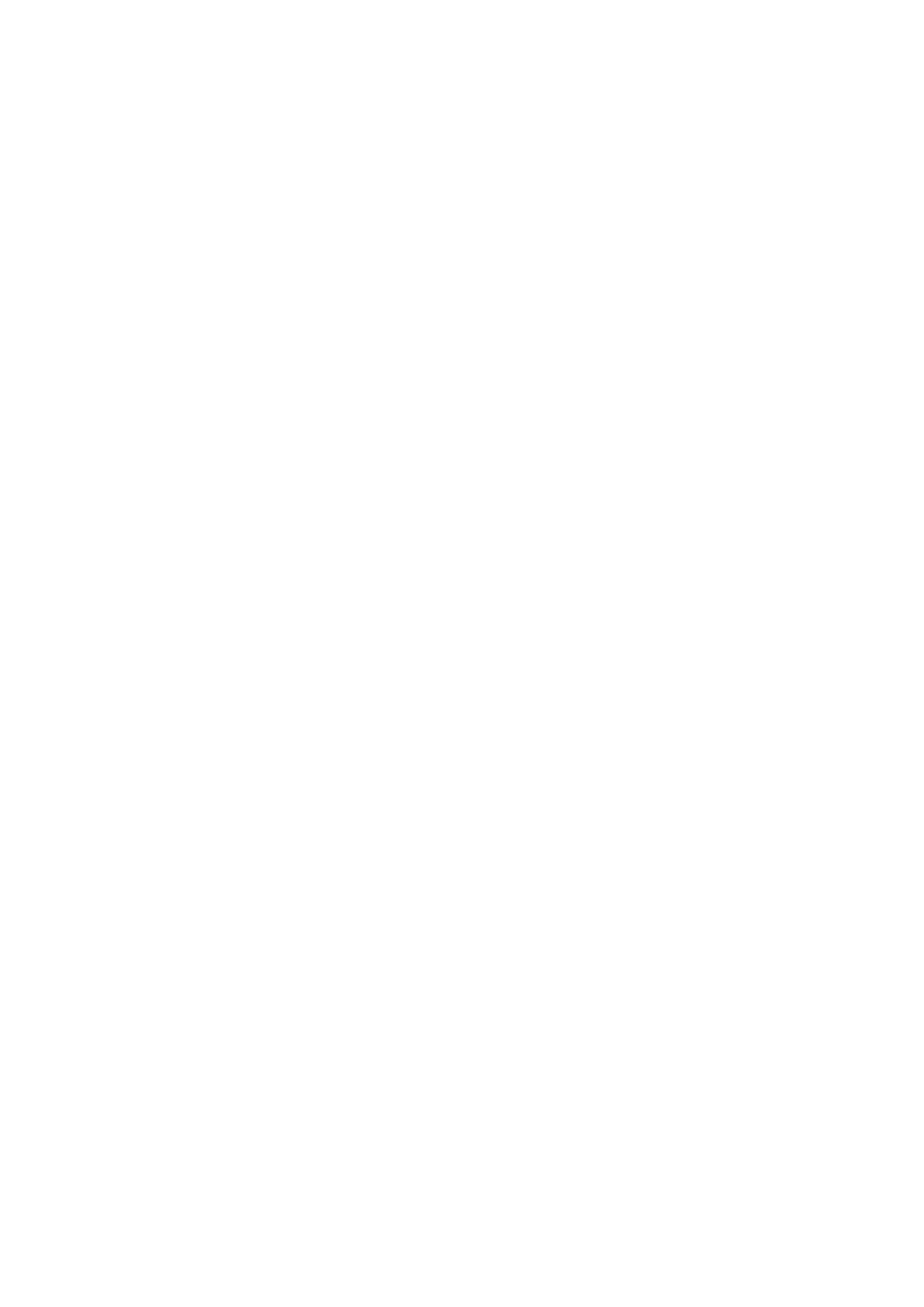## Chapter E2 ▶ Stormwater and Flood Risk Management

## **Contents**

| E2.1             |                                                                                                                                                   |
|------------------|---------------------------------------------------------------------------------------------------------------------------------------------------|
| E <sub>2.2</sub> | E2.2.7 Structures over or near drainage lines and easements 15<br>E2.2.8 Connection to Council's parks, reserves, bushland and natural waterways; |
| E <sub>2.3</sub> |                                                                                                                                                   |
|                  |                                                                                                                                                   |
|                  |                                                                                                                                                   |
|                  |                                                                                                                                                   |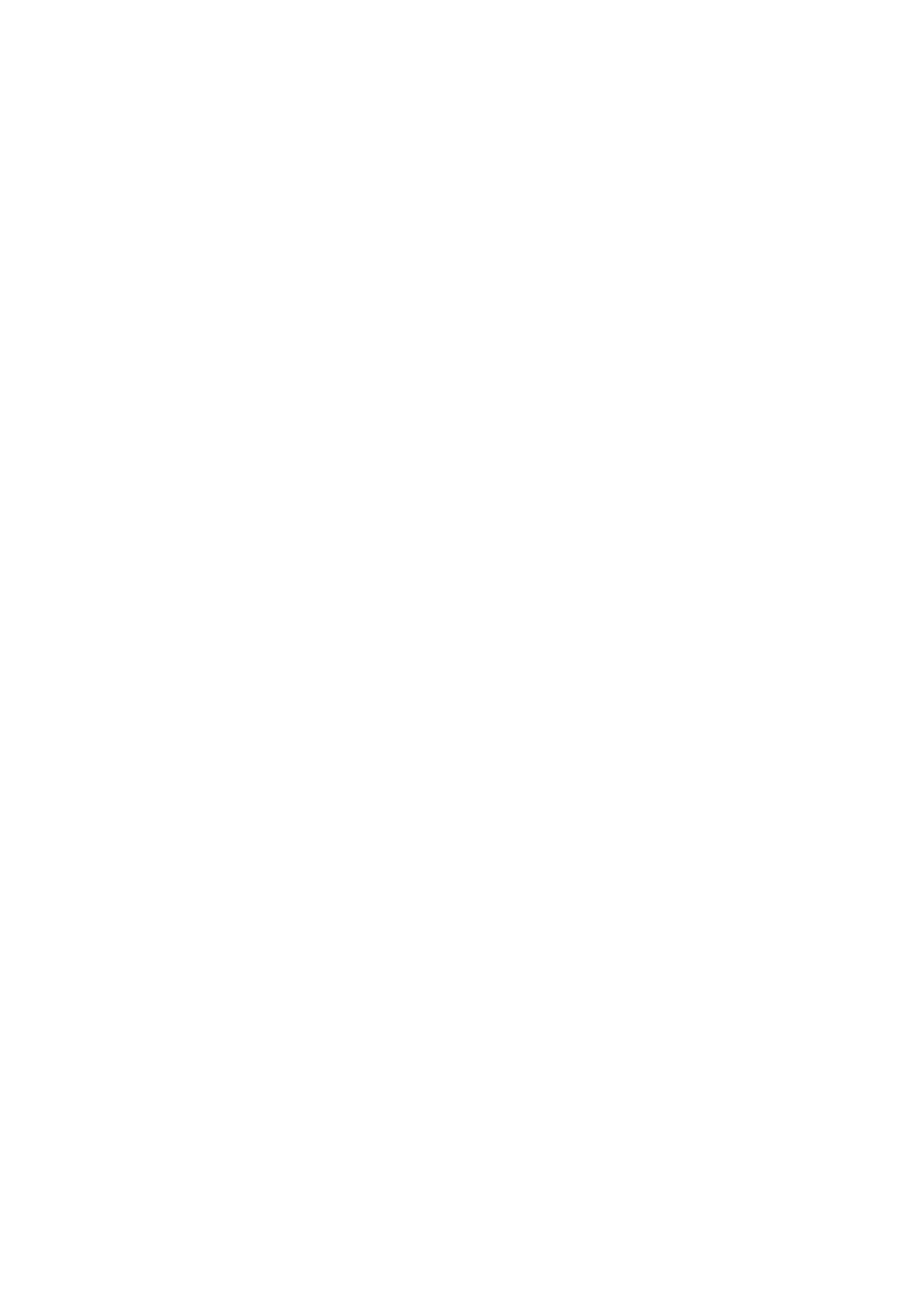## <span id="page-4-0"></span>E2.1 Introduction

This chapter outlines provisions related to two key interrelated components:

- the management of stormwater drainage collected on and discharged from new developments; and
- $\blacktriangleright$  the minimisation of flood related risks to person and property associated with the development and use of land.

In preparing an application for a development, both components must be considered.

## <span id="page-4-1"></span>E2.1.1 Land and development to which this chapter applies

#### **Stormwater drainage**

This chapter applies to all land within the Woollahra Municipality.

#### **Flood risk management**

The flood risk management component of this chapter applies to all land within the Woollahra Municipality that is within a "flood risk precinct".

#### <span id="page-4-2"></span>E2.1.2 Development types to which this chapter applies

This chapter applies to all development that requires consent.

This includes complying development under the NSW General Housing Code, and complying development for secondary dwellings under the *State Environmental Planning Policy (Affordable Rental Housing) 2009*.

## <span id="page-4-3"></span>E2.1.3 Objectives

The objectives of this chapter are:

- O1 To encourage ecologically sustainable stormwater management and the use of water sensitive urban design.
- O2 To maintain existing natural drainage patterns.
- O3 To ensure that adequate provision has been made for the disposal of stormwater from land proposed to be developed.
- O4 To ensure the controlled release of stormwater to public stormwater systems without adversely impacting on adjoining or downstream properties.
- O5 To protect Sydney Harbour and its waterways from stormwater pollution.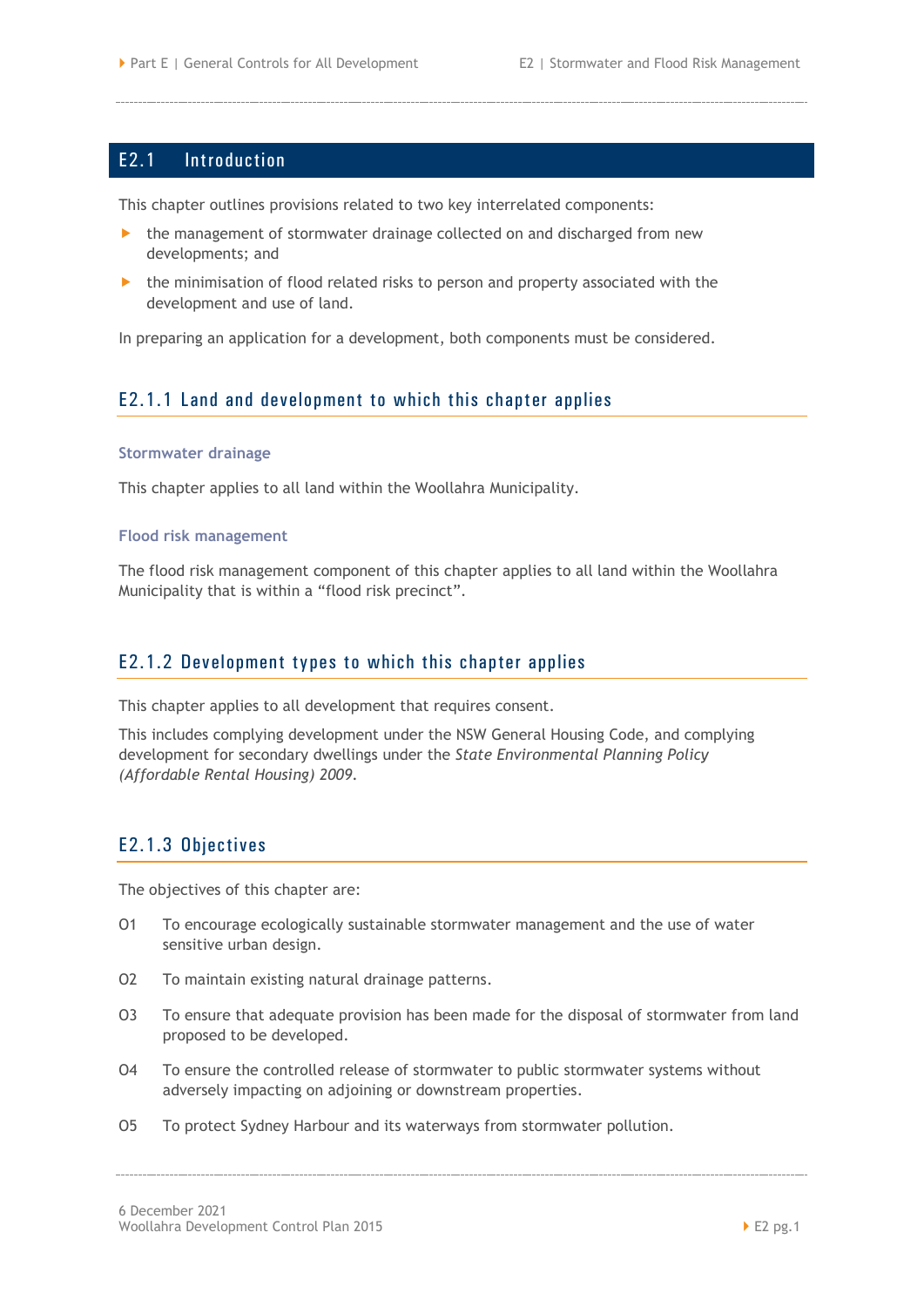- O6 To minimise flood risk and damage to people and property by setting appropriate development controls.
- O7 To ensure that flood levels are not increased by development.

## <span id="page-5-0"></span>E2.1.4 Definitions

The definitions in Appendix 1 of this chapter define words and expressions for the purpose of this chapter.

These definitions apply in addition to the definitions in Part A Chapter A3 of the DCP, and any other terms referred to in Australian Rainfall and Runoff (Institution of Engineers, Australia, 1987), the Floodplain Management Manual (New South Wales Government, January 2011), the *Environmental Planning and Assessment Act 1979* (EP&&Act) or the Woollahra Local Environmental Plan 2014 (LEP).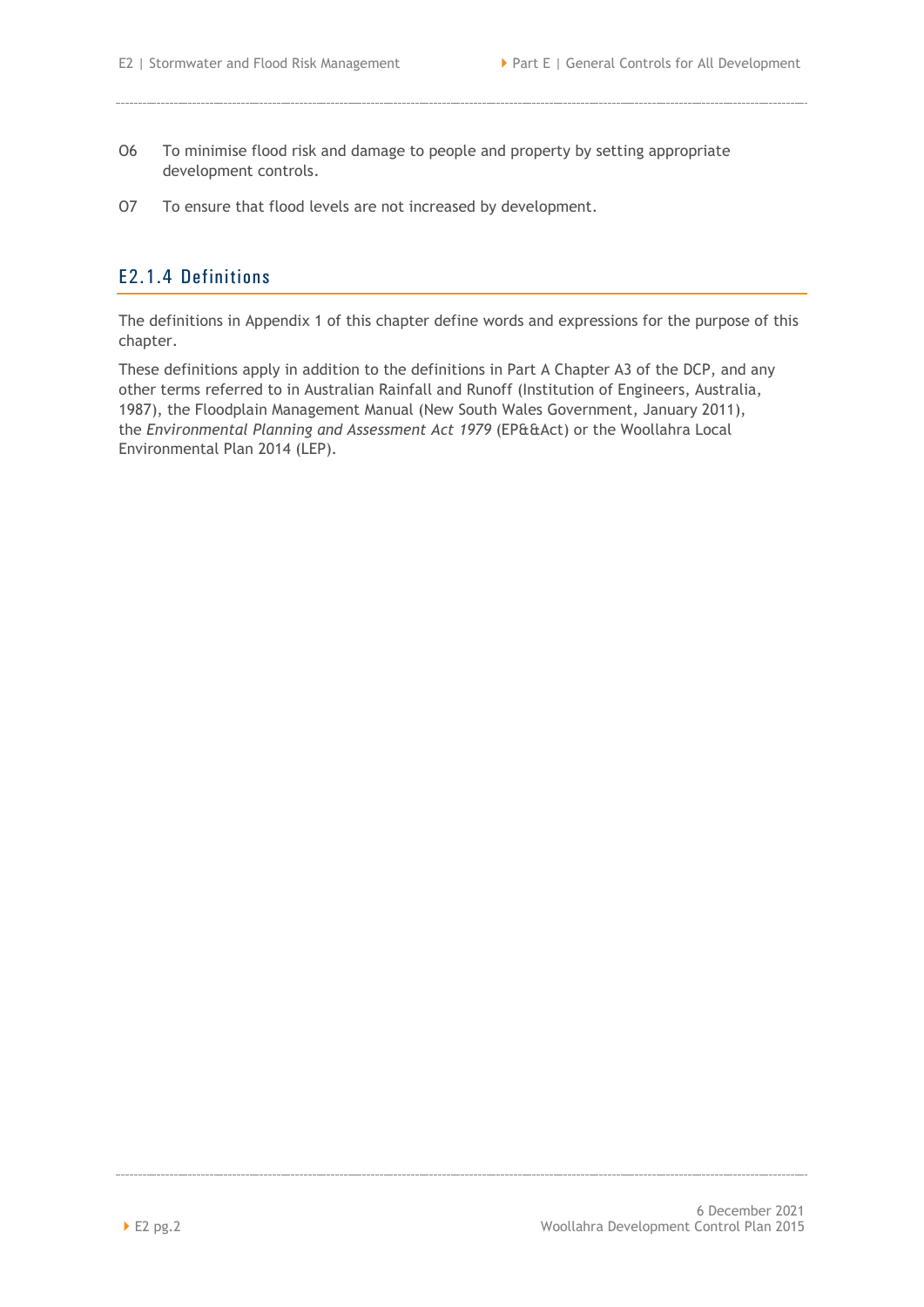## <span id="page-6-0"></span>E2.2 Stormwater drainage management controls

## <span id="page-6-1"></span>E2.2.1 Introduction

In assessing development applications for stormwater drainage management, Council will consider each of the matters listed below and each matter must be addressed by the applicant. The response to these matters, plus any other relevant statutory and policy matters, will be considered by Council when assessing the acceptability of the development.

For each matter, specific objectives are given together with the controls to achieve those objectives. Alternative ways to achieve the stated objectives will be considered when, in the opinion of Council, the outcome is better in terms of the impact on the public domain or adjacent properties than strict compliance with the stated controls.

High quality submissions greatly aid the assessment process and it is recommended that information regarding the matters below be prepared by a suitably qualified practitioner.

Stormwater drainage management is generally achieved through the provision of a stormwater drainage concept plan, which should address the following management measures (where applicable):

- water sensitive urban design;
- Stormwater treatment;
- ▶ on site detention (OSD) of stormwater;
- **De Connection to Council's drainage systems;**
- ▶ diversion of Council's drainage;
- **EXECUTE:** Structures over or near drainage lines and easements;
- connection to Council's parks, reserves, bushland and natural waterways; connection to Sydney Harbour; and connection to Sydney Water channels;
- $\blacktriangleright$  low level properties and easements;
- **P** groundwater (or hydrogeology);
- **b** absorption systems;
- pump and sump systems;
- **•** charged or siphonic systems; and
- **activities on a public road.**

Information regarding these matters does not necessarily have to be of a standard and level of detail that is construction ready. In most cases a concept plan only is required at DA stage, with the detailed stormwater drainage design and specifications required prior to the issue of a Construction Certificate. The exception to this is stormwater works impacting on easements, where detailed stormwater drainage design and specifications are required at the DA stage.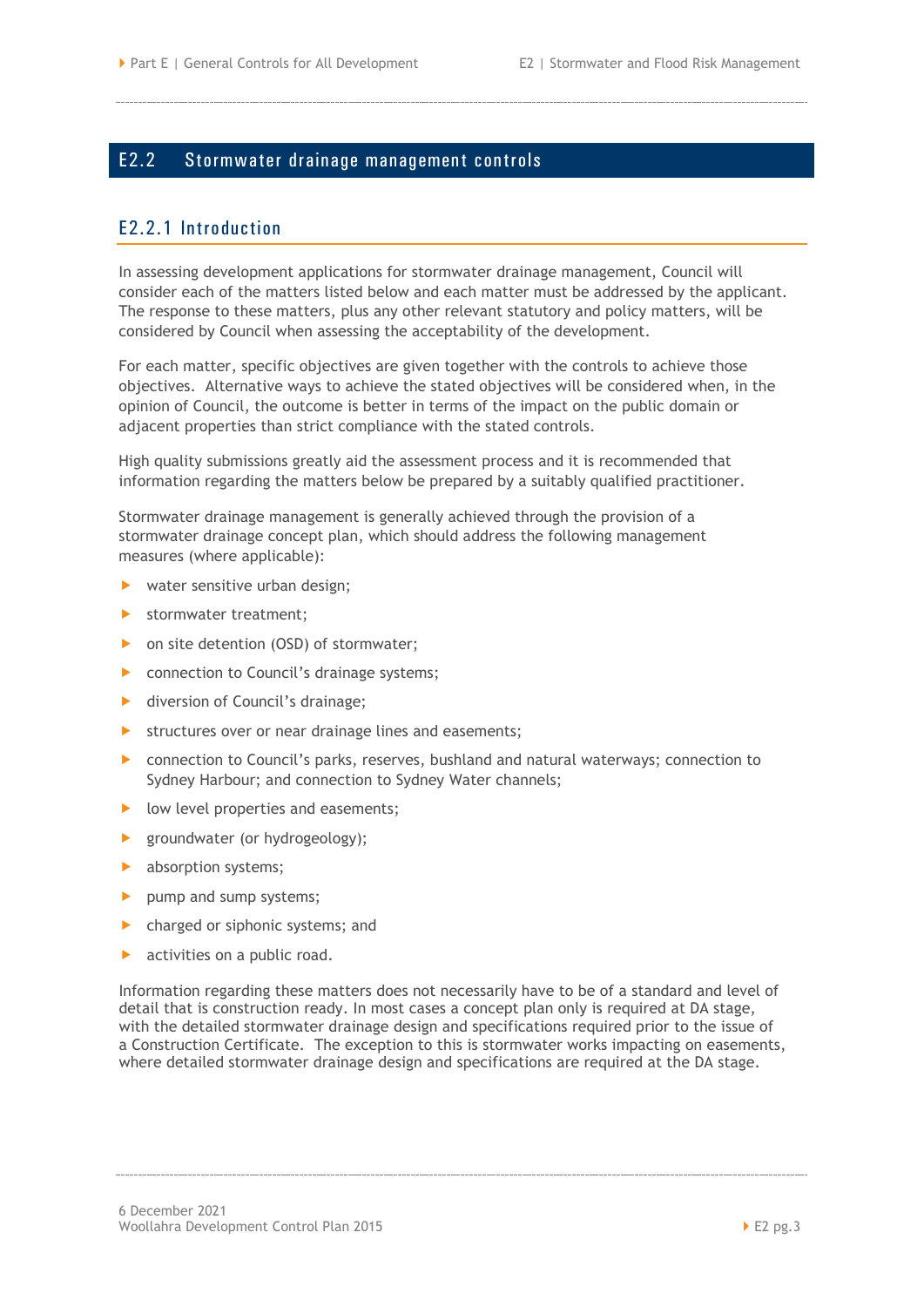## <span id="page-7-0"></span>E2.2.2 Water sensitive urban design

#### **Objectives**

- O1 To ensure development is designed, constructed and maintained so as to minimise impacts on the natural water cycle.
- O2 To reduce peak stormwater flows and total stormwater runoff volume.
- O3 To utilise water resources more efficiently.
- O4 To reduce the flood risk in urban areas.
- O5 To reduce erosion of waterways, slopes and banks.
- O6 To control stormwater pollution and improve water quality in Sydney Harbour, waterways and drainage systems.

#### **Controls**

#### *Pervious surfaces*

C1 In areas with suitable ground conditions, the use of pervious surfaces is encouraged.

#### *Rainwater tanks*

- C2 The use of rainwater tanks for non-potable water uses is encouraged.
- C3 Rainwater tanks only collect roof water.
- C4 Rainwater tanks are connected to all external non-potable water uses including landscaping. Tanks may be connected to internal non-potable water uses including toilet flushing and washing machines.
- C5 Where OSD is required onsite (see Section [E2.2.4\)](#page-11-0), overflow from rainwater tanks is directed to the OSD system.
- C6 Where OSD is not required onsite, overflow from rainwater tanks is directed to Council's drainage network.
- C7 Rainwater tanks are located to minimise their visual impact. Above-ground rainwater tanks are located behind the building line and suitably screened. Slimline rainwater tanks at the side of buildings or under hardstand areas such as driveways are preferred.

#### Note:

- Rainwater tanks must be installed by a licenced plumber in accordance with AS3500 National Plumbing and Drainage Code, HB230 Rainwater Tank Design and Installation Handbook, other relevant codes and the manufacturer's specifications
- A positive covenant will be required for maintenance of rainwater tanks.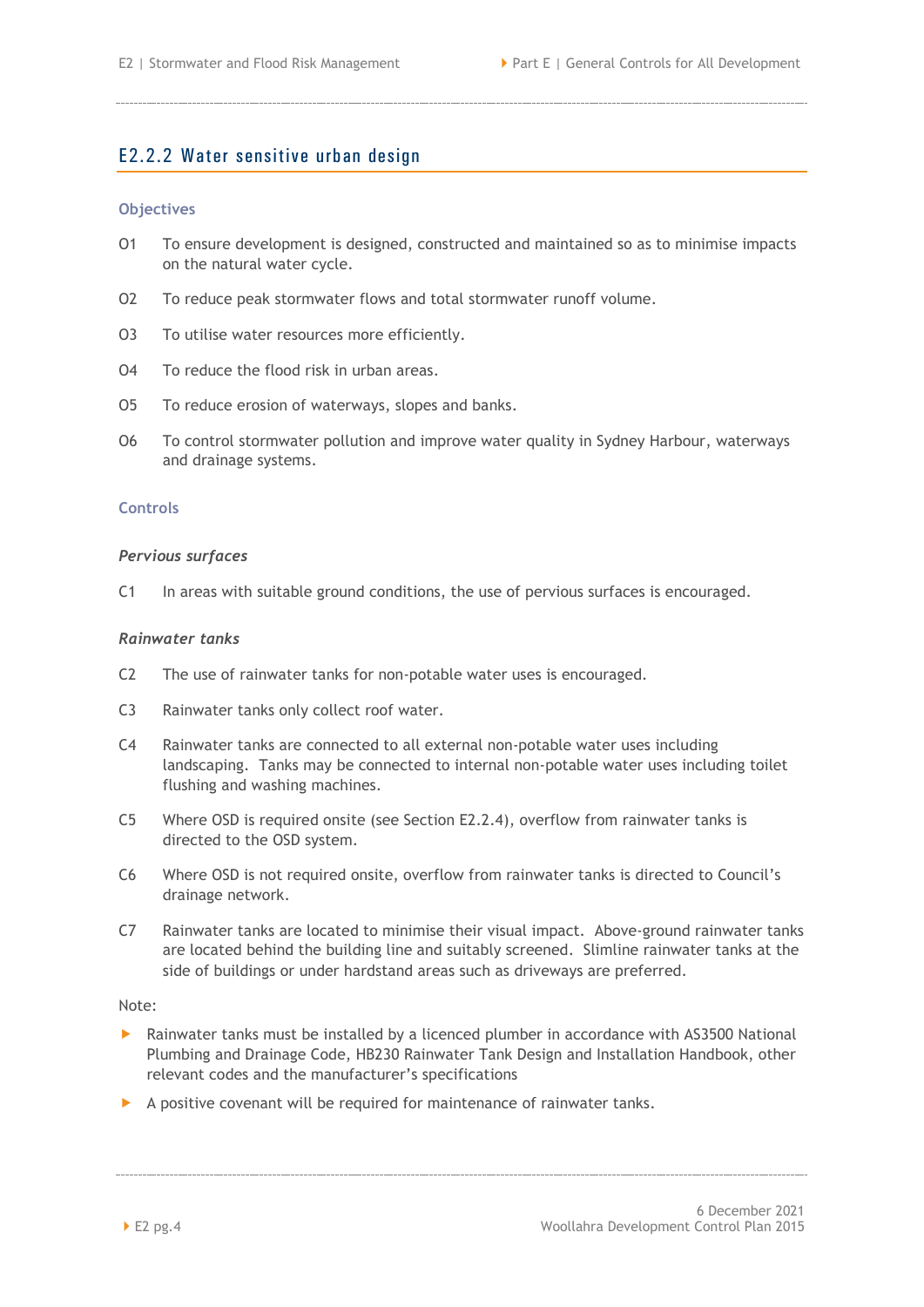#### *Greywater reuse*

C8 The reuse of domestic greywater for non-potable water uses is encouraged (e.g. water discharged from washing machines).

#### Notes:

- A report on the appropriate treatment to allow for the safe reuse of domestic greywater must be prepared by a suitably qualified practitioner and the design must be in accordance with appropriate industry standards.
- Industry standards include HB 326 Urban Greywater Installation Handbook and the guidelines prepared by the NSW Department of Primary Industries (Office of Water), the NSW Department of Health and the Federal Department of Sustainability, Environment, Water, Population and Communities.
- A positive covenant will be required for maintenance of systems to reuse domestic greywater.

#### *Green roofs*

C9 The use of green roofs is encouraged.

#### Note:

- Green roofs must be designed by a suitably qualified practitioner and in accordance with appropriate industry standards.
- Industry standards include the Building Code of Australia and the City of Sydney Council Green Roof Resource Manual guidelines.
- A positive covenant will be required for maintenance of green roofs.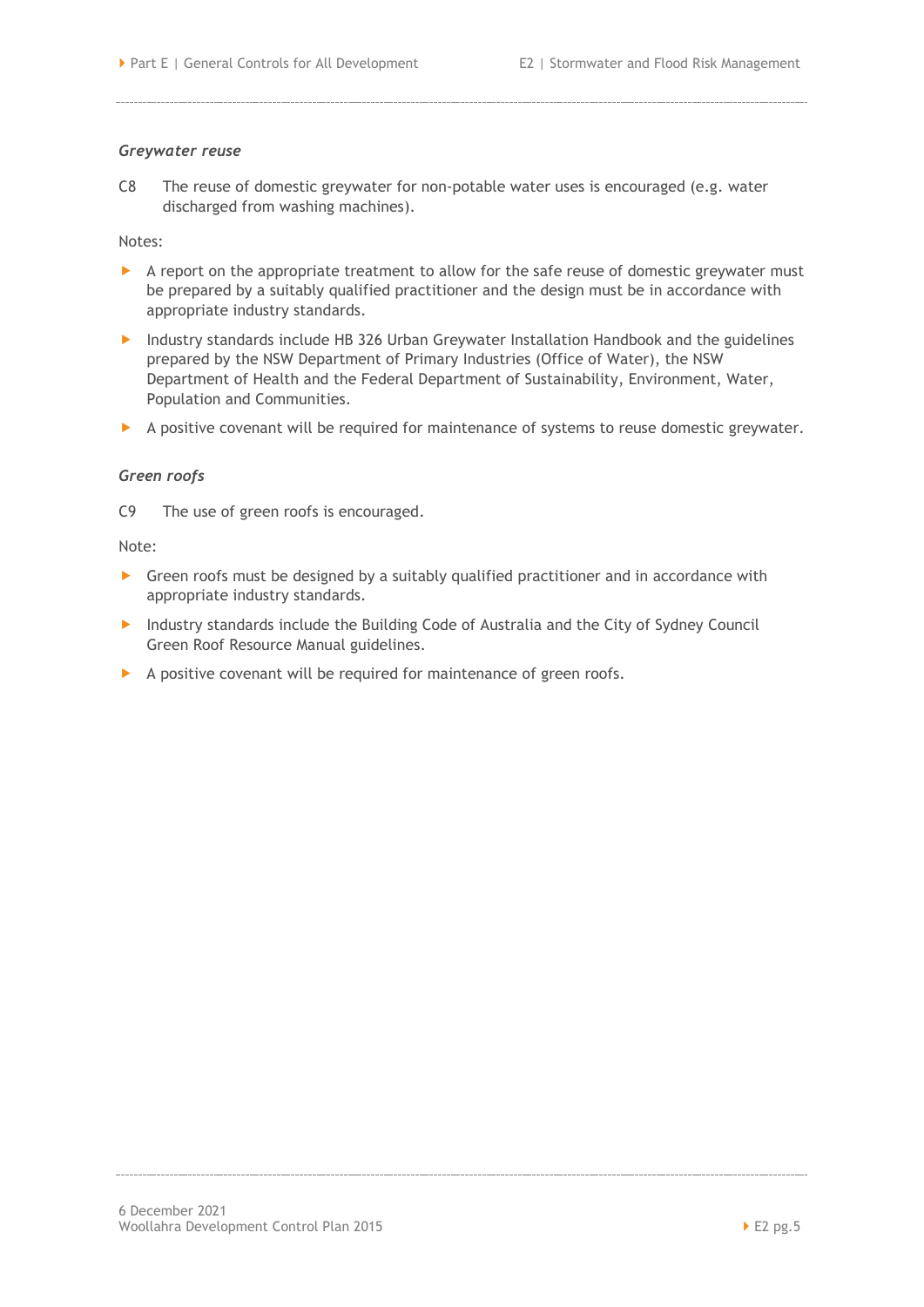## <span id="page-9-0"></span>E2.2.3 Stormwater treatment

#### **Objectives**

O1 To minimise the discharge of pollutants (litter, sediment, suspended solids, nutrients, oil, grease and toxants) from paved and other impermeable surfaces into Sydney Harbour, waterways and drainage systems.

#### **Controls**

#### *Stormwater treatment*

- C1 Stormwater treatment is required for:
	- a) all properties with connections to Sydney Harbour, waterways and open watercourses;
	- b) all new commercial developments and residential flat buildings; and
	- c) all major alterations and additions to commercial developments and residential flat buildings.
- C2 The stormwater treatment system, such as a gross pollutant trap (GPT), meets the specifications outlined in the water quality targets below (see control C7 below).
- C3 All stormwater treatment systems are located wholly on private property.

Note: A positive covenant will be required for maintenance of the stormwater treatment system.

#### *Rain gardens*

- C4 Rain gardens are required for:
	- a) new developments where the total site area is more than 500m²;
	- b) developments involving alterations and additions where the additional gross impervious area is greater than 40m5 and the total site area is more than 500m²; and
	- c) developments where the car park has four or more above ground parking spaces.
- C5 Rain gardens are sized as follows:
	- a) 10m² per 1000m² of site area for sites between 500m² and 2,000m²; and
	- b) for sites greater than 2,000m², the size of the required rain garden is to be determined by a study completed by a suitably qualified practitioner.
- C6 Council may consider a reduction in the size of the required rain garden if the applicant provides a detailed study by a suitably qualified practitioner. The study is to demonstrate that an integrated approach to water sensitive urban design has been undertaken and that the development meets Council's water quality targets. As a consequence, Council may require the OSD minimum site storage requirements to be increased to  $25m<sup>3</sup>$  per 1,000m<sup>2</sup>. See Section 2.2.4 below for OSD requirements.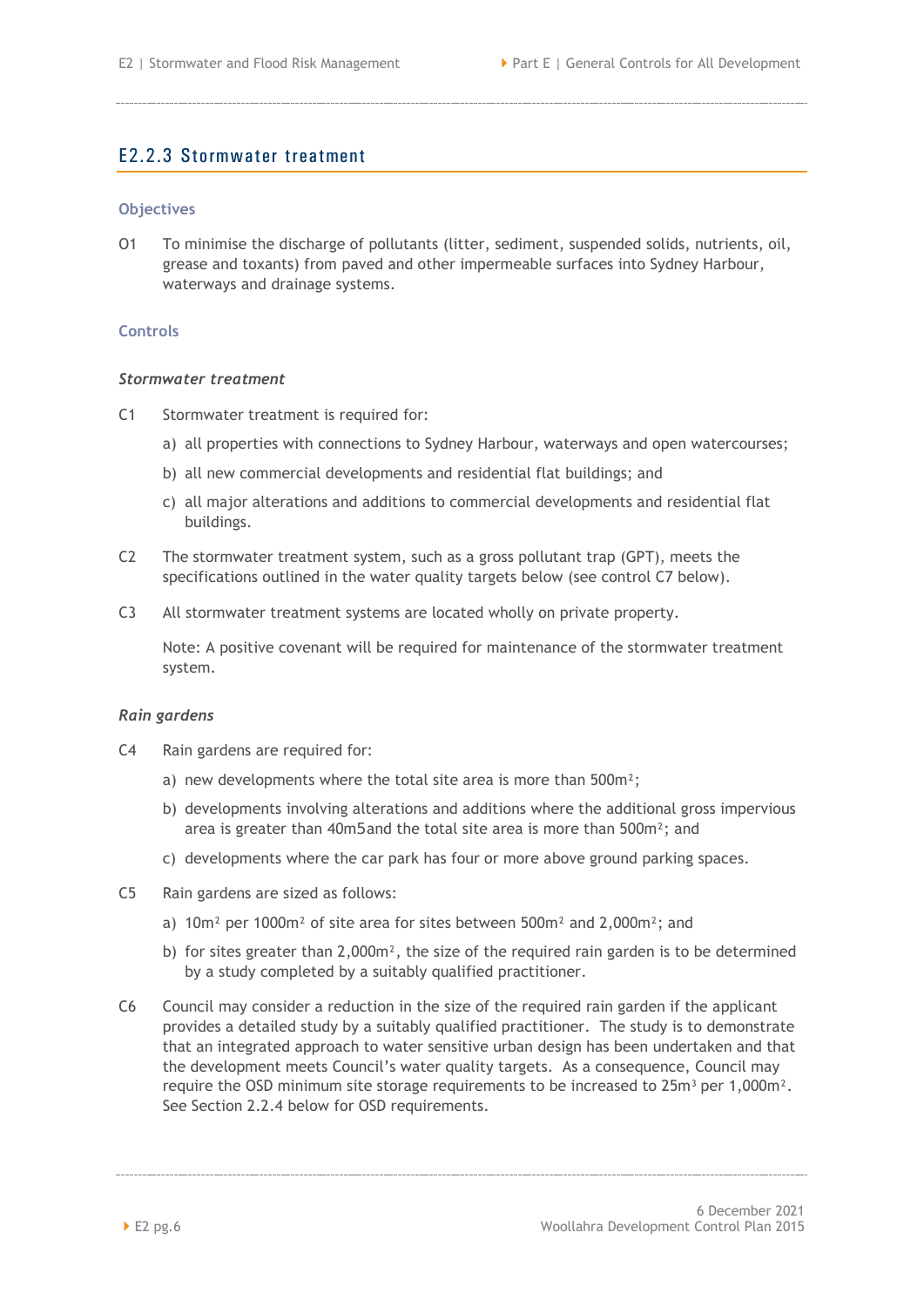Notes:

- $\blacktriangleright$  Rain gardens are to be designed by a suitably qualified practitioner and must be designed in accordance with appropriate industry standards.
- Industry standards include the Monash University's Facility for Advancing Water Biofiltration Adoption Guidelines and the NSW Government's Catchment Management Authority Water Sensitive Urban Design Program.
- $\blacktriangleright$  A positive covenant will be required for maintenance of the rain garden.

#### *Water quality targets*

- C7 Water quality measures are installed that meet the following environmental targets for stormwater runoff leaving the site:
	- a) 90% removal of gross pollutants (> 5mm);
	- b) 85% removal of total suspended solids;
	- c) 65% removal of total phosphorous; and
	- d) 45% removal of total nitrogen.
- C8 For developments creating high levels of pollutants, pollution modelling may be required.

Note:

- Pollution modelling may be undertaken with programs such as MUSIC the Model for Urban Stormwater Improvement Conceptualisation.
- Discharge from car wash down bays, fire sprinkler test waters, trade wastes and wastes from air conditioning cooling towers are to be treated to Sydney Water's requirements and discharged to the sewer.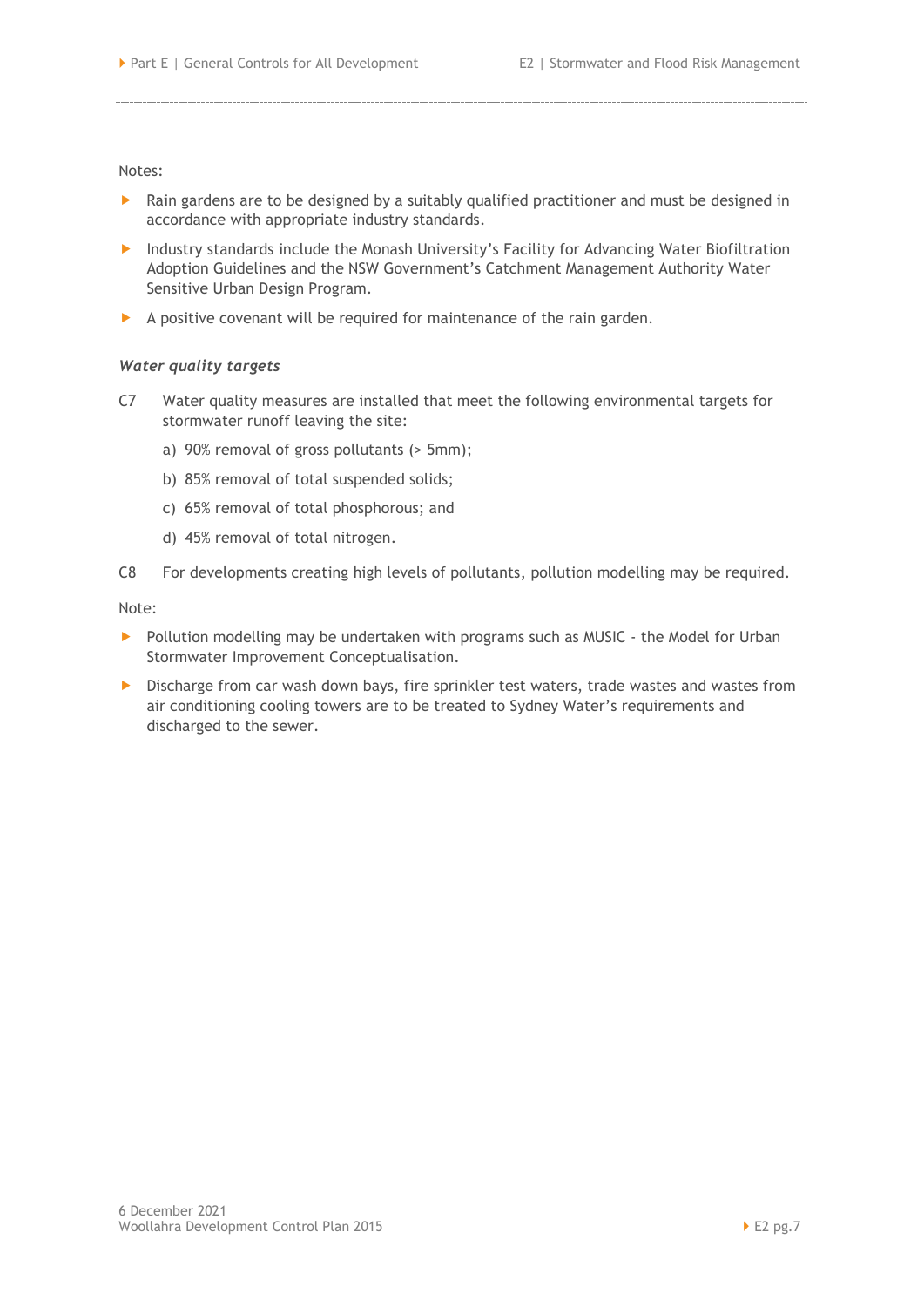## <span id="page-11-0"></span>E2.2.4 On site detention (OSD) of stormwater

#### **Objectives**

- O1 To reduce and mitigate the peak stormwater flow from a developed site and allow the controlled release of stormwater to the public stormwater system.
- O2 To reduce flood risk in urban areas.

#### **Controls**

#### *Where this applies*

- C1 OSD is required for:
	- a) new developments where the total site area is more than 500m²; and
	- b) developments involving alterations and additions where the additional gross impervious area is greater than 40m5 and the total site area is more than 500m².
- C2 Properties, regardless of the development type, located within Council's OSD exemption area are not required to install OSD.

Note: The map of Council's OSD exemption area is available on Council's website.

#### *Requirements*

C3 OSD storage is designed in accordance with the storage/discharge relationships as shown in the table below.

| OSD requirements per 1,000m <sup>2</sup> of the total site area |                                             |                      |  |  |  |  |  |
|-----------------------------------------------------------------|---------------------------------------------|----------------------|--|--|--|--|--|
| <b>Permissible site</b><br>discharge (I/s)                      | Minimum site storage<br>requirements $(m3)$ | <b>ARI</b><br>(year) |  |  |  |  |  |
| 74                                                              |                                             | 1 in $2$             |  |  |  |  |  |
| ₹4                                                              |                                             | 1 in 100             |  |  |  |  |  |

Note: The above OSD requirements are based on a simplified design approach which has been prepared using preliminary permissible site discharge and site storage requirement values. This simplified design approach will provide benefits to developers by reducing the cost of detailed engineering calculations, remove ambiguity in design approaches and assumptions, provide a simple geometric approach and allow Council to easily review designs with the intent of reducing development assessment times.

- C4 Council may consider independent assessment for on-site detention requirements. The applicant is to submit to Council an OSD assessment report including all modelling and design calculations. Any alternative methodology must be prepared by a suitably qualified practitioner.
- C5 Where possible, the drainage system is designed to direct runoff from the entire site to the OSD system.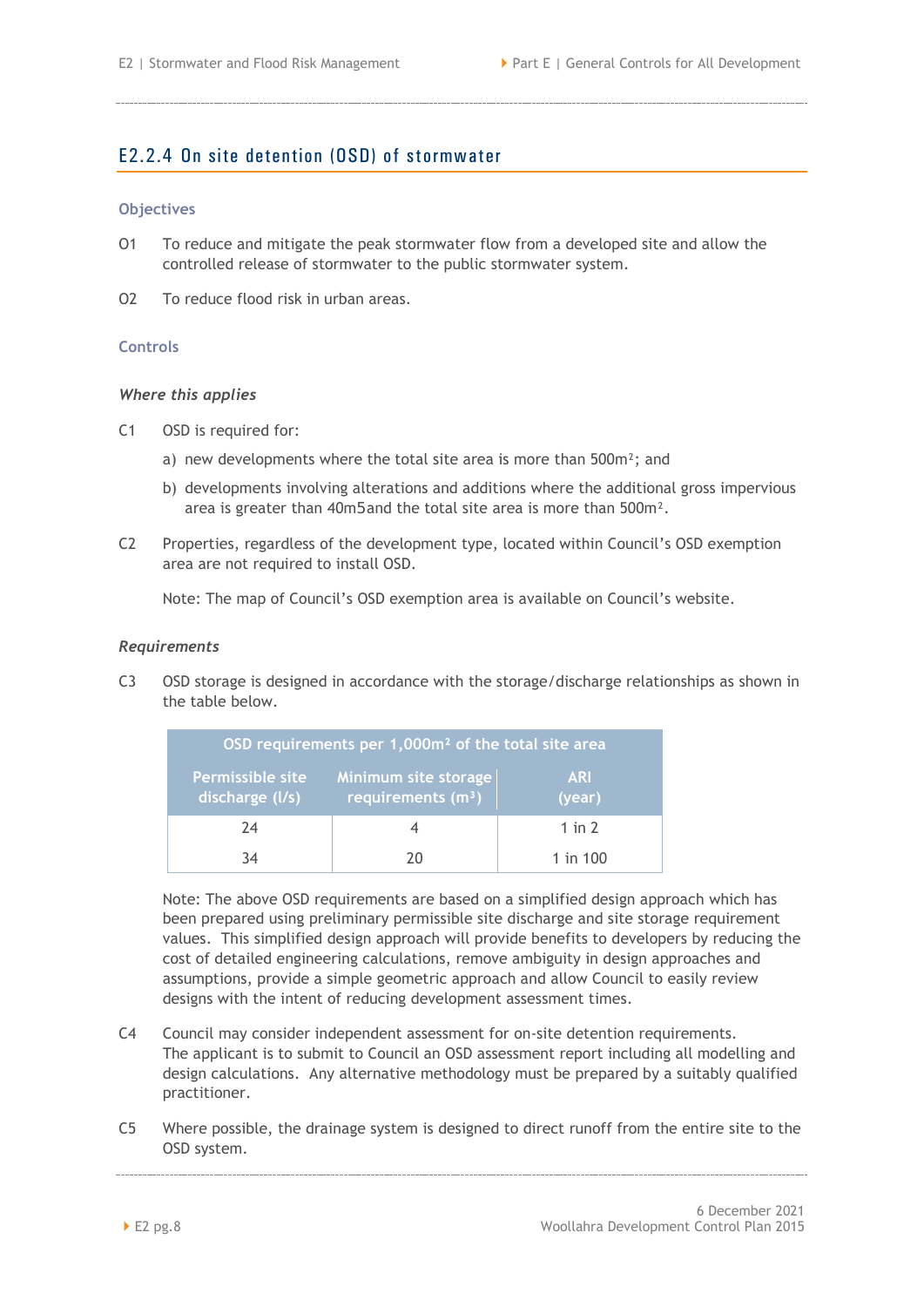- C6 Where OSD is required for alterations and additions, OSD is provided for the entire site, not only the area of new works.
- C7 All OSD systems drain by gravity to Council's drainage system.
- C8 An overland flow path, to convey water to the street in the event of a blockage or failure of the OSD outlet, is provided and is clearly identified in the design.
- C9 All OSD systems have a discharge limiter which is an appropriately sized short length of reduced diameter pipe or a non-removable orifice plate. The discharge limiter is enclosed by a rustproof screen or wire cage to protect against blockage.

#### *OSD location*

- C10 OSD storage is located as close as possible to the lowest point of the site and if possible at the property frontage so that any surcharge will overflow to the street.
- C11 Separate OSD is provided for each Torrens title dwelling.
- C12 For strata and subdivided properties, the OSD requirements outlined in controls C1 and C3 above apply to the property as a whole. OSD is generally located in common areas for strata title or community title subdivision.
- C13 The OSD structure is not established across property boundaries.

#### *Above ground storage*

- C14 The OSD system is visually unobtrusive and sympathetic with the development. It must not cause hazard or inconvenience to pedestrian or vehicle access.
- C15 A minimum 20% of the OSD storage requirement is incorporated as below ground storage.
- C16 OSD storage in landscaped areas requires an extra 20% volume to compensate for vegetation growth.
- C17 Pedestrian access paths are maintained above the 1 in 100 ARI operating level for any nonenclosed storage. Ponded water depths do not exceed 200mm in parking/ driveway areas, and 300mm in courtyards/grass/landscape areas.
- C18 Adequate subsoil drainage is provided in the above ground OSD storage to retain the amenity of the area after a rainfall event.

#### *Below ground storage*

- C19 The structural design of the OSD storage is certified by a suitably qualified practitioner including the following design issues:
	- a) all structures in the zone of influence of the excavation are checked for structural adequacy;
	- b) buoyancy of the OSD storage is taken into consideration; and
	- c) the OSD structure is designed to all relevant Australian Standards and industry standards; and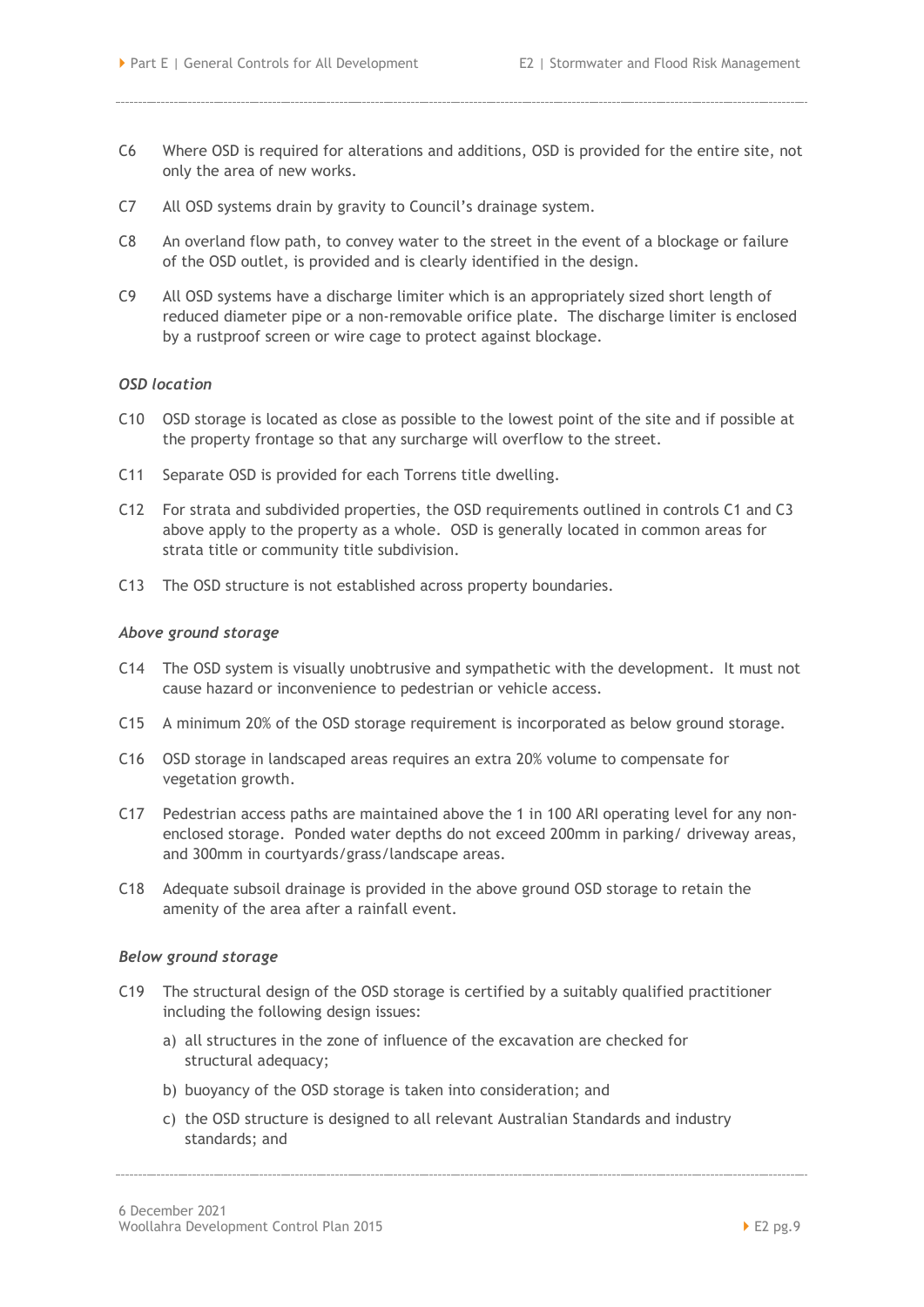d) A minimum slope of 1% is provided on the floor of the OSD storage.

Note: Industry standards include AS 2865 Safe Working in a Confined Space and any Work Cover requirements.

#### *Maintenance*

- C20 The OSD system provides for easy access for inspection and maintenance. Generally, grated access points are preferred.
- C21 A silt/ litter arrestor pit is located before the OSD storage and fitted with screens that can be easily removed for routine maintenance. The screen is of expanded steel mesh (e.g. Maximesh or similar). To assist in shedding debris, the screen is positioned no less than  $45^{\circ}$ to the horizontal. Pits are a minimum size of 0.6m x 0.6m.

Note: A positive covenant will be required for the maintenance of the OSD system.

#### *Alternatives to OSD requirements*

- C22 A rainwater tank may be installed as an alternative to all or part of the OSD requirements for any development type. The capacity of the rainwater tank is 1.5 times the OSD volume requirements. See Section [E2.2.2](#page-7-0) for rainwater tank requirements.
- C23 A green roof may be installed as an alternative to part of the OSD requirements for any development type. The OSD requirements may be reduced by 50% if a roof garden is provided on-site. The roof garden covers at least 50% of the development's total roof area. See Section [E2.2.2](#page-7-0) for green roof requirements.

Note: Where there are discrepancies between the volume of OSD storage required in this chapter and the volume of OSD storage required in BASIX, the total storage requirements is the higher of the two volumes.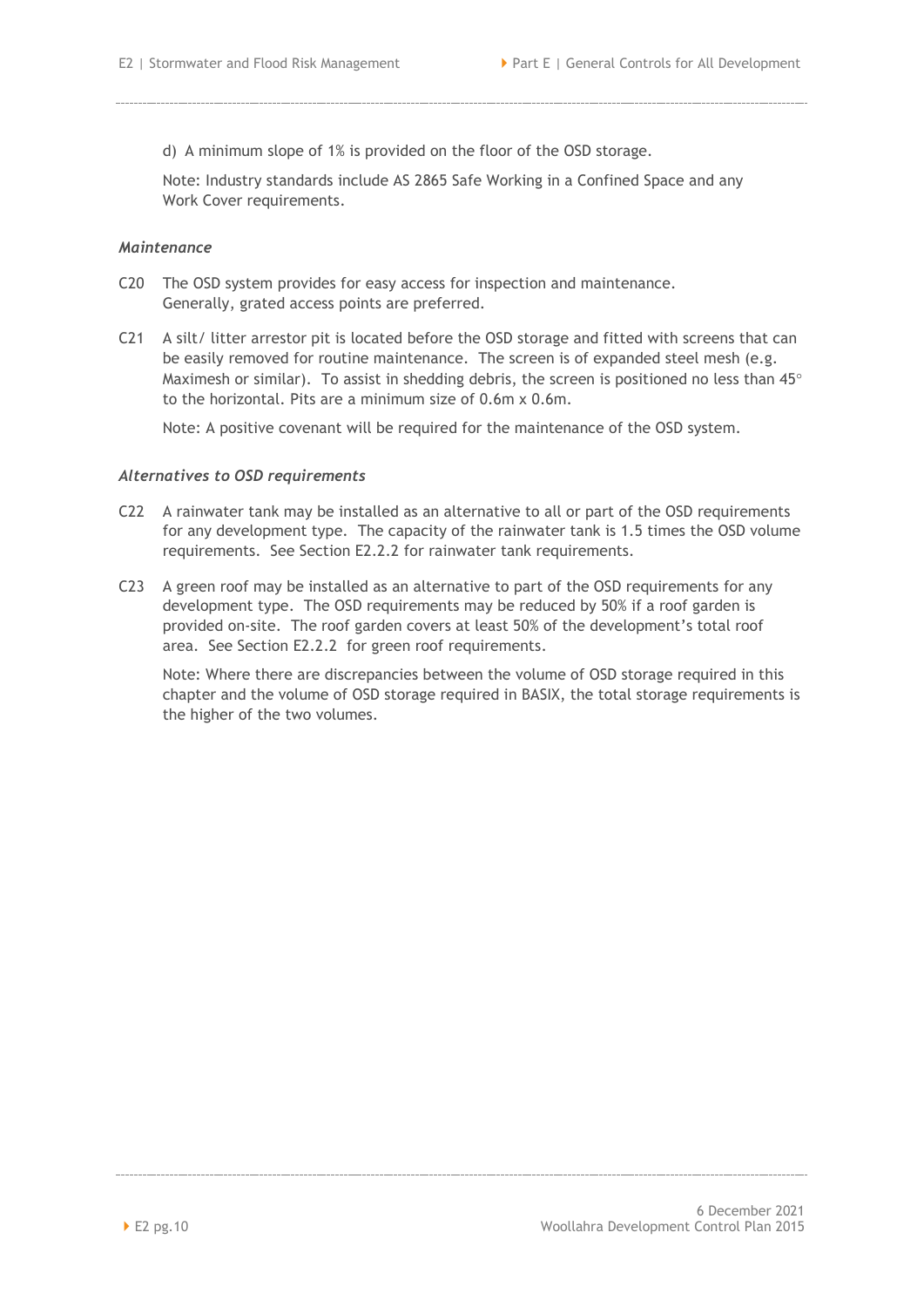## <span id="page-14-0"></span>E2.2.5 Connection to Council's drainage systems

#### **Objectives**

- O1 To maintain existing natural drainage patterns and to not move water from one catchment to another.
- O2 To minimise erosion and allow for sediment control.
- O3 To avoid the flooding of properties.
- O4 To protect existing Council drainage assets.
- O5 To discharge stormwater at the lowest point feasible within the same catchment.

#### **Controls**

#### *General*

- C1 Concept plans for the on-site stormwater system showing the location of major elements of the proposed system are provided.
- C2 Full details of the proposed connection to Council's drainage system are provided.
- C3 Where an overland flow system is not available, the drainage system is designed to cater to a minimum 1 in 100 ARI event.
- C4 Where an overland flow system is available, the drainage system is designed to cater to a minimum 1 in 20 ARI event; and the drainage system, in combination with the overland flow system, is designed to cater to a minimum 1 in 100 ARI event.
- C5 All stormwater discharge to Council's drainage system is gravity fed (for low level properties see also Section [E2.2.9\)](#page-20-0).
- C6 Stormwater discharge to the sewer is not permitted.
- C7 The potential for failure of components of the stormwater drainage system (e.g. blockage or structural damage) is considered and provision made for the safe conveyance of flows should failure occur.
- C8 Private drainage is installed in accordance with the appropriate industry standards.
- C9 All works within the road reserve or Council owned property comply with Council's "Specification for Road Works, Drainage and Miscellaneous Works".
- C10 Pumps for the disposal of stormwater runoff are not be permitted except in the circumstances set out in Section [E2.2.12.](#page-28-0)

Note:

 Where works, including stormwater works, are within a public roadway (including the footpath and nature strip areas), approval is subject to a separate application under Section 138 of the *Roads Act 1993*.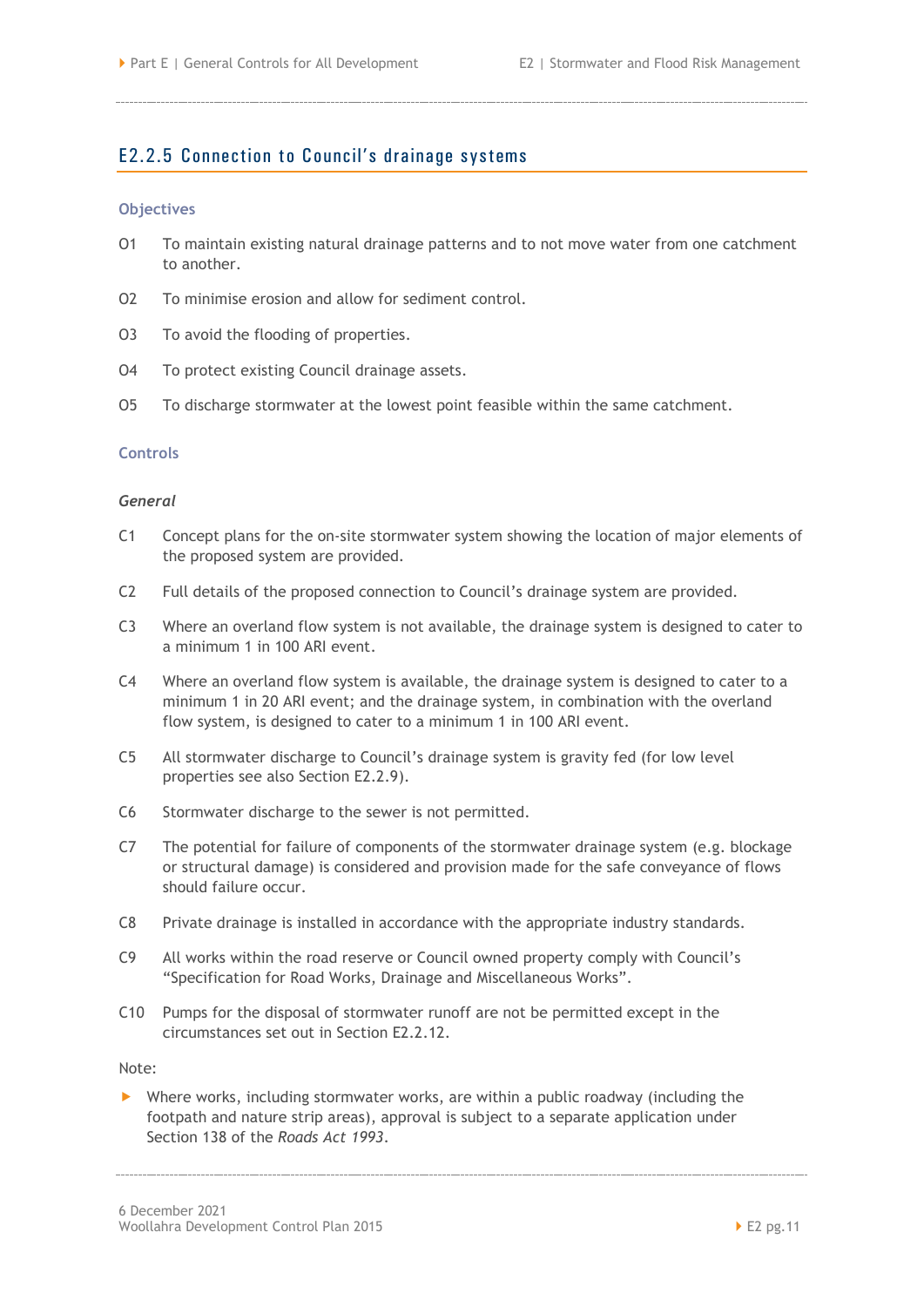- All construction costs associated with connection of the private stormwater discharge to Council's drainage system must be met by the applicant. The location of Council's drainage infrastructure is available by contacting Council's Drainage Engineer. The applicant is responsible for investigating and confirming the presence and suitability of Council's drainage system for connection. The applicant is responsible for investigating and confirming the presence of services and utilities within the road reserve (e.g. electricity, gas and water).
- Private drainage industry standards include AS3500 National Plumbing and Drainage Code, other relevant codes and the manufacturer's specifications.

#### *Connection to Council's below ground drainage*

#### *Where this applies*

- C11 In general, the stormwater drainage discharge from development sites is connected to Council's below ground drainage system*.*
- C12 Where there is no Council drainage system located adjacent to the site, the applicant must extend Council's drainage system to the site in order to permit the below ground connection.

#### *Requirements*

- C13 The connection from the development site to Council's below ground drainage system is a direct route and is generally laid perpendicular to the line of the kerb and gutter.
- C14 Stormwater drainage lines are located under the kerb and gutter where possible.
- C15 All connection pits are constructed in accordance with the appropriate industry standards.
- C16 No portion of the connection pipe intrudes into Council's pipe.
- C17 All stormwater pipes within the road carriageway are designed and installed to meet Council's specifications.
- C18 A standard Council double grated gully pit with 1.8m kerb lintel is constructed over the new line where it intersects with the private stormwater line. A capped pipe stub is provided to enable future extension of the line upstream.

Notes:

- Connection pit industry standards include AS3500 National Plumbing and Drainage Code, other relevant codes and the manufacturer's specifications.
- A closed circuit television (CCTV) inspection of any new connection must be carried out and submitted to Council with a works-as-executed plan.
- All stormwater pipes within the road carriageway must be at a minimum Class 2, 375mm diameter and have bedding to standard HS3, in accordance with AS3725 Loads on Buried Concrete Pipes. Rubber ring joints are required.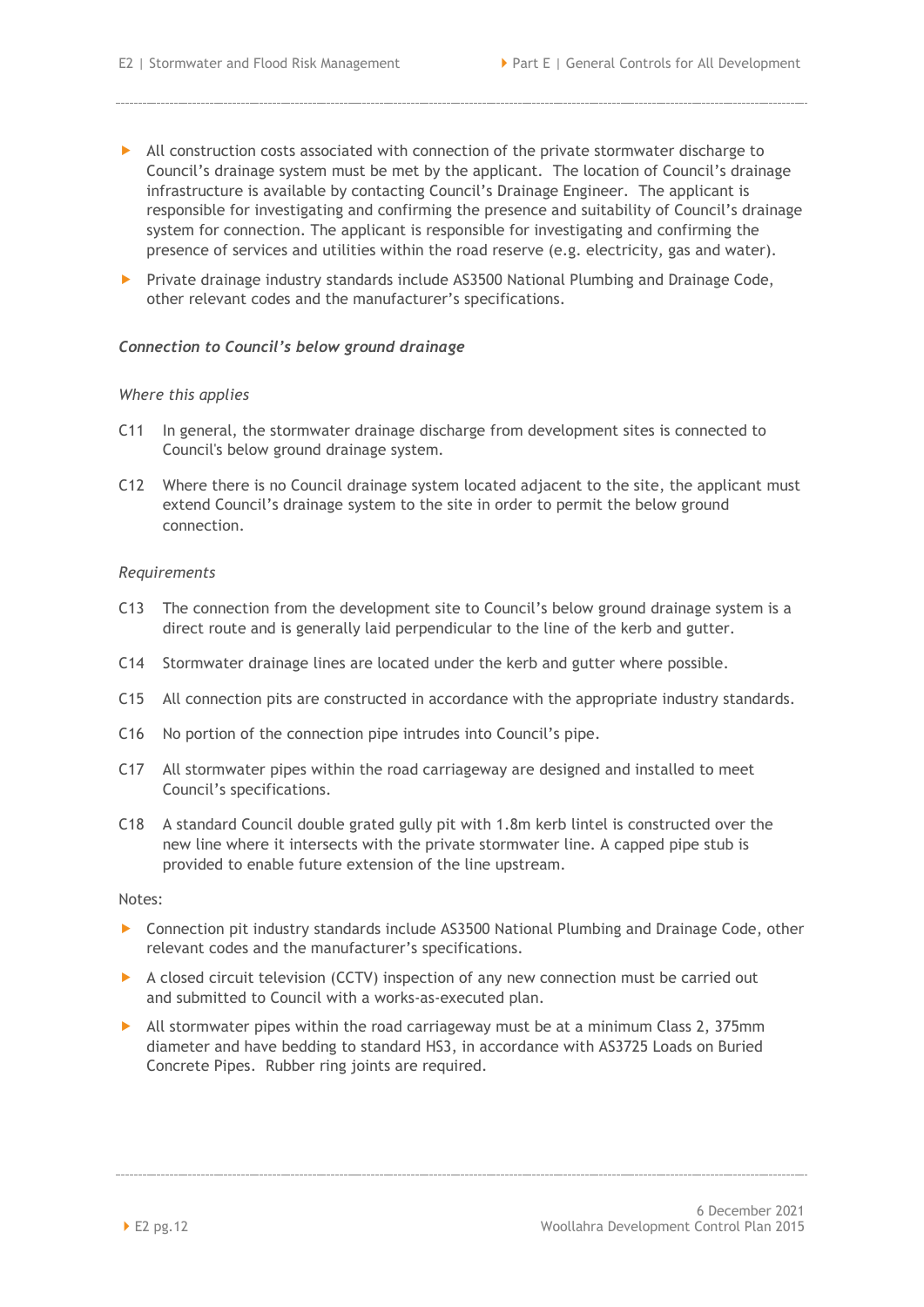#### *Exemptions*

C19 An exemption from the requirement to discharge directly into Council's below ground drainage system may be considered where the required extension of Council's system is excessive. This exemption will be considered on a merit based assessment and factors to be considered include the magnitude of the development, extent of required works and the suitability of an alternative option.

#### *Connection to Council's kerb and gutter*

#### *Where this applies*

C20 Only dwelling houses and developments involving alterations and additions, where the additional gross impervious area is less than  $40m^2$ , may discharge stormwater to the kerb and gutter.

#### *Requirements*

- C21 The connection from the development site to Council's kerb and gutter is a direct route.
- C22 A maximum discharge rate of 20 l/s is permitted.
- C23 A maximum of one stormwater outlet per property is permitted.
- C24 Drainage conduits, across footpath areas that are discharging to the kerb, are designed and installed to meet Council's specifications.
- C25 Where the existing kerb is sandstone, the drainage discharge point is cored. The kerb is reinstated to match the existing form (e.g. bullnose, brick and sandstone).

Note: Drainage conduits, across footpath areas that are discharging to the kerb, must be 125mm x 75mm galvanised box or 65mm to 100mm sewer grade PVC pipes. A kerb adaptor must be provided for 80mm and 100mm PVC pipes.

#### *Subsoil drainage*

- C26 All below ground structures with habitable or non-habitable floor spaces are fully tanked and do not require permanent dewatering.
- C27 All below ground structures are designed and installed in accordance with Council's Guide for preparing Geotechnical and Hydrogeological Reports.
- C28 Subsoil drainage does not discharged to Council's stormwater network, including stormwater pipes, pits and/or kerb and gutter.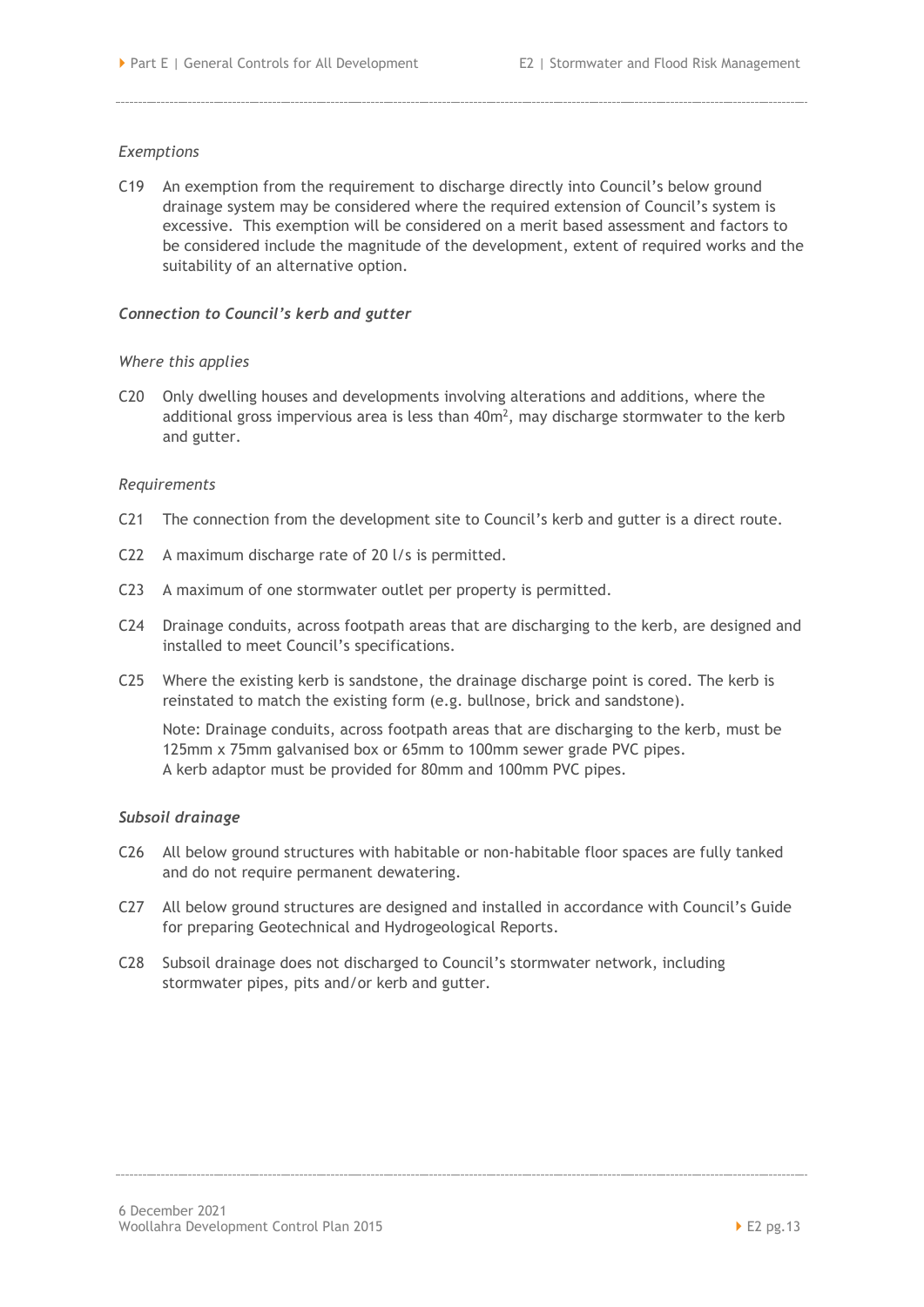## <span id="page-17-0"></span>E2.2.6 Diversion of Council's drainage

#### **Objectives**

- O1 There is to be no adverse impact on upstream or downstream properties.
- O2 There is to be no adverse impact on Council's drainage system.

#### **Controls**

- C1 If an applicant proposes to divert Council's drainage the application is accompanied by a report, prepared by a suitably qualified practitioner, on the impacts of the diversion.
- C2 Where an overland flow system is not available, the diverted drainage system is designed to cater to a minimum 1 in 100 ARI event.
- C3 Where an overland flow system is available, the diverted drainage system is designed to cater to a minimum 1 in 20 ARI event; and the drainage system, in combination with the overland flow system, is designed to cater to a minimum 1 in 100 ARI event.
- C4 If Council's existing drainage system is diverted onto private land, an easement is created in favour of Council (see Section [E2.2.9\)](#page-20-0).

Notes:

- A dilapidation report including a CCTV inspection of all drainage lines being impacted or diverted must be submitted with the construction certificate application. If the existing drainage line is in poor condition the drainage line is to be renewed and/ or refurbished.
- The location of the diverted drainage system must be fully accessible for future maintenance.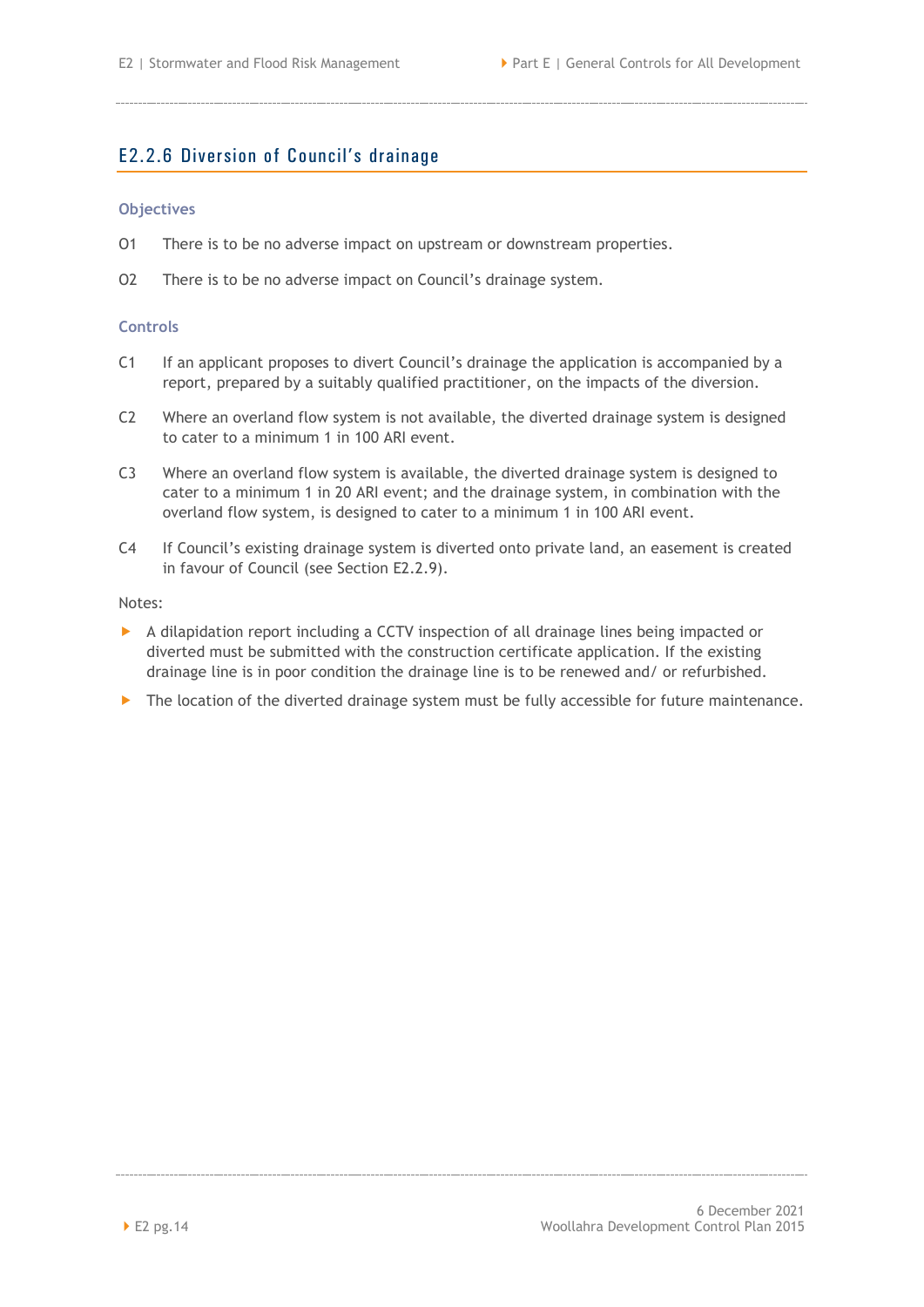## <span id="page-18-0"></span>E2.2.7 Structures over or near drainage lines and easements

#### **Objectives**

- O1 To provide for future maintenance activities on drainage lines.
- O2 To provide and maintain adequate overland flow paths.

#### **Controls**

- C1 Generally, new buildings, structures and overhanging structures are not permitted over existing or proposed drainage lines and easements.
- C2 All structural foundations adjoining an easement or drainage line have a minimum depth lower than the invert of the adjacent drainage line. Additional depth is required for foundations adjoining natural water courses. All foundations are designed by a suitably qualified practitioner.
- C3 Overland flow paths are maintained over drainage lines and easements. Driveways and landscaped areas may be located on overland flow paths.

Note:

- **Applications must include plans and details relating to structures near a Council drainage line** or easement.
- A dilapidation report including a CCTV inspection of all drainage lines within 3m of any development structure must be submitted with the construction certificate application. If the existing drainage line is in poor condition the drainage line is to be renewed and/or refurbished.
- **The applicant is to submit details on the proposed construction methodology to ensure that** Council's drainage system is protected and supported during any works.

#### **FIGURE 1** Typical section showing the zone of influence

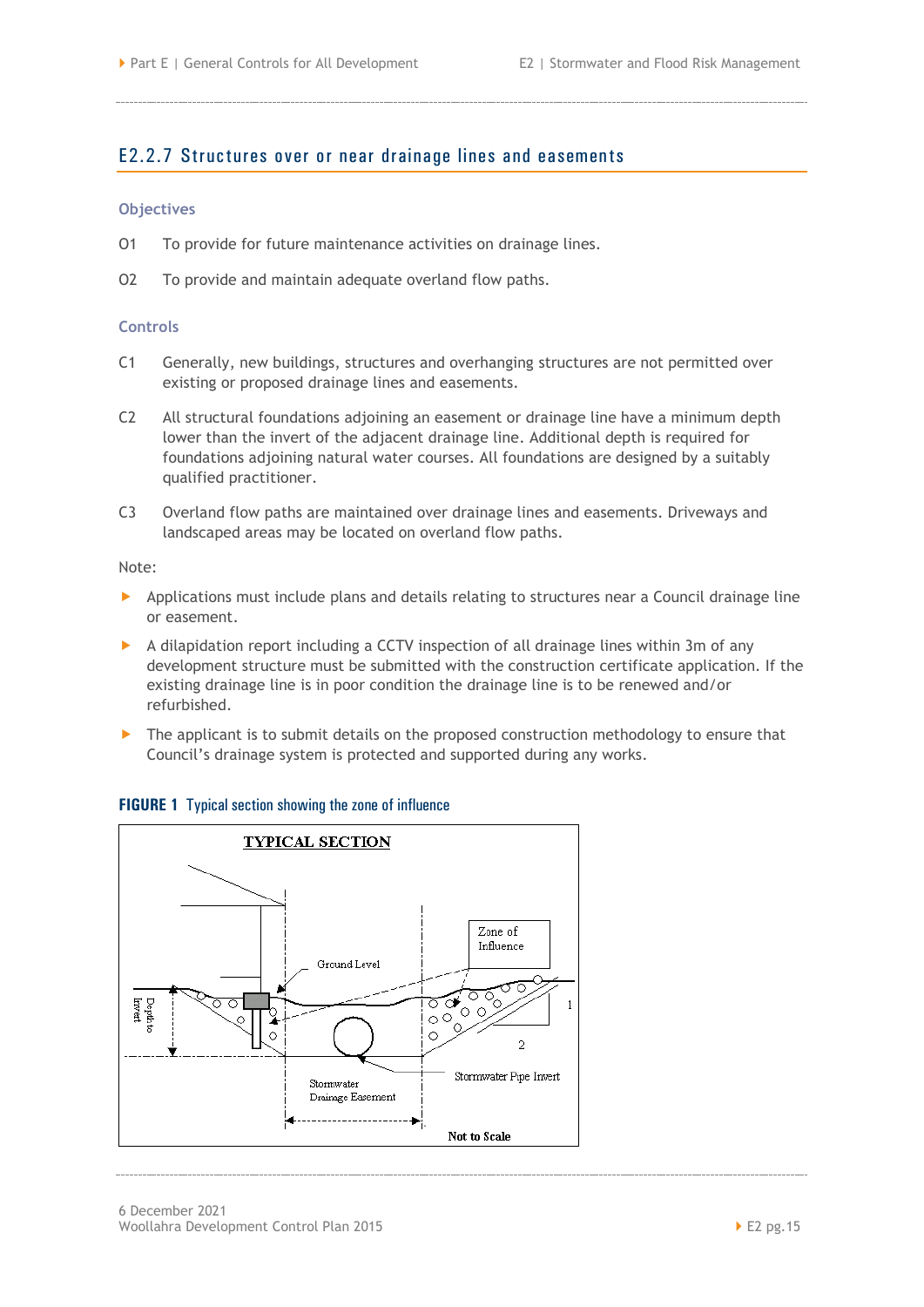## <span id="page-19-0"></span>E2.2.8 Connection to Council's parks, reserves, bushland and natural waterways; Sydney Harbour; and Sydney Water channels

#### **Objectives**

- O1 To manage, conserve and protect Council parks, reserves, bushland and natural waterways.
- O2 To maintain existing natural drainage patterns.
- O3 To minimise erosion of waterways, slopes and banks.
- O4 To control stormwater pollution and improve water quality in streams and groundwater.

#### **Controls**

#### *General*

- C1 Stormwater discharge to a natural watercourse or Council below ground drainage line within a Council park, reserve or bushland may be permitted subject to a merits based assessment of the proposal by Council's Open Space and Trees Department.
- C2 An environmental impact assessment is submitted addressing the impact on the park, reserve or bushland during and after construction, environmental sensitivity, erosion potential and weed invasion potential.
- C3 Stormwater pipes and other structures are not visible on public land. Outlet structures are designed to blend in with the surrounds and should be constructed of natural materials, such as rock.

Note: Access through Council's park land and/ or storage of material on Council park land during construction will not be permitted unless prior written approval has been obtained from Council's Open Space and Trees Department.

#### *Discharge directly to Sydney Harbour*

C4 Written approval from the Waterways Authority to discharge stormwater into Sydney Harbour is required.

Note: The applicant must seek this approval. The stormwater system must be designed in accordance with this DCP and any requirements of the Waterways Authority.

#### *Discharge to Sydney Water channels*

C5 Written approval from Sydney Water to discharge stormwater from the subject property directly into Sydney Water drainage channels is required.

Note: The applicant must seek this approval. The stormwater system must be designed in accordance with this DCP and any requirements of Sydney Water.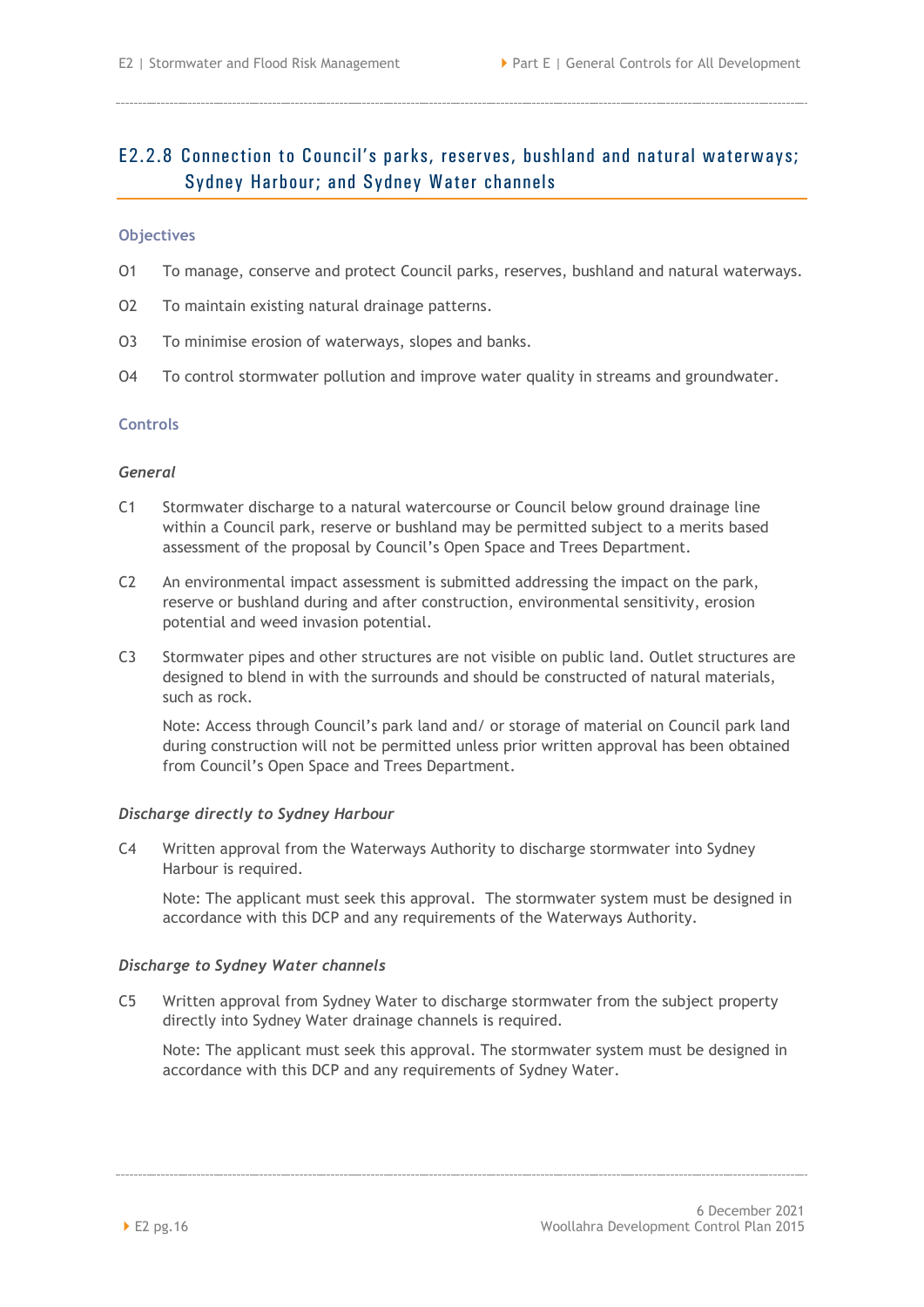## <span id="page-20-0"></span>E2.2.9 Low level properties and easements

#### **Objectives**

- O1 To maintain existing natural drainage patterns.
- O2 To ensure drainage discharge associated with new developments is gravity fed and does not require pumps to function.
- O3 To avoid nuisance and flooding.
- O4 To provide effective overland flow paths.
- O5 To protect existing Council drainage assets.
- O6 To discharge stormwater at the lowest point feasible within the same catchment.

#### **Controls**

#### *Requirements*

- C1 Drainage discharge to Council's stormwater system is gravity fed. This may require the creation of an easement through the downstream property to discharge stormwater from the subject property.
- C2 Where an overland flow system is not available, the drainage system is designed to cater to a minimum 1 in 100 ARI event.
- C3 Where an overland flow system is available, the drainage system is designed to cater to a minimum 1 in 20 ARI event; and the drainage system, in combination with the overland flow system, is designed to cater to a minimum 1 in 100 ARI event.

#### *Easements*

- C4 Where easement consent is granted:
	- a) The easement is created on the certificate of title for all impacted properties.
	- b) The private drainage easement is of sufficient width to allow the required pipe to be installed and maintained.

Note: Any costs associated with investigating or establishing the easement are the responsibility of the applicant.

The applicant is responsible for negotiating with the downstream property owner to obtain a private drainage easement. It is not Council's role or within Council's jurisdiction to adjudicate on amounts of compensation. It is recommended that independent legal advice be sought.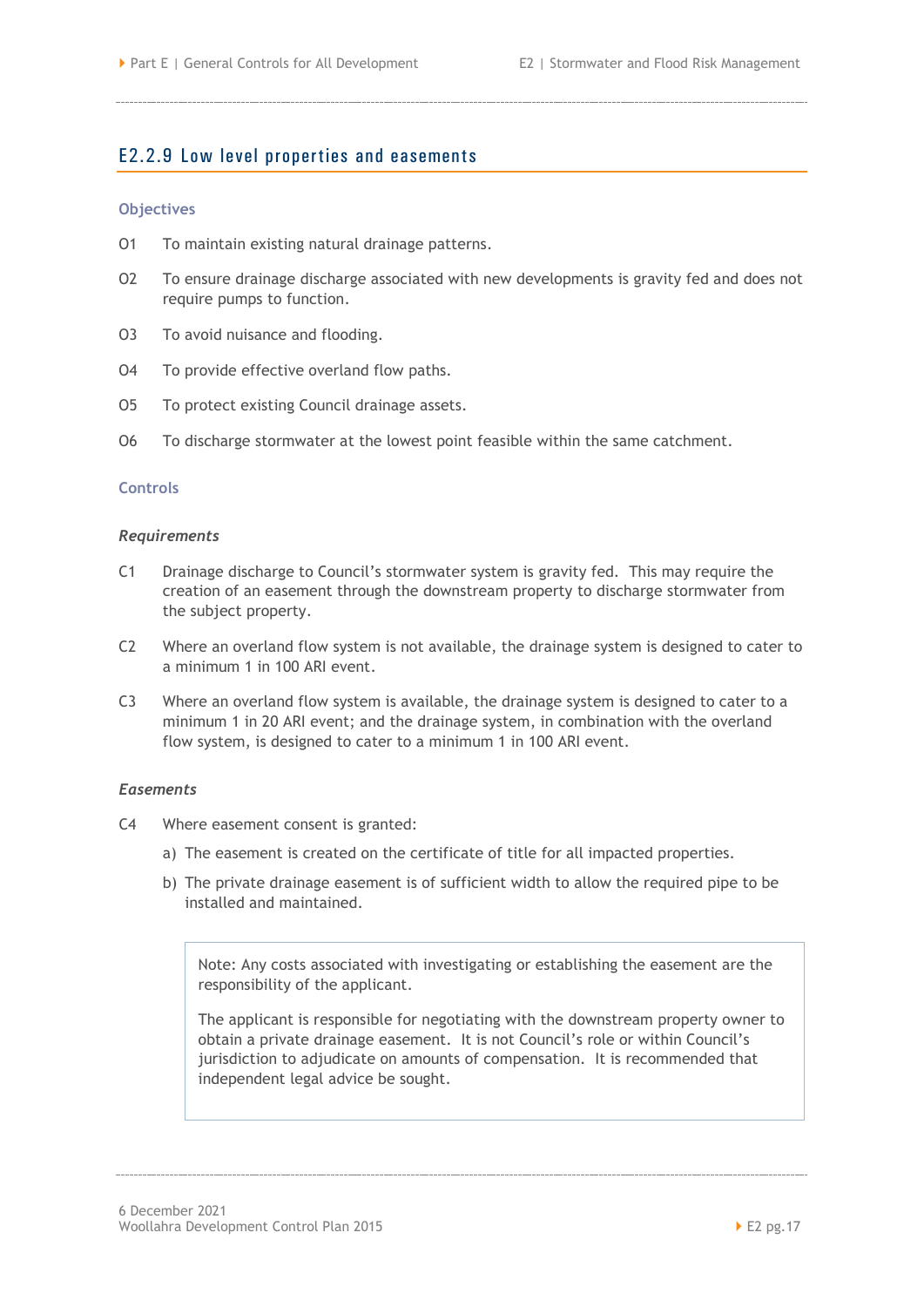Possible options available to acquire a private drainage easement include:

- $\blacktriangleright$  by direct negotiation
- Section 88K of the *Conveyancing Act 1919*
- Section 40 of the *Land and Environment Court Act 1979*

The applicant must make a reasonable attempt to provide a gravity feed system to drain the site. The applicant must make formal approaches to all possible downstream property owners.

The applicant must attach a copy of the formal consent from the owner(s) of the intervening downstream property(s) with the development application.

The applicants must also engage a registered surveyor to prepare a plan of survey and the application for the easement must be lodged with the Land Titles Office with any necessary fees. Woollahra Council must be annotated as the Prescribed Authority on the Section 88K Instrument. A copy of the lodgement details must be provided to Council prior to operation of any development consent or activity application.

The requirement to obtain an easement may be waived if:

- ▶ written documentary evidence of refusal to permit an easement by the downstream owner has been provided to Council; and
- written documentary evidence of all reasonable attempts undertaken by the applicant to obtain an easement through the downstream property; and/or
- $\triangleright$  evidence is provided of any physical constraint that precludes a route for a downstream system.

For larger developments or developments in areas with known drainage problems, Council may require the applicant to pursue the acquisition of a downstream easement through the Land and Environment Court.

If an easement is not obtainable, it may be possible to connect to Council's below ground stormwater system if the Council system is extended to the site. See Section 2.2.5 above for requirements.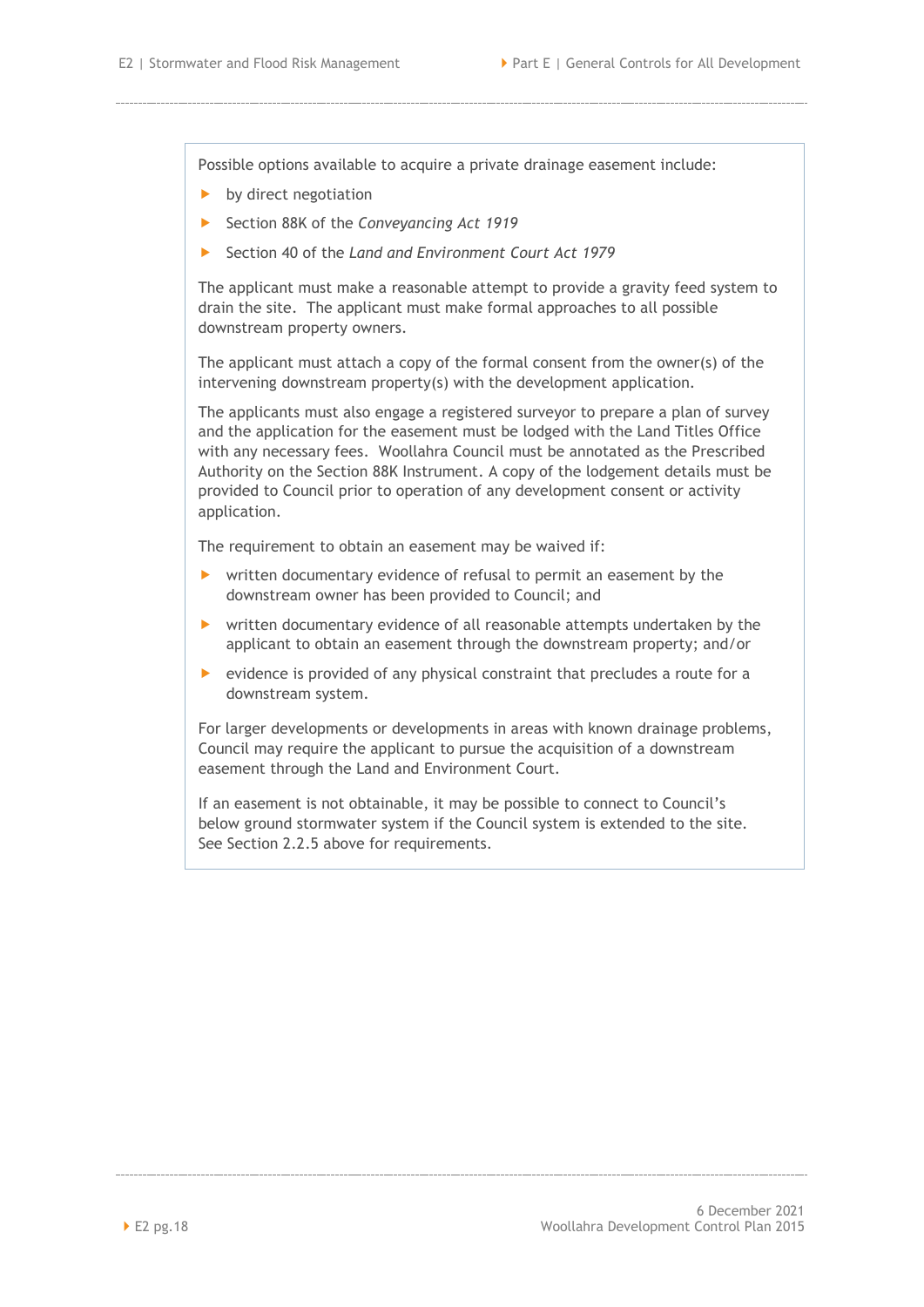#### *Easement alternatives*

- C5 Easement alternatives will be considered only where the development involves alterations and additions to a dwelling house; and where the development increases the impervious area of the site by less than 40m².
- C6 The following easement alternatives may be considered in the following circumstances:
	- a) Where all roof drainage is drained to a rain tank designed to hold a volume of water and the tank only overflows once a year, on average. The minimum acceptable tank size is 60m² per 1,000m² of site area. Note: The applicant must submit full water balance calculations prepared by a suitably qualified practitioner.
	- b) Where an absorption dispersal system downstream of the rain tank and any paved areas is provided, and the absorption system is designed for a 20 year ARI storm. The rain tank is to be assumed to be full. See Section [E2.2.11](#page-27-0) for absorption system requirements.
	- c) Where the area is unsuitable for an absorption system, 20% extra storage volume is provided in the rain tank and a pump system may be installed. See Section [E2.2.12](#page-28-0) for pump system requirements.

Note: Council may reduce the storage requirements in heritage conservation areas if space is limited. This will be assessed on the merits of the application.

#### *Relationship to other properties*

- C7 Where surface runoff from adjoining properties currently flows onto the subject site, such flows are catered for within the development. Obstructions that cause damming and backwater effects on upstream properties will not be permitted.
- C8 Surface runoff from the subject site is not concentrated onto downstream properties.

#### *Existing Council stormwater*

C9 Council will require the creation of an easement to its benefit over existing Council stormwater pipes, boxes or channels on private land.

## <span id="page-22-0"></span>E2.2.10 Groundwater (hydrogeology)

#### **Introduction**

Council will require geotechnical and hydrogeological reports for development applications which include below ground structures.

Any proposed development with below ground structures must consider the sub-surface conditions and the effects of construction on surrounding properties. In addition, those which are likely to extend below the level of seasonal fluctuations in the groundwater table, must also consider the effect of any changes induced in the sub-surface water levels and the groundwater flow patterns on surrounding properties. Unless site specific information exists to the contrary,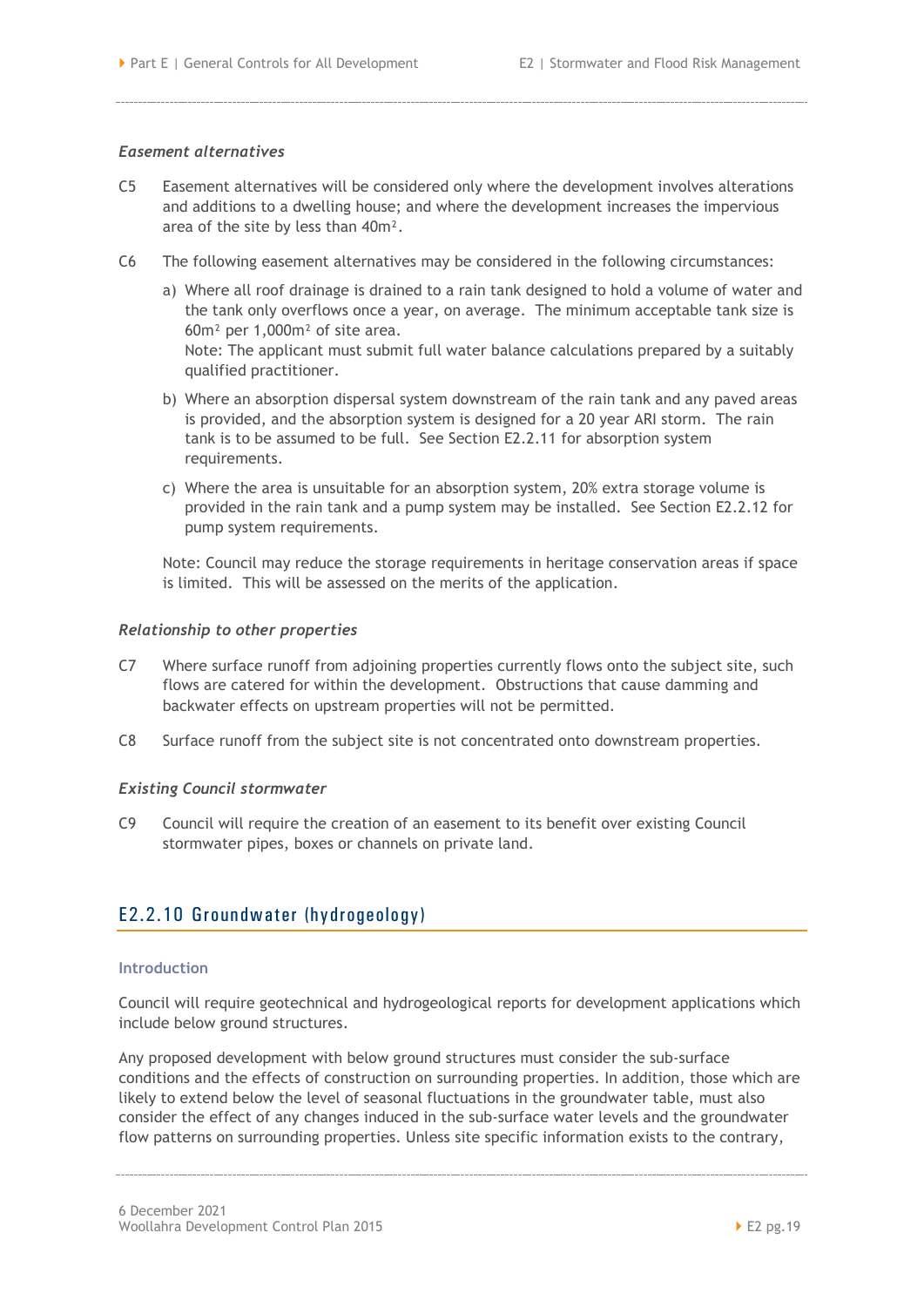excavations deeper than 1m must be assumed to have this potential to intersect the groundwater level and shall be considered as below ground structures.

Council's principal objective is to ensure that earthworks and associated groundwater dewatering, during and after construction, will not have any adverse impacts on:

- **Environmental functions and processes**
- $\blacktriangleright$  Neighbouring uses
- $\blacktriangleright$  Cultural and heritage items
- Any features of the surrounding land and infrastructure that could be impacted by geotechnical and hydrogeological changes.

Typically, adverse geotechnical impacts may include vibration induces settlements from construction methods and equipment and inadequate support of adjacent land during and after construction. Typically, adverse hydrogeological impacts may include settlement induced by changes in the groundwater level and seepage problems.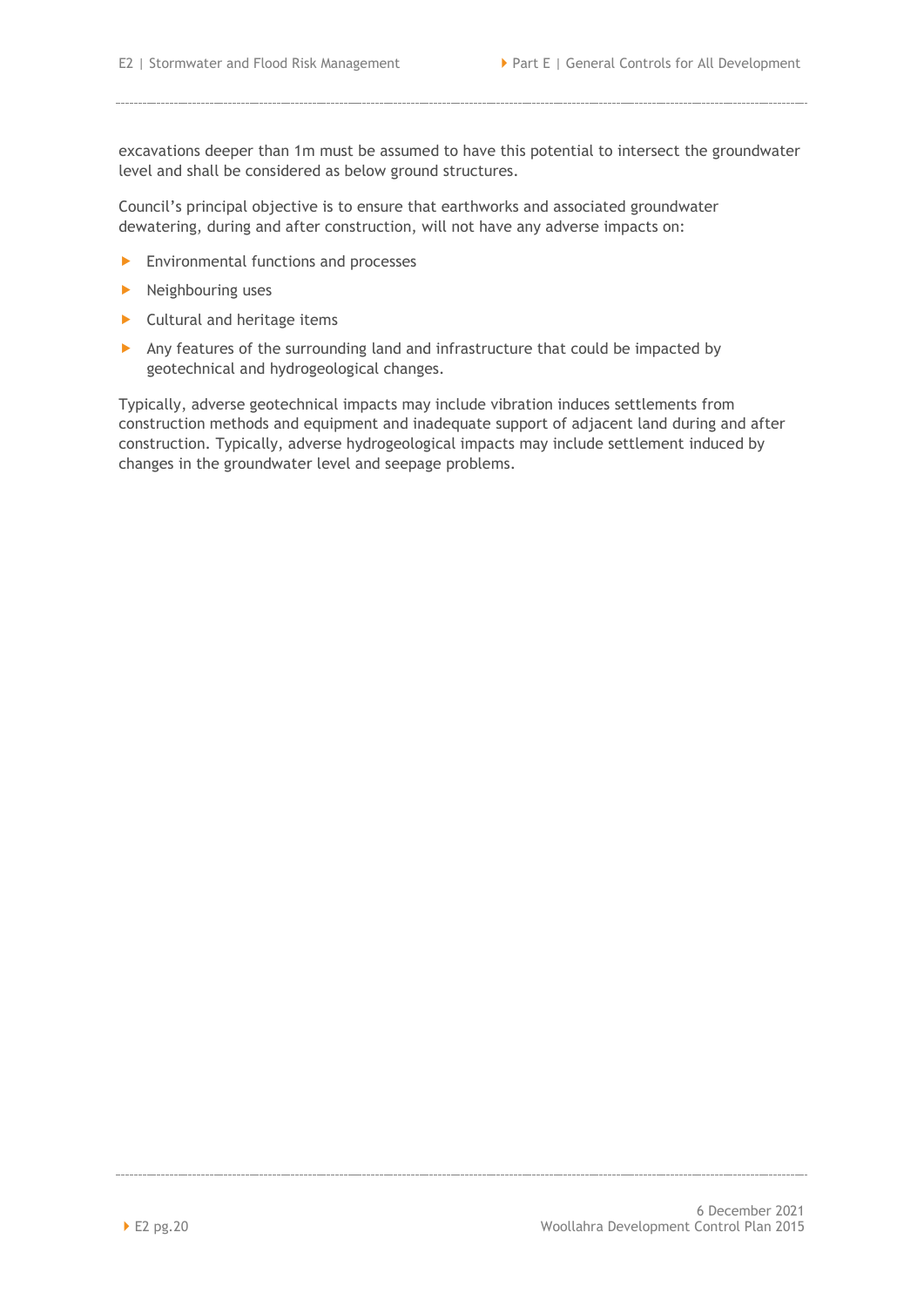#### **Objectives**

- O1 To ensure that earthworks and associated ground water dewatering, during and after construction, will not have any adverse impacts on:
	- Environmental functions and processes
	- Neighbouring uses
	- Cultural and heritage items
	- Any features of the surrounding land and infrastructure that could be impacted by geotechnical and hydrogeological changes.
- O2 To maintain the existing groundwater level, both during and after construction.
- O3 To minimise changes in groundwater level to protect surrounding property and infrastructure from damage.
- O4 Buildings must be designed and constructed with appropriate support and retention systems to ensure that:
	- a) There will be no ground settlement or movement, during and after construction, sufficient to cause an adverse impact on surrounding properties and infrastructure.
	- b) Vibration during construction is minimised or eliminated to ensure no adverse impact on surrounding properties and infrastructure.
	- c) The risk of damage to adjacent existing property and infrastructure by the new development will be reduced to a level no greater than that from an event with an "unlikely" likelihood of occurrence and "minor" consequence.
- Note: "adverse impact" means any damage caused to the improvements on adjoining properties by the demolition, excavation or construction on the development site.

#### **Controls**

#### *General controls that apply to the entire LGA.*

C1 Unless site specific information exists to the contrary, excavations deeper than 1m are assumed to have a potential impact on groundwater.

Note: Where the groundwater level is high, any proposed development with below-ground structures must consider the sub-surface conditions and the impacts of construction on surrounding properties.

Below-ground structures which are likely to extend below the level of seasonal fluctuations in the groundwater table, must also consider the impact of any changes induced in the sub-surface water levels and the groundwater flow patterns on surrounding properties.

#### *Requirements*

- C2 All below-ground structures are fully tanked. These type of structures must not collect and dispose of subsoil/seepage to kerb and gutter.
- C3 Groundwater does not discharged to Council's stormwater network, including stormwater pipes, pits and/or kerb and gutter.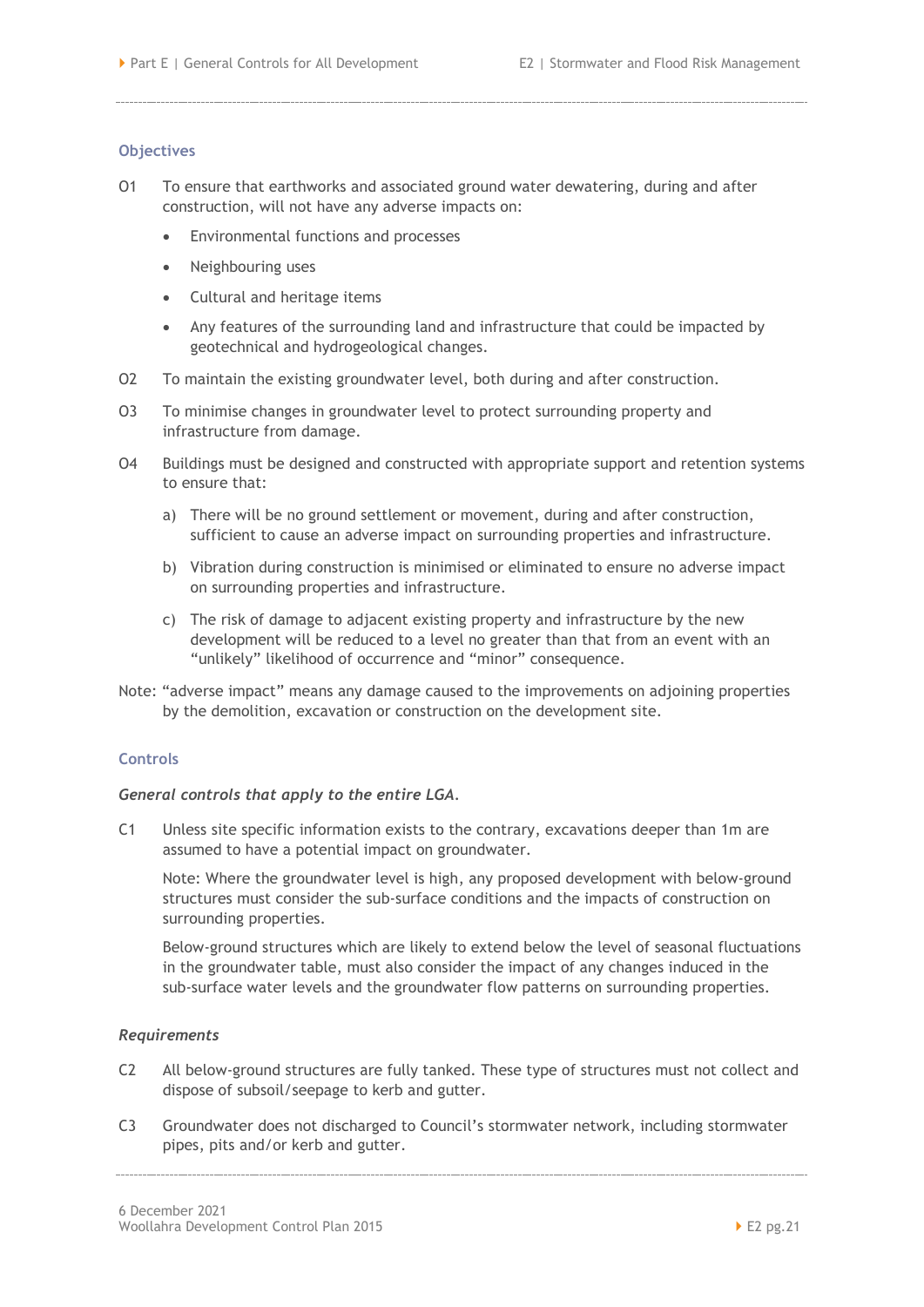#### Notes:

All below-ground works must also comply with the requirements of the NSW Department of Primary Industries Office of Water.

The design statement must confirm that the design of the below-ground structure has been undertaken in accordance with the relevant Australian Standards where applicable.

- C4 Development applications which include below ground structures must include the following documents:
	- a) Structural report
	- b) Geotechnical and hydrogeological reports
	- c) Design statement and supporting drawings that show the design measures proposed to minimise risks and to ensure that no adverse impacts will occur.

Note: Council may identify other circumstances where these reports are required. All reports must be prepared in accordance with Council's guidelines. Council may also require the preparation and submission of a pre-commencement dilapidation report for properties neighbouring the development.

C5 A qualified and experienced geotechnical and/or hydrogeological engineer must prepare the reports.

The reports must include a site-specific risk assessment matrix with appropriate definitions for qualitative measures of likelihood and consequences for assessing the risk of damage to existing developments by the new development.

- C6 Where groundwater is present and dewatering is likely to occur on the site, the requirements of Council's DA Guide under the 'Investigations' section must be implemented.
- C7 Any geotechnical and hydrogeological reports must contain an Implementation Plan, including a Monitoring Program, Contingency Plan and Construction Methodology.

Note: All reports and requirements must be prepared in accordance with Council's DA Guide. Geotechnical reports must be prepared by an appropriately qualified Geotechnical Engineer who is NER registered with a minimum of 10 years practice in the geotechnical field in the last 15 years.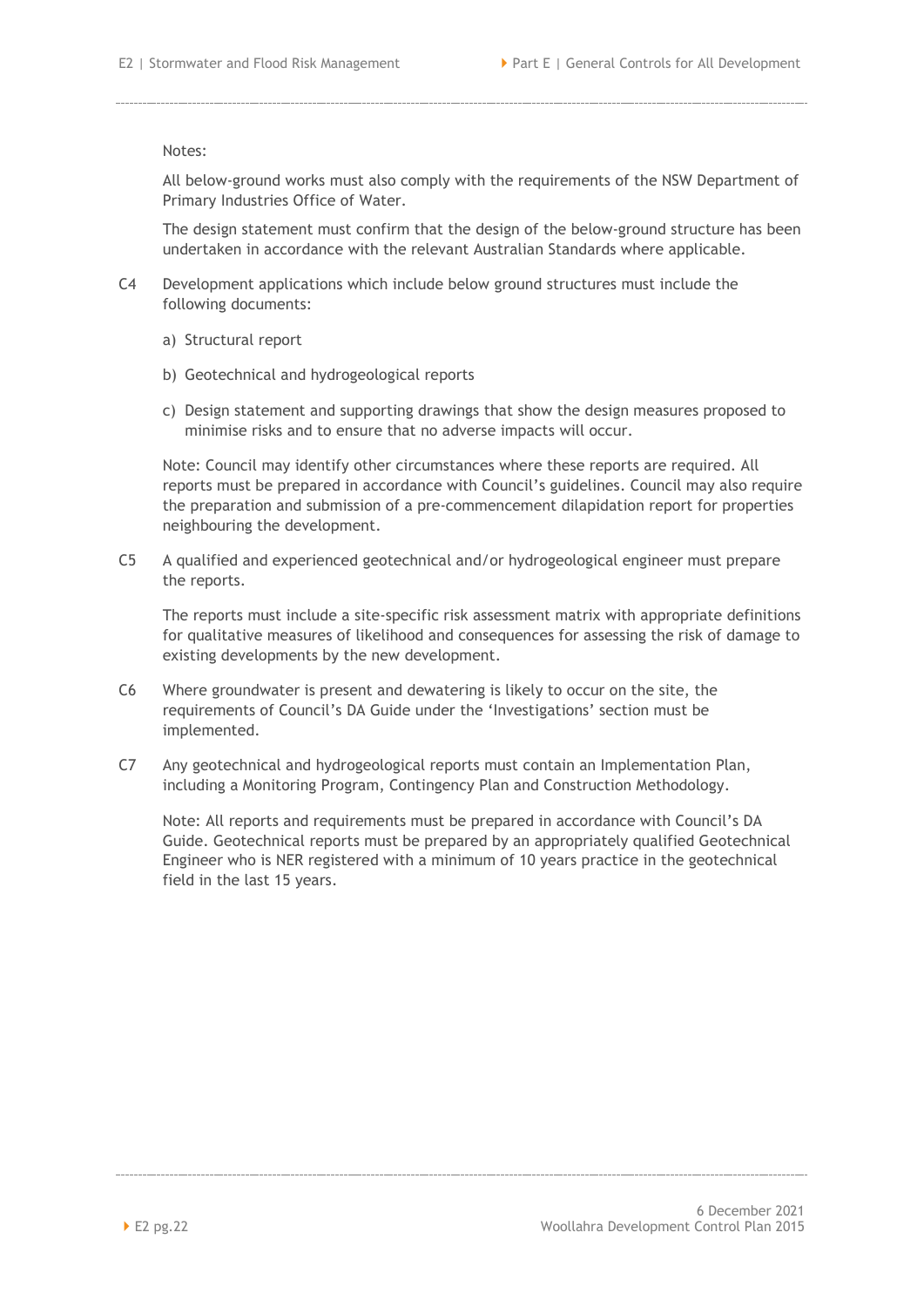#### *Land in the Double Bay settlement area*

In addition to the general controls in this section, the following applies to the land in the Double Bay settlement area, as shown below.





C8 Temporary changes to the groundwater level, due to construction, must not exceed 0.2 m from the average monitored pre-construction groundwater level unless calculations using the results of specific field testing, support a greater change and demonstrate that the change will not induce settlement greater than the characteristic surface movement of a Class S site as defined in Table 2.3 of Australian Standard AS2870-2011.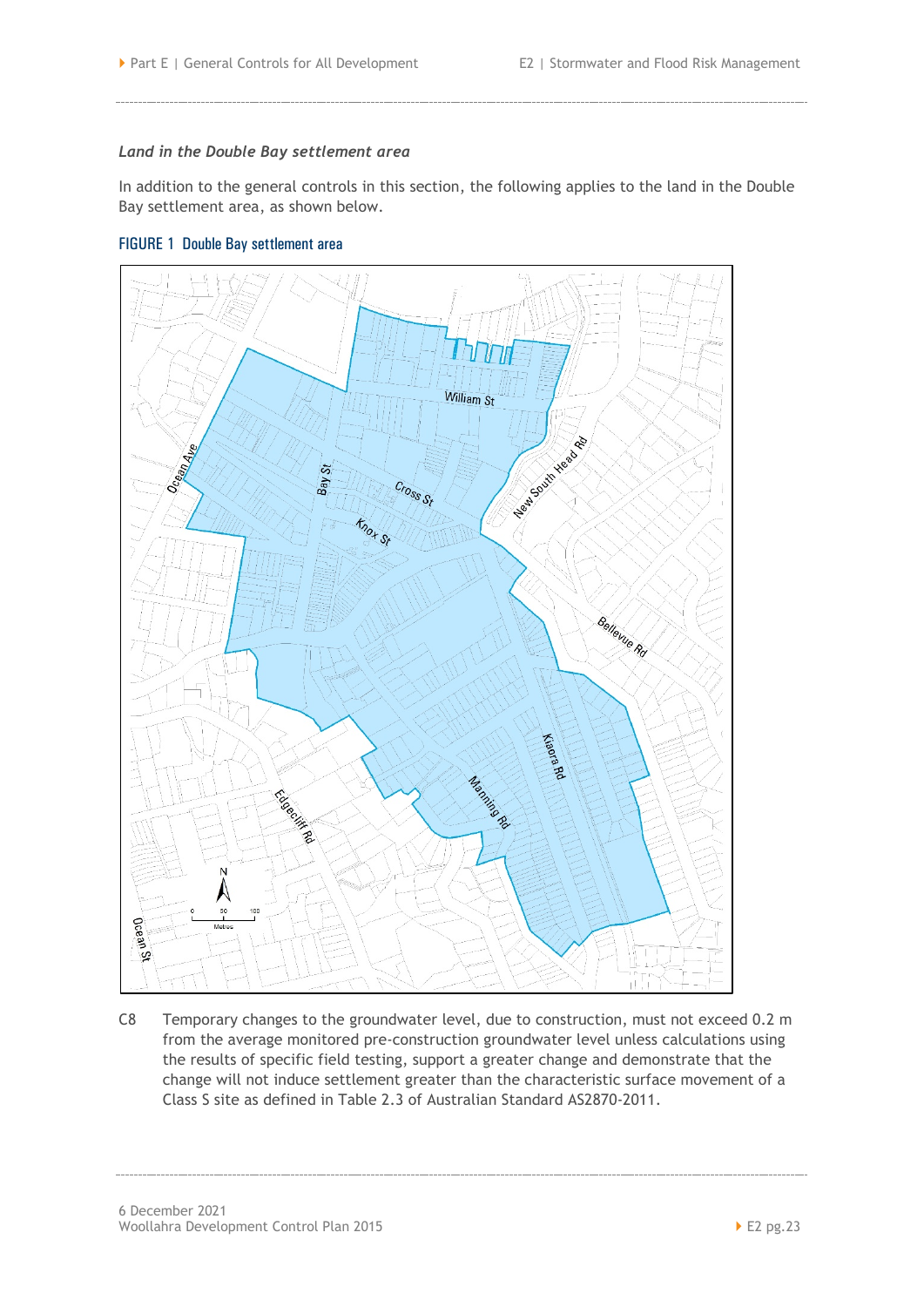## <span id="page-27-0"></span>E2.2.11 Absorption systems

#### **Objectives**

- O1 To ensure development is designed, constructed and maintained so as to minimise impacts on the natural water cycle.
- O2 To reduce peak stormwater flows and total stormwater runoff volume.
- O3 To reduce the flood risk in urban areas.
- O4 To minimise stormwater impacts on downstream properties.

#### **Controls**

#### *Where this applies*

- C1 Absorption systems may only be utilised where it is not possible to discharge drainage to Council's stormwater system by gravity.
- C2 Absorption systems will not be considered if easements, inter-allotment drains or drainage reserves are available to provide gravity feed access to Council's stormwater system.

#### *Requirements*

- C3 Absorption systems are designed to adequately contain the difference between inflow and outflow rates, depending on the permeability of the soil.
- C4 Generally the minimum soil depth to rock is 1.5m. However, in harbourside locations, a lesser value may be accepted. This will be assessed on the merits of the application.
- C5 Properties seeking to install an absorption system also install a rainwater tank in accordance with Section 2.2.2. The rainwater tank is at least  $6m<sup>3</sup>$  per 100m<sup>2</sup> of impervious area across the site. The purpose of the rainwater tank is to reduce the quantity of water going to the absorption system.
- C6 The design addresses the impact of increased subsoil flow on properties downstream of the absorption trench, and details of the impact of the absorption pit on the downstream catchment are submitted.
- C7 Approval will not be provided where the nominal absorption rate is less than 0.1 litres/m²/s strata of impermeable or low permeability material are present, or where the water table is less than 2m from the base of the pit.

Notes: Applications for an absorption system must be accompanied by a concept plan showing the location, dimensions and levels of the proposed system. Applications for absorption systems must be prepared by a suitably qualified practitioner and comply with Council's Guide for preparing Geotechnical and Hydrogeological Reports.

Applications for an absorption system must be accompanied by a Geotechnical Report to accurately determine the following soil characteristics: the soil type/s to a depth of at least 2m, the nominal absorption rate, the depth to an identification of any strata through the soil and the depth of the water table. The soil characteristics must be determined using appropriate field tests.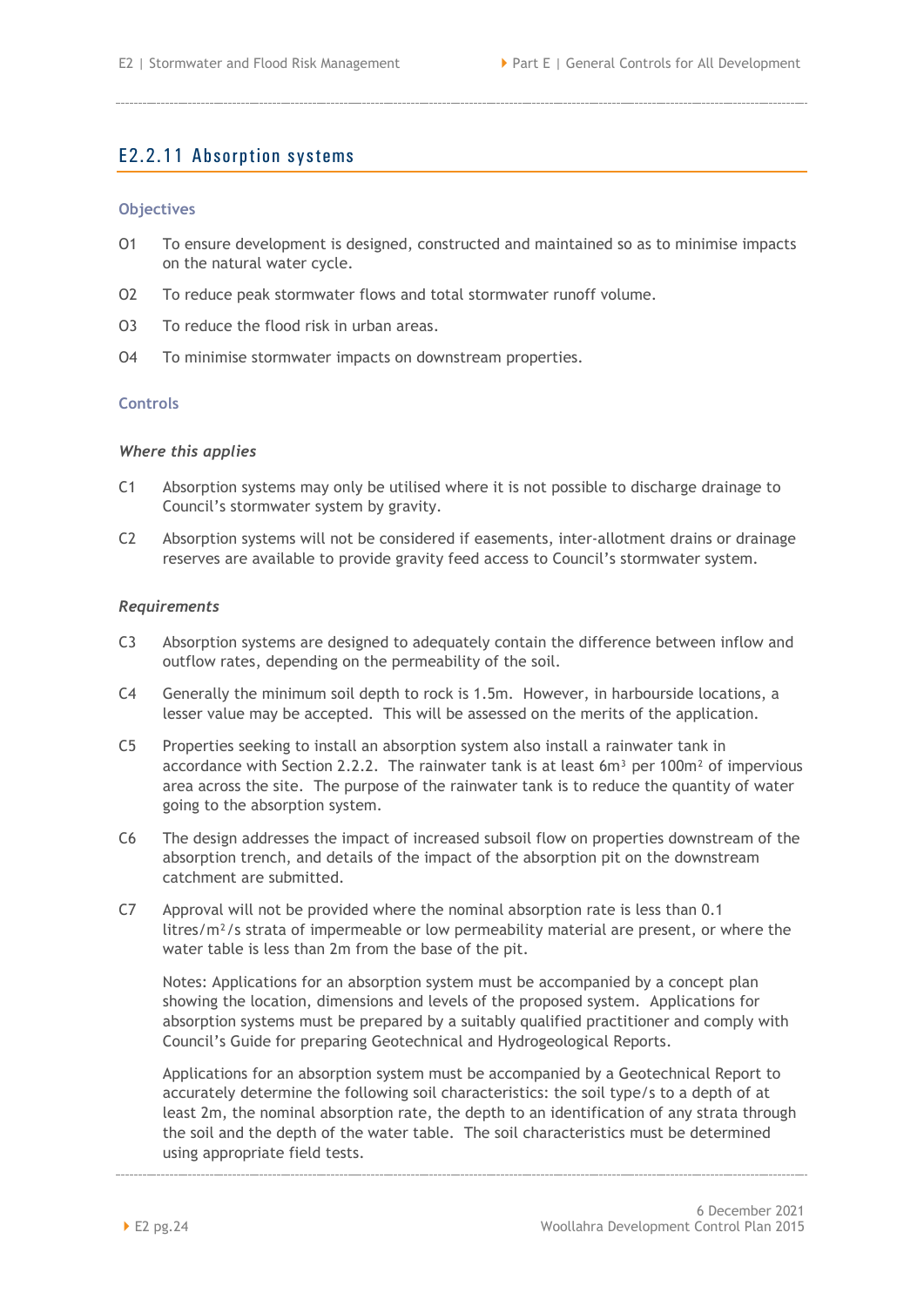#### <span id="page-28-0"></span>E2.2.12 Pump and sump systems

#### **Objectives**

- O1 To mitigate the impacts of pumping water to areas that would normally not receive discharge.
- O2 To avoid the flooding of properties.
- O3 To protect existing Council drainage assets.

#### **Controls**

#### *Where this applies*

- C1 Pump and sump systems will only be considered where the development involves alterations and additions to a dwelling house, and where the development increases the impervious area of the site by less than 40m².
- C2 The pump and sump system may only be utilised for the development additions. That is, a pump and sump system may not be retrofitted to the component or sections of the building which are existing.

#### *Requirements*

- C3 The collection system for the pump and sump arrangement is designed in accordance with the design criteria for gravity drainage in this chapter.
- C4 The pump and sump system are designed by a suitably qualified practitioner and designed and installed in accordance with the appropriate industry standards.
- C5 Properties seeking to install a pump and sump system also install a rainwater tank in accordance with Section [E2.2.2.](#page-7-0) The rainwater tank is at least 6 $m<sup>3</sup>$  per 100 $m<sup>2</sup>$  of impervious area across the site. The purpose of the rainwater tank is to reduce the quantity of water going to the pump and sump system.
- C6 The tank has an automatic pump which meets the following requirements:
	- a) The pump may only commence pumping a minimum of 1 hour after rain has ceased.
	- b) The pump may only operate when the rainwater tank is over 50% full.
	- c) The pump may only pump out the top 50% of the rainwater tank (the remaining water is to be available for reuse).
	- d) At a minimum, the pump out system must consist of dual alternating pumps and be connected to an uninterrupted power supply.
- C7 Discharge from the site does not exceed the permissible site discharge as outlined in Section 2.2.4 control C3.
- C8 In the event of the failure of both pumps, an overland flow path and/or surcharge and pondage area is identified and provided.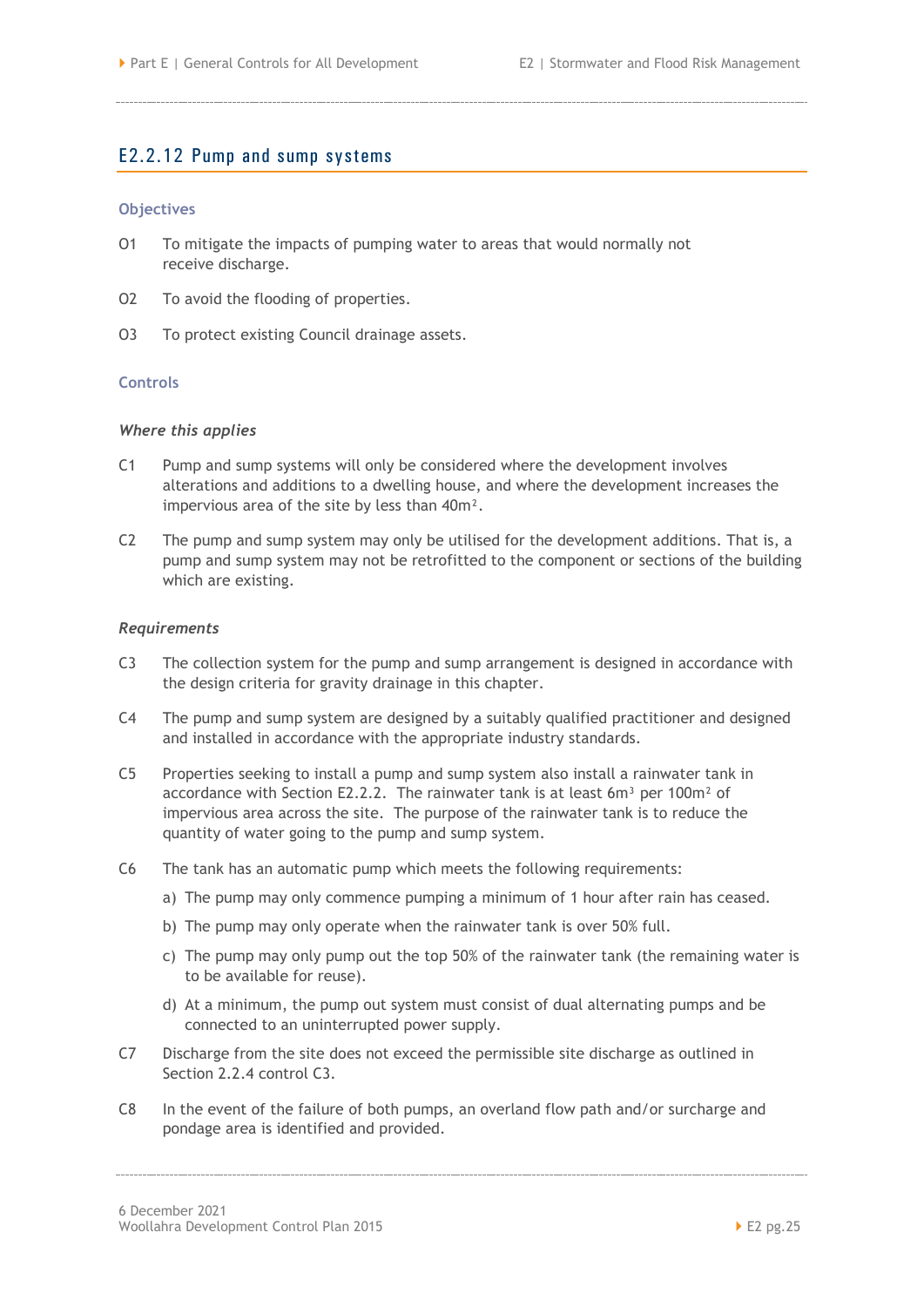- C9 Discharge from the system passes through a stilling pit, located within the site boundary. Discharge to Council's underground stormwater system is via a concrete pipe with a minimum diameter of 375mm and a new stormwater junction pit located in the public road.
- C10 The pump and sump system is protected from backflow from Council's drainage system.
- C11 All electrical fittings and supply are 500mm above the maximum water level and/or any overland flow paths.

#### *Location*

C12 Pressured pipes are only permitted on the applicant's property. Council will not approve the use of pressurised pipe systems within the road reserve or Council owned property.

Note: Industry standards include AS3500 National Plumbing and Drainage Code, other relevant codes and the manufacturer's specifications.

A positive covenant will be required for the maintenance of the pump and sump system.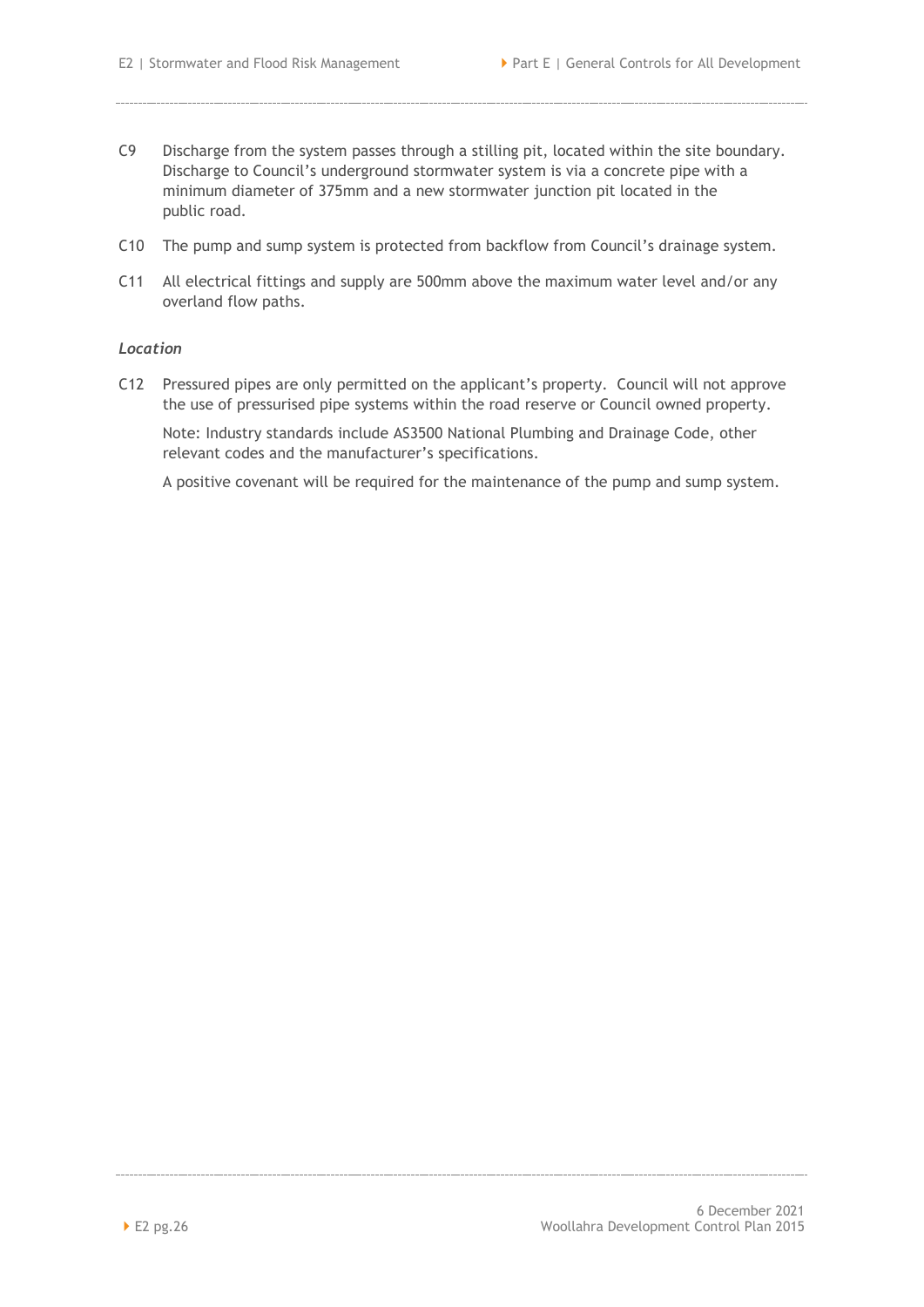## <span id="page-30-0"></span>E2.2.13 Charged or siphonic systems

#### **Objectives**

O1 To protect existing Council drainage assets.

#### **Controls**

#### *Where this applies*

C1 Non-mechanical pressurised (charged or siphonic) systems will only be considered where it is not possible to discharge drainage to Council's stormwater system by gravity.

#### *Requirements*

- C2 The charged or siphonic system is designed by a suitably qualified practitioner and designed and installed in accordance with the appropriate industry standards.
- C3 In general, the discharge from charged or siphonic systems are connected to Council's below ground drainage system*.*
- C4 Only dwelling houses and developments involving alterations and additions, where the additional gross impervious area is less than  $40<sup>m2</sup>$ , may discharge from the charged or siphonic systems to the kerb and gutter.
- C5 Discharge from the system passes through a stilling pit, located within the site boundary.
- C6 The system is protected from backflow from Council's drainage system. Note: Industry standards include AS3500 National Plumbing and Drainage Code, other relevant codes and the manufacturer's specifications.

## <span id="page-30-1"></span>E2.2.14 Activities on a public road

#### **Objective**

- O1 To protect Council's road assets.
- O2 To ensure works carried out on Council's road and stormwater assets meet Council's required standard.

#### **Controls**

C1 All works, including stormwater works, within a public roadway are in accordance with Council's "Specification for Road Works, Drainage and Miscellaneous Works".

Note: Where works, including stormwater works, are within a public roadway (including the footpath and nature strip areas), approval is subject to a separate application under Section 138 of the *Roads Act 1993*. The nominated principal certifying authority cannot legally give approval for works under Section 138 of the Roads Act. Approval must be granted by Council.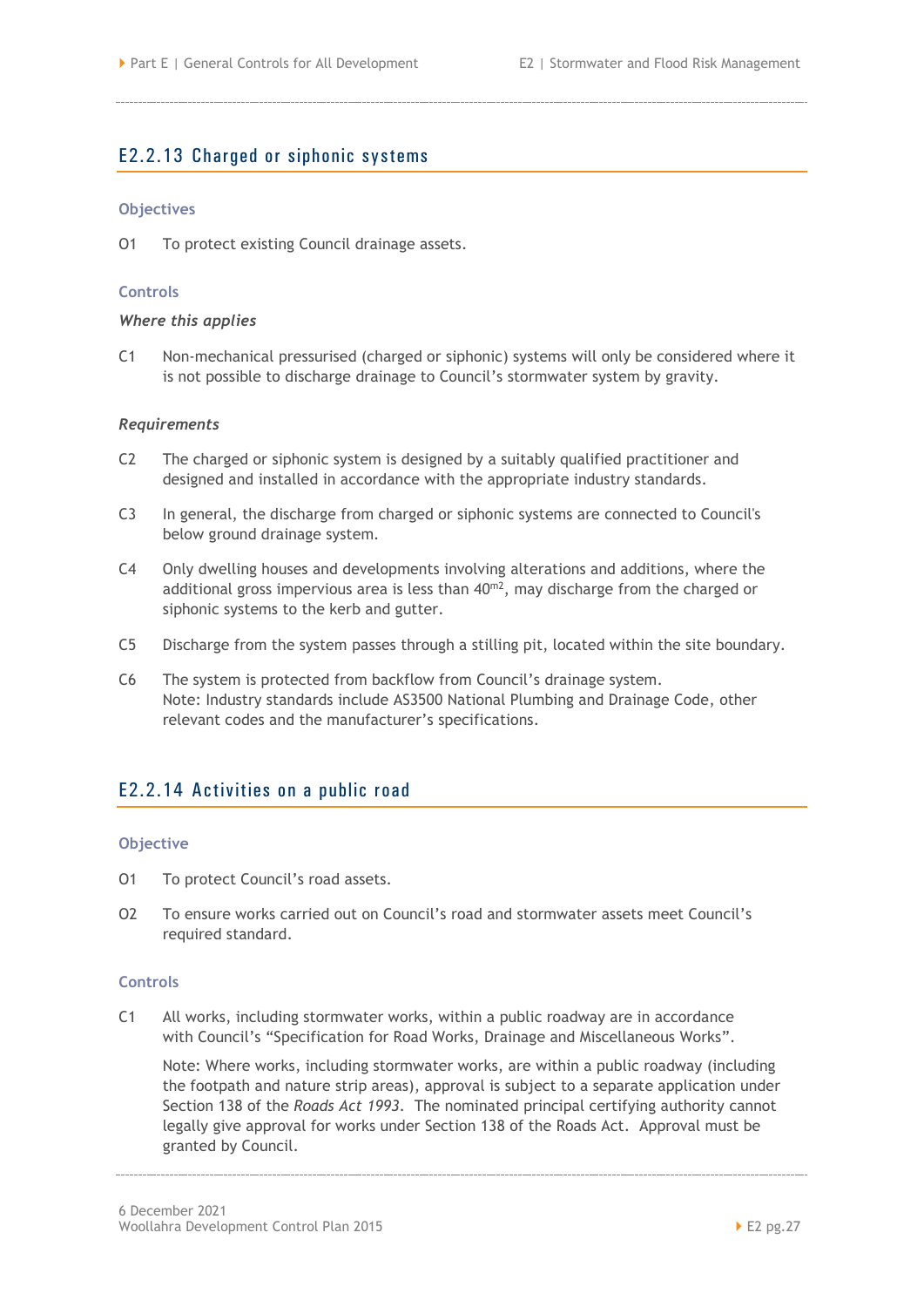## <span id="page-31-0"></span>E2.3 Flood risk management controls

## <span id="page-31-1"></span>E2.3.1 Introduction

In assessing development applications for flood risk management within "flood risk precincts", Council will consider each of the matters listed below and each matter must be addressed by the applicant. The response to these matters, plus any other relevant statutory and policy matters, will be considered by Council when assessing the acceptability of the development.

For each matter, specific objectives are given together with the controls to achieve those objectives. Alternative ways to achieve the stated objectives, will be considered when, in the opinion of Council, the outcome is better in terms of the impact on the public domain or adjacent properties than strict compliance with the stated controls.

The flood risk planning controls reflect the recommendations of the Woollahra Coastal Zone Management Plan, and the Floodplain Risk Management Plans for Double Bay, Rose Bay and Rushcutters Bay and the Updated Flood Study for Watsons Bay, prepared in accordance with the State Government Flood Prone Lands Policy and the Floodplain Development Manual.

## <span id="page-31-2"></span>E2.3.2 Information available from Council

Council will make available information on flooding, coastal inundation and the Council drainage system, where it is available, on the express understanding that Council is not liable for the accuracy of the information or the consequences of it being used.

There are four main floodplains within the Woollahra Municipality:

- Rushcutters Bay
- Double Bay
- Rose Bay
- Watsons Bay.

Each of the floodplains can be classified based on different levels of potential flood risk. Flood information, including flood levels as derived from significant historical flood events, is available on each of these floodplain areas. This information may be found on Council's website.

A Woollahra Coastal Zone Management Plan Stage 1 report has been prepared for the Woollahra Municipality. Estuary Planning Levels have been developed for those properties subject to coastal inundation.

The applicant must confirm the accuracy of information by inspection, survey and/or study. Where existing flood or coastal inundation information is not available but flooding and/or coastal inundation is considered by Council to be a potential issue, a site specific study may be required.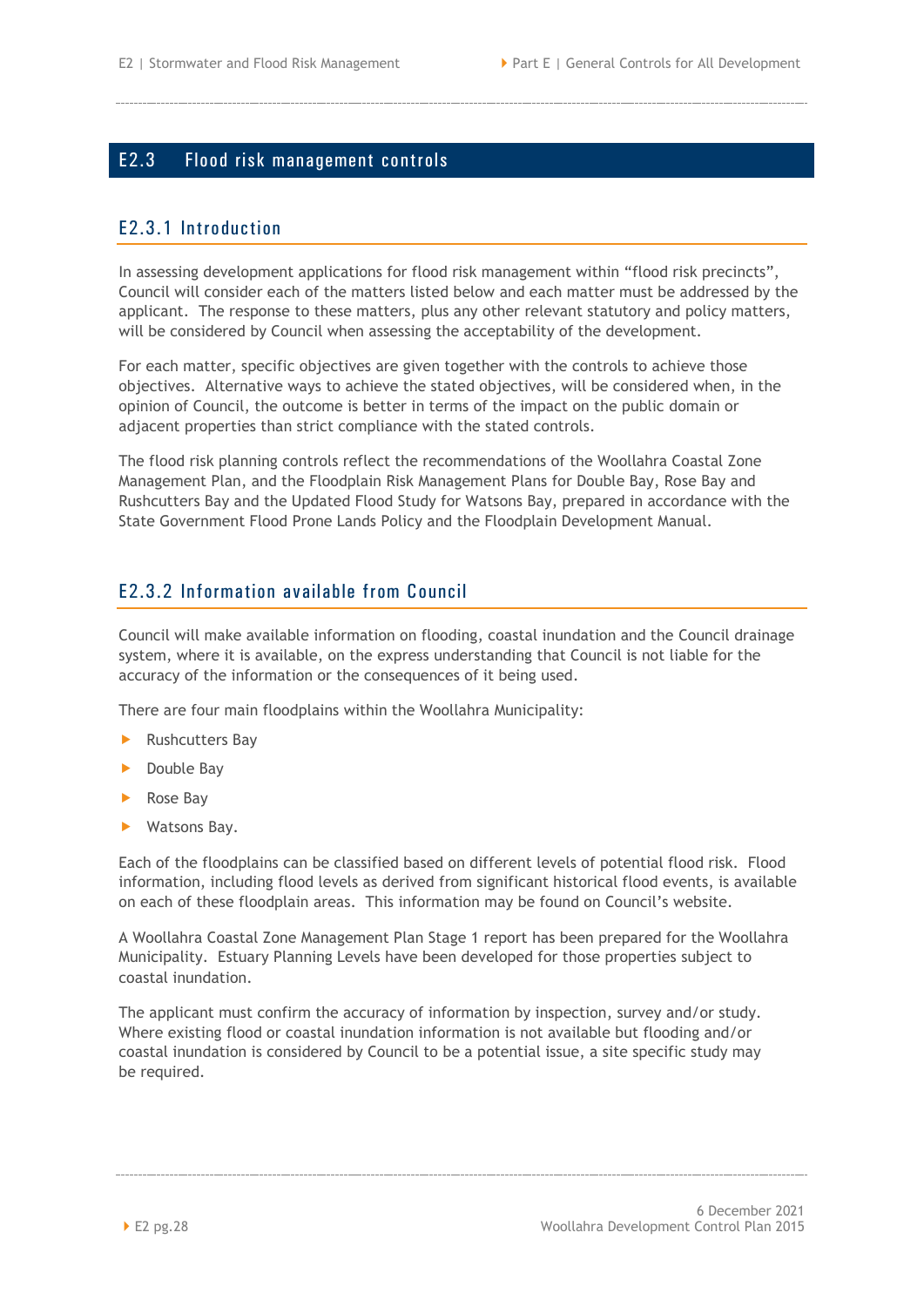## <span id="page-32-0"></span>E2.3.3 Flood planning levels

Flood planning levels (FPLs) set the floor level height for development in areas which are subject to flooding. The FPLs vary depending on the relative flood risk and the proposed development type.

FPLs consist of the following:

- $\triangleright$  a flood level which has been determined from a flood study (see Section [E2.3.2\)](#page-31-2); plus
- a freeboard that compensates for uncertainties in the estimation of flood levels across the floodplain.

#### **Foreshore developments subject to coastal inundation**

Foreshore developments subject to coastal inundation must give consideration to two factors:

- **Filood planning levels (FPLs); and**
- estuary planning levels (EPLs).

EPLs consist of the following:

- a still water level which has been determined from a coastal inundation study (see Section [E2.3.2\)](#page-31-2); plus
- a local wind and wave setup height which has been determined from a coastal inundation study (see Section [E2.3.2\)](#page-31-2); plus
- a wave run-up/overtopping height which has been determined from a coastal inundation study (see Section [E2.3.2\)](#page-31-2); plus
- a sea level rise factor; plus
- a freeboard that compensates for uncertainties in the estimation of coastal inundation levels across the coastal zone.

Note: The NSW Chief Scientist has advised that the sea level rise benchmarks (measured as an increase above 1990 mean sea levels) of 40cm by 2050 and 90cm by 2100 are adequate in light of evolving understanding of the complex issues surrounding future sea levels.

All EPLs should be based on the 2100 benchmark.

#### **Objectives**

- O1 To minimise risk to people and property.
- O2 To reduce the long term risks associated with coastal inundation, elevated sea levels and/or waves overtopping foreshore defences.
- O3 To maintain Council's streetscape objectives in existing commercial and heritage areas.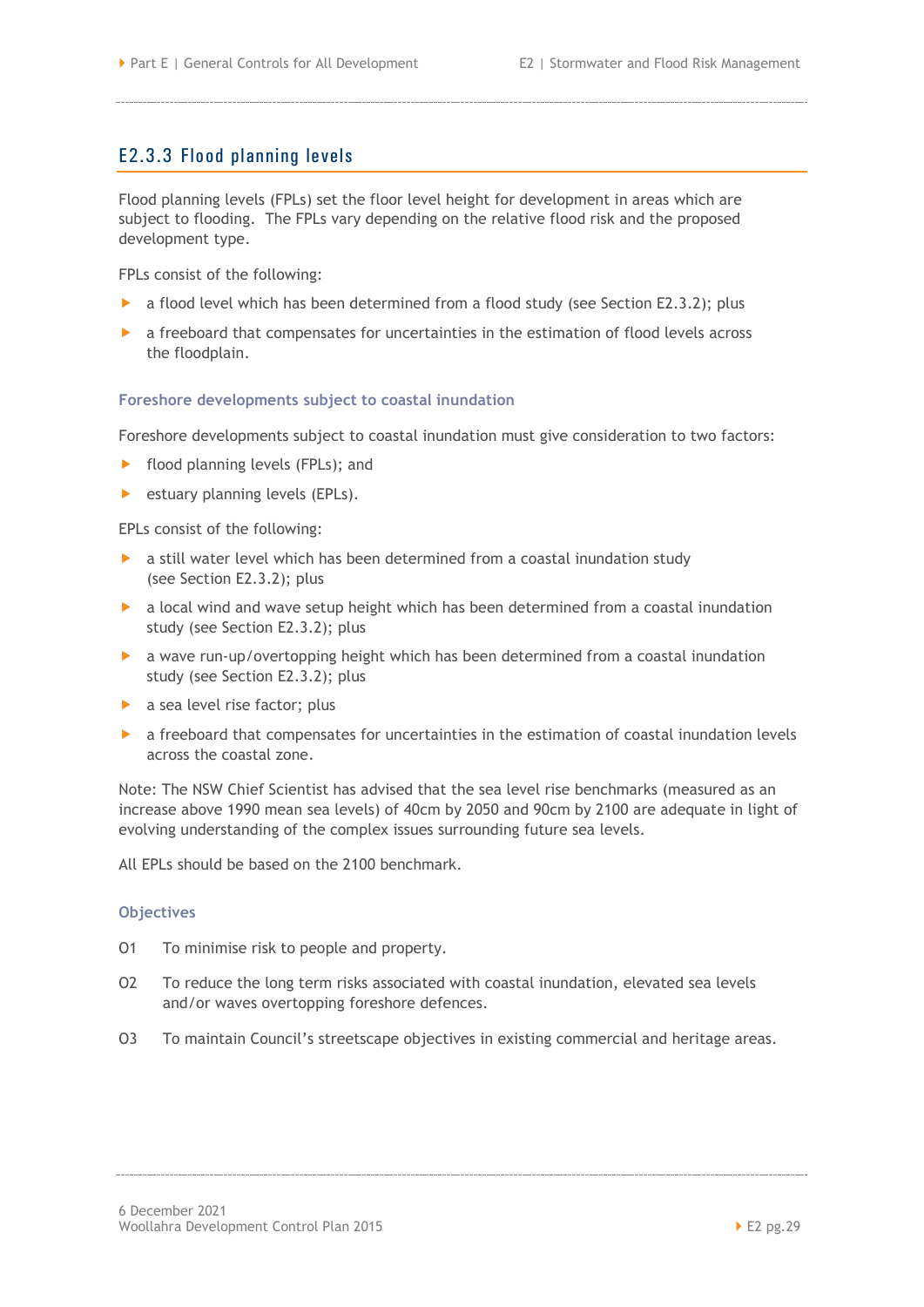#### **Controls**

C1 All new developments and major alterations and additions have their floor levels set at the required FPL and EPL as stipulated in the following table:

| <b>Development type</b>                                                              | Flood (and estuary) planning level                                                                                                                                              |
|--------------------------------------------------------------------------------------|---------------------------------------------------------------------------------------------------------------------------------------------------------------------------------|
| Habitable floor areas                                                                | 100 Year ARI flood level plus 0.5m freeboard                                                                                                                                    |
| Non-habitable floor areas                                                            | 100 Year ARI flood level plus 0.3m freeboard                                                                                                                                    |
| Habitable floor areas for foreshore<br>developments subject to coastal<br>inundation | The highest RL, calculated from the following:<br>100 Year ARI flood level plus 0.5m freeboard;<br>or<br>still water level plus 100 Year ARI wave run-up<br>plus 0.3m freeboard |
| Ground level,<br>open car parking spaces                                             | 20 Year ARI flood level plus 0.3m freeboard                                                                                                                                     |
| Enclosed car parking spaces,<br>three or fewer vehicles                              | 20 Year ARI flood level plus 0.3m freeboard                                                                                                                                     |
| Enclosed car parking spaces,<br>more than three vehicles                             | 100 Year ARI flood level plus 0.3m freeboard                                                                                                                                    |

C2 For alterations and/or additions (only) developments, where it is not practical to meet the above habitable, non-habitable and car parking floor levels due to compatibility with the height of adjacent buildings, or compatibility with the floor level of existing buildings, a lower floor level may be considered, based on the individual merits.

A lower floor level will only be permitted where the habitable floor area increases by  $40m^2$ or less. In these circumstances, the floor level is to be as high as practical, and no lower than the existing floor level. This concession will be made no more than once for any given property. Subsequent development applications will be required to meet the FPLs and EPLs as outlined in C1.

- C3 To achieve the required FPL and/or EPL for car parking, Council may allow the use of mechanical barriers such as flood gates. Where a mechanical barrier is permitted:
	- a) a 0.5m freeboard is provided
	- b) the mechanical barrier is located wholly on private property
	- c) the mechanical barrier may require the provision of an on-site queuing area (see Chapter E1 Parking and Access for further details)
	- d) the mechanical barrier is designed such that, by default, it is in the "closed" position. That is, it opens only to allow vehicles to enter and exit the site.

Note: The mechanical barrier must be designed and installed by a suitably qualified practitioner. A positive covenant will be required for maintenance of the mechanical barrier.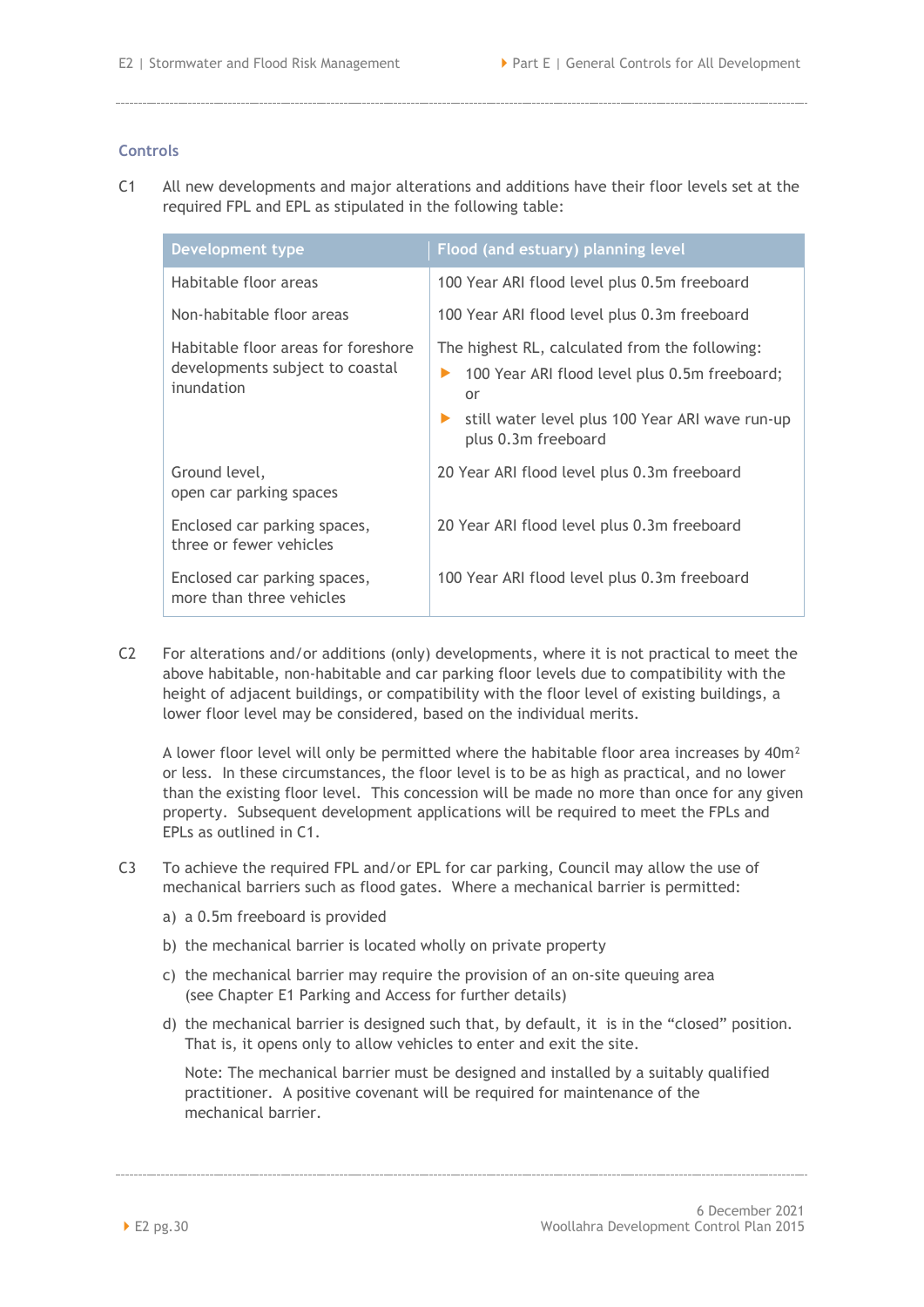C4 Filling of the site, where acceptable to Council, may change the flood and/or coastal inundation risk for the subject land. The FPL and/or EPL controls is based on the new flood and/or coastal inundation risk as determined by the new site levels.

#### **Special consideration**

C5 All FPLs and EPLs represent the minimum standard required for the development type. An applicant may seek to lower the minimum FPL and/or EPL. Such requests will be assessed on their merits. A Flood Risk Management Report and/or a Coastal Inundation Assessment, prepared by a suitably qualified practitioner, will be required.

#### Note:

A Flood Risk Management Report and/or Coastal Inundation Assessment must be prepared by a suitably qualified practitioner and at a minimum it should include the following:

- acknowledgement that the proposed development seeks to lower the minimum standard FPL and/or EPL required by Council's Stormwater Drainage and Flood Risk Management Development Control Plan;
- proposed risk management measures to minimise the impact of flooding and/or coastal inundation;
- demonstration that the risk management measures will not adversely affect other properties;
- an Emergency Management Plan that includes an evacuation strategy.
- C6 For ground level shop fronts in commercial and mixed-use developments, a lower the FPL and/or EPL may be considered to allow the development to match into existing longitudinal street levels, to optimise retail potential and/or to provide acceptable access for persons with disabilities. Such requests will be assessed on their merits. Driveway and footpath gradients must comply with Council's specifications.
- C7 For heritage conservation properties, a lower FPL and/or EPL may be considered, for the heritage component of the building only, to remain sympathetic with the heritage values of the property. In general, any alterations and additions will be required to meet the FPL and/or EPL as outlined in conditions C1, C2, C3 and C4. Such requests will be assessed on their merits.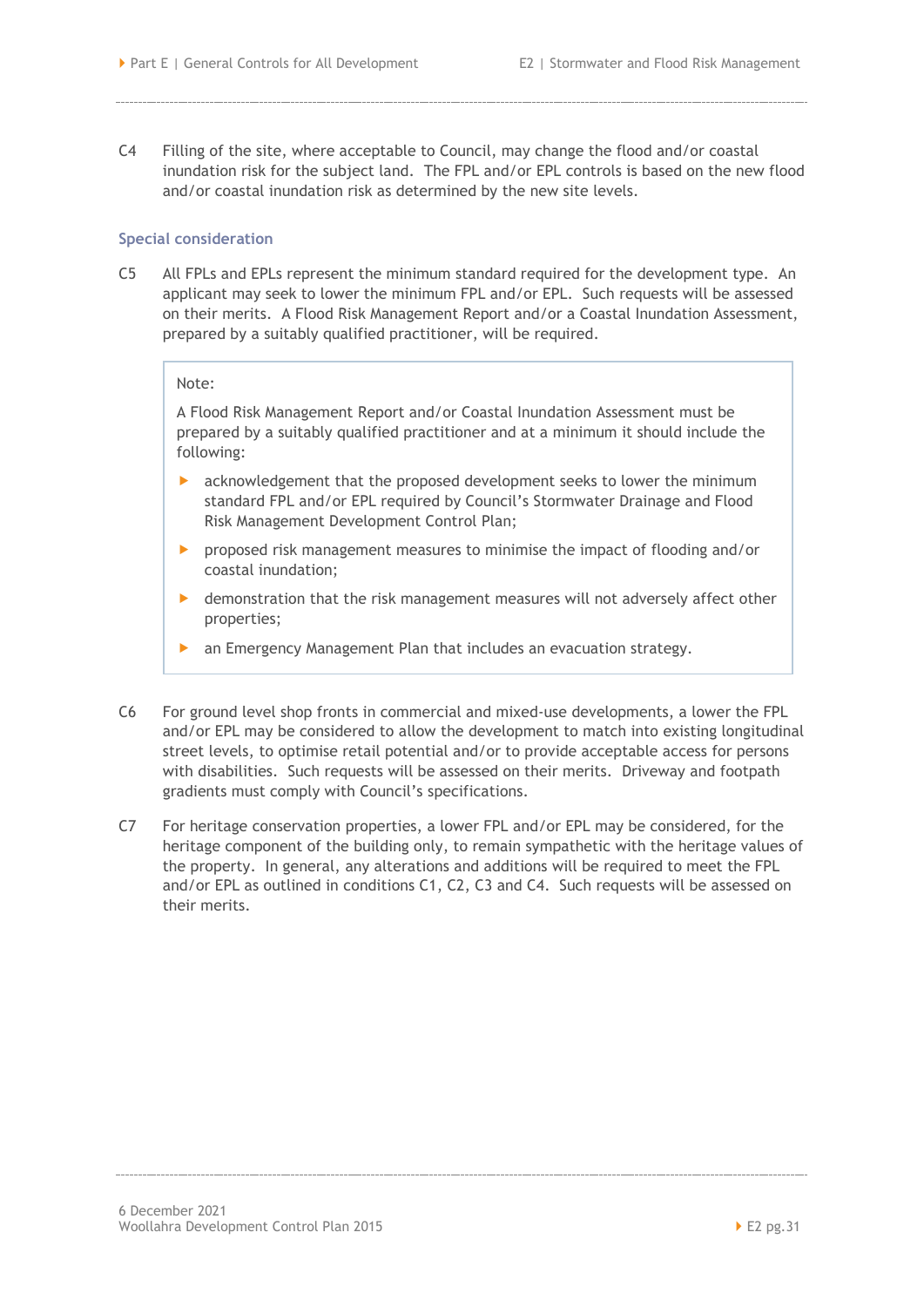## <span id="page-35-0"></span>E2.3.4 Flood controls

#### **Objectives**

- O1 To minimise risk to people and property.
- O2 To ensure that development does not cause flood levels to rise or exacerbate flooding on the surrounding floodplain.
- O3 To ensure existing overland flow paths are maintained and to ensure new structures do not obstruct the free flow of floodwaters.
- O4 To increase flood hazard awareness.
- O5 To reduce the long term risks associated with tidal inundation, elevated sea levels and/or waves overtopping foreshore defences.
- O6 To maintain Council's streetscape objectives in existing commercial and heritage areas.

#### **Controls**

#### *General controls which apply to all developments*

Note: A plan must accompany the application and provide information on any earthworks or filling of land (with suitable contour intervals) and the location of existing and proposed fences, retaining walls and/or any other barriers.

#### *General*

- C1 All structures have flood compatible building components below the 100 Year ARI level plus 0.5m freeboard.
- C2 All electrical equipment (e.g. air conditioners and pool pumps) is located or protected to above the 100 Year ARI level plus 0.5m freeboard.
- C3 All storage areas such as shelving are above the 100 Year ARI level plus 0.5m freeboard.
- C4 The structure is built to withstand the forces of floodwater, debris and buoyancy up to and including the 100 Year ARI level plus 0.5m freeboard.
- C5 Reliable evacuation access for pedestrians is provided from the lowest habitable floor area to a refuge area above the PMF level and designed to withstand PMF water forces.
- C6 Suitable flood protection (e.g. a crest up before descent on an access driveway) is provided within the subject site. Council will not generally allow alteration to existing levels on the public road or its property to achieve flood protection.

Note: The Building Code of Australia 2013 has requirements relating to minimum construction standards for specified building classifications in flood hazard areas. Reference should be made to the Code for further information.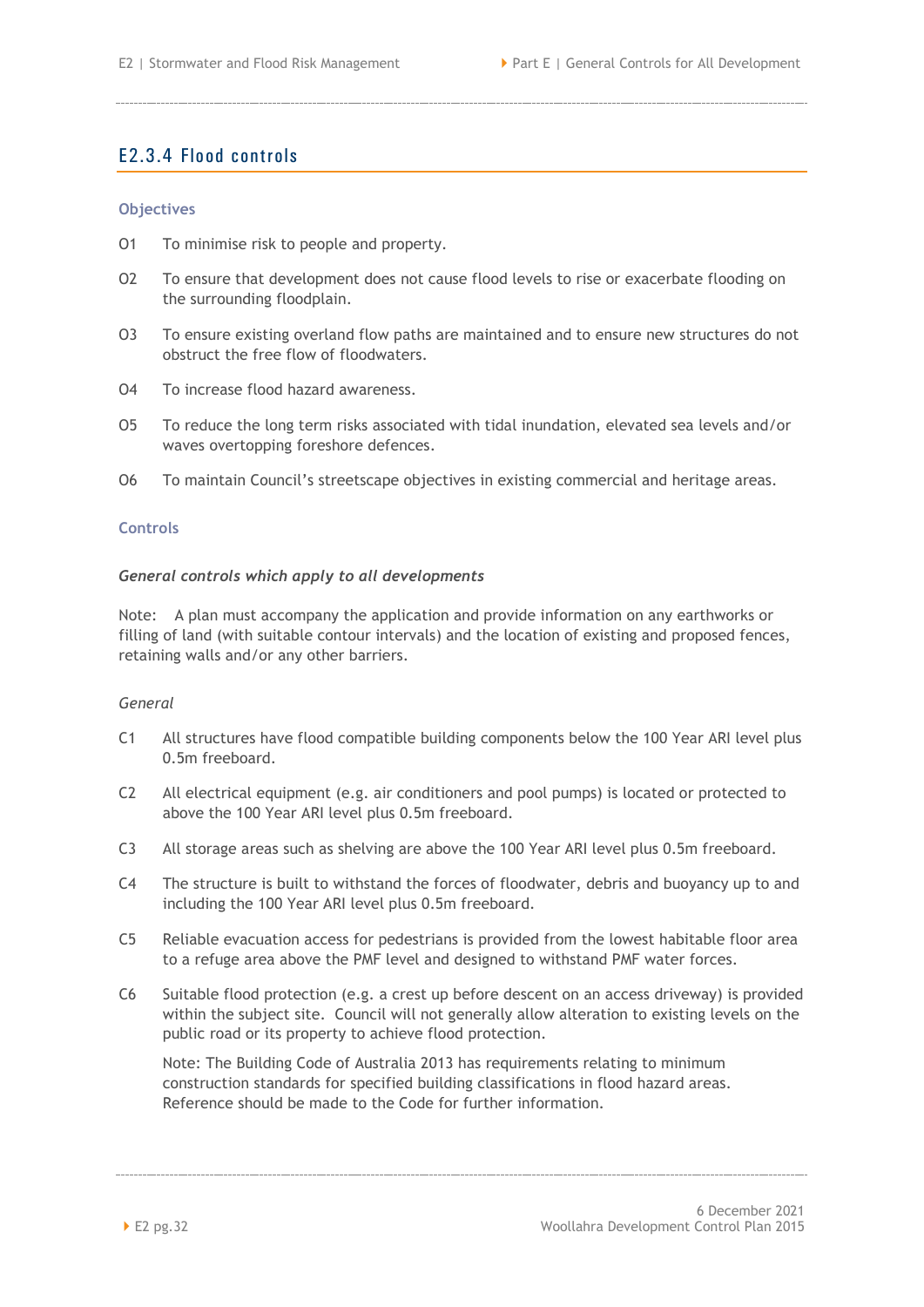#### *Fencing*

- C7 Fencing is constructed in a manner which does not change the nature or level of flood waters in the area. Fencing is of a permeable/open type design, however, existing solid fences may be replaced by new solid fences.
- C8 Fencing is adequately constructed so as to withstand the forces of floodwaters.
- C9 The flood impact of the development is considered to ensure that the development will not increase flood effects elsewhere. Where a significant change in use of the site is proposed, a flood impact assessment is required.

#### *Overland flow paths*

- C10 All overland flow paths are free of structures which prevent the free passage of overland flow.
- C11 All overland flow paths are designed to convey the 1 in 100 ARI event.
- C12 All existing overland flow paths are maintained and the hydraulic capacity of the openings between buildings is maintained.
- C13 Overland flow paths are provided on all properties that have upstream contributing catchments of 1,000m5 or greater.
- C14 All overland flow paths are designed to a low hazard classification if possible.
- C15 Overland flow paths are designed such that they do not increase velocity or concentrate water on any adjacent property.
- C16 In overland flow paths, fencing is generally not be permissible. However, in low and medium flood risk precincts permeable/open type fences may be approved where it can be demonstrated that there will be no adverse impact on flooding to the subject land or surrounding properties.
- C17 Any structure located in an overland flow path is designed to be structurally sound in all flood events. A flood study may be required. Structures are designed by a suitably qualified practitioner.
- C18 If an overland flow path is not achievable, a 1 in100 ARI drainage system may be accepted as an alternative.
- C19 Overland flow paths are grass turfed.
- C20 In (sandy) areas with high risk erosion potential, overland flow paths are designed to limit velocity and/or protect against scour.

Note: Provisional hazard classifications are defined in Appendix L of the Floodplain Development Manual.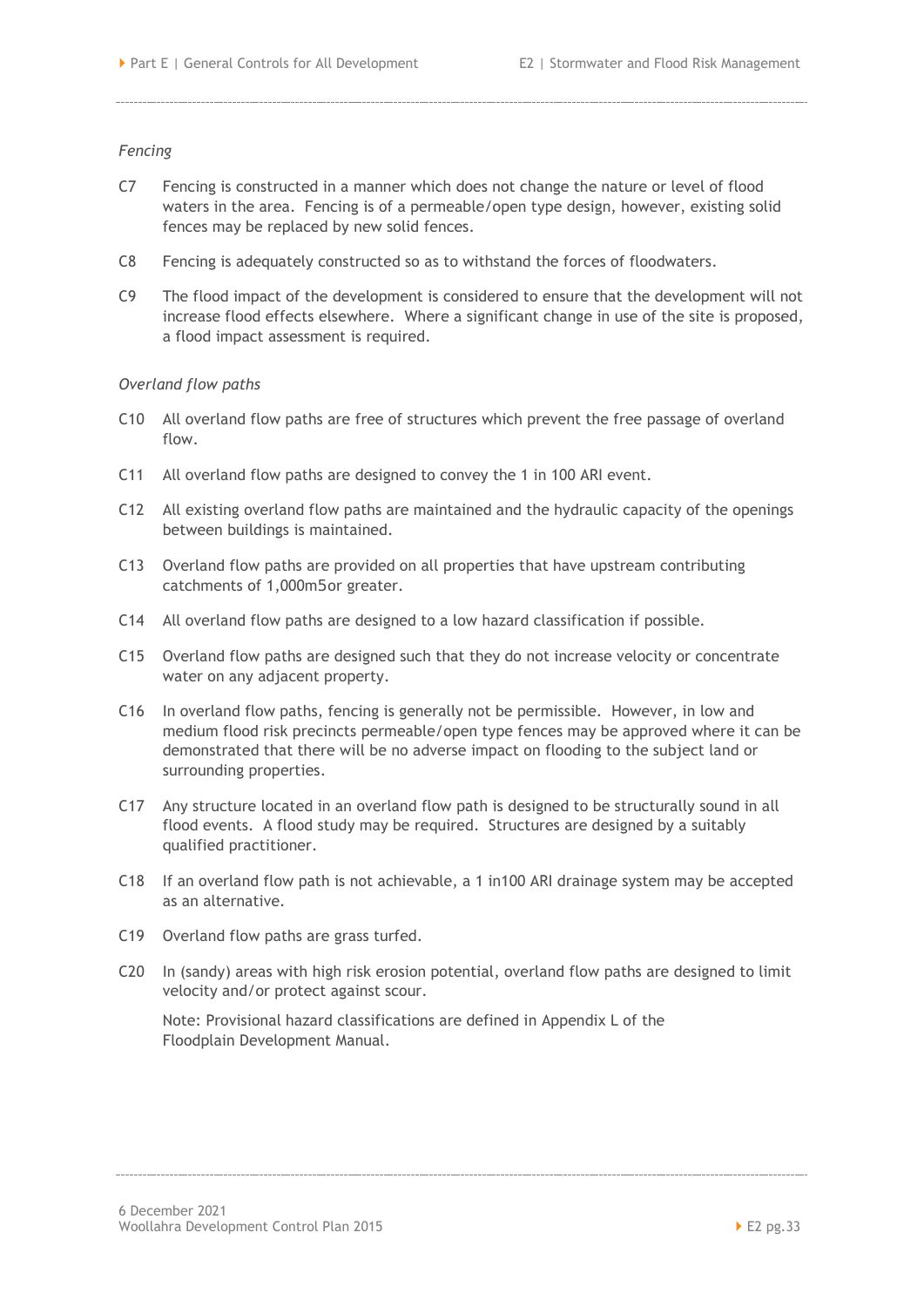#### *Time limit consents*

C21 Where an applicant cannot increase EPLs to take into account the sea level rise planning benchmarks, Council may consider imposing time-limited consent to provide the potential to remove, replace or adapt development in the future. The consent will require the development to cease and all structures to be demolished and removed and the site to be reinstated to a sustainable landscaped form unless a further consent is obtained allowing for the continuation of the development in its originally approved or modified form. Council will consider the appropriateness of such developments on the merits of individual applications.

Note: It is likely that Council would impose a condition which identifies an appropriate and specific trigger which would require the removal of the development. For example, if the sea level were to reach a specified height or the erosion of an escarpment receding to a specified distance from the property boundary.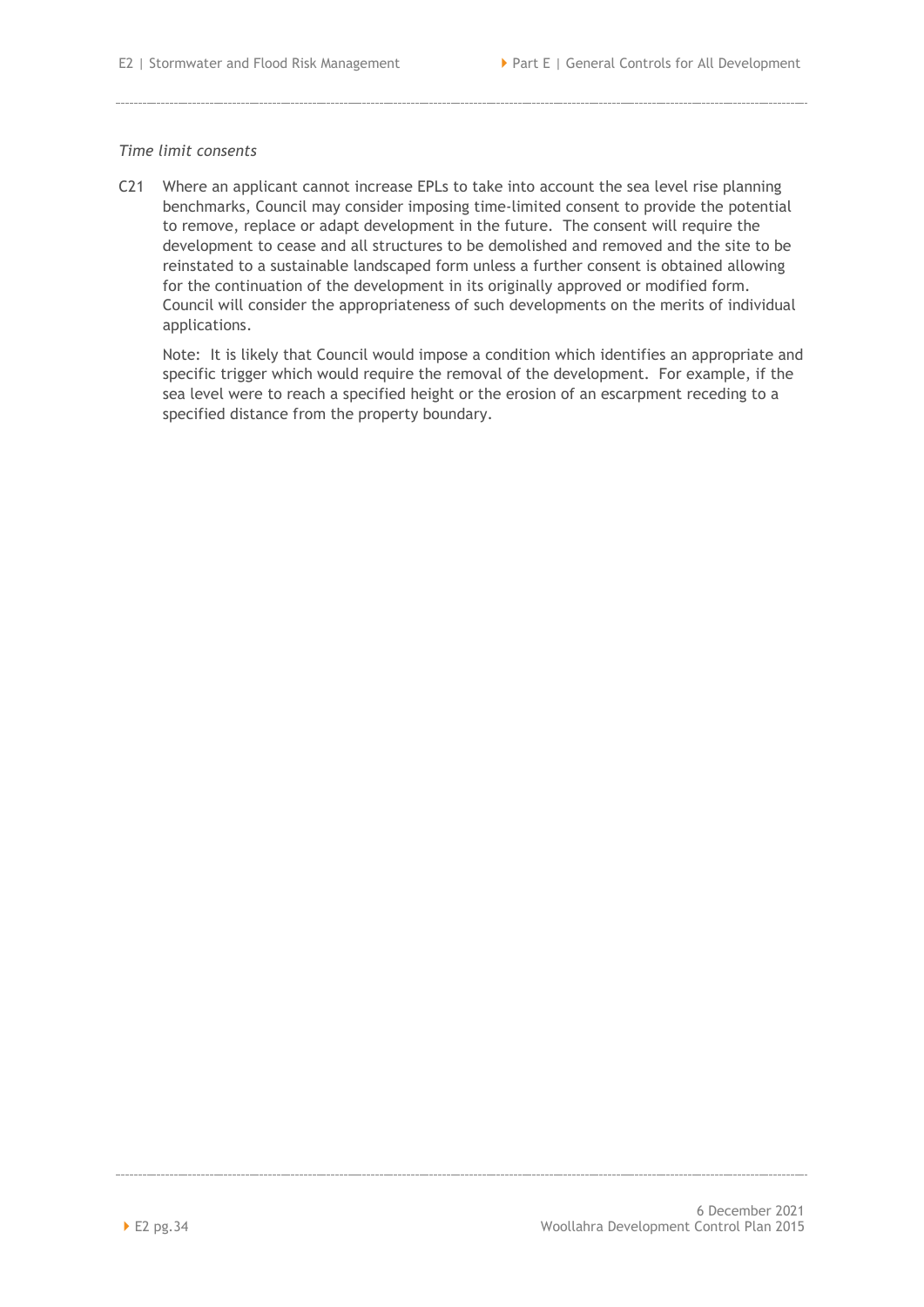#### *High flood risk precincts*

Note: The high flood risk precinct is where high flood damages, potential risk to life and/or evacuation problems would be anticipated or where development would significantly or adversely alter flood behaviour. Development in this precinct requires detailed risk management strategies and careful design to reduce the risk to life and property to an acceptable level.

The High FRP would generally be reflected by the following criteria:

- all areas where high hazard conditions occur during a 100 year ARI flood (using the provisional hazard categories published in Appendix L of the Floodplain Development Manual);
- $\blacktriangleright$  all locations where safe evacuation routes cannot be provided by the natural topography, necessitating the need for refuge areas to be provided; and
- **all floodways.**

#### **FIGURE 2** Provisional hydraulic hazard categories Source: Floodplain Development Manual



#### **Notes:**

The degree of hazard may be either:

- $\blacktriangleright$  Reduced by establishment of an effective flood evacuation procedure;
- $\blacktriangleright$  Increased if evacuation difficulties exist.

In the transition zone highlight by the median colour, the degree of hazard is dependant on site conditions and the nature of the proposed development.

#### **Example:**

If the depth of flood water is **1.2m** and the velocity of floodwater is 1**.4m/sec** then the provisional hazard is **high**.

- C22 Properties within a high flood risk precinct are unsuitable for all development (except alterations and additions (only) developments) unless a Flood Risk Management Report has been prepared, by a suitably qualified practitioner, outlining appropriate risk management measures.
- C23 Buildings or structures constructed in high flood risk precincts are designed to withstand the PMF event.
- C24 No new fencing of any type is permitted in high flood risk precincts unless it can be demonstrated, by a suitably qualified practitioner, that there will be no adverse impact on flooding to the subject land or surrounding properties.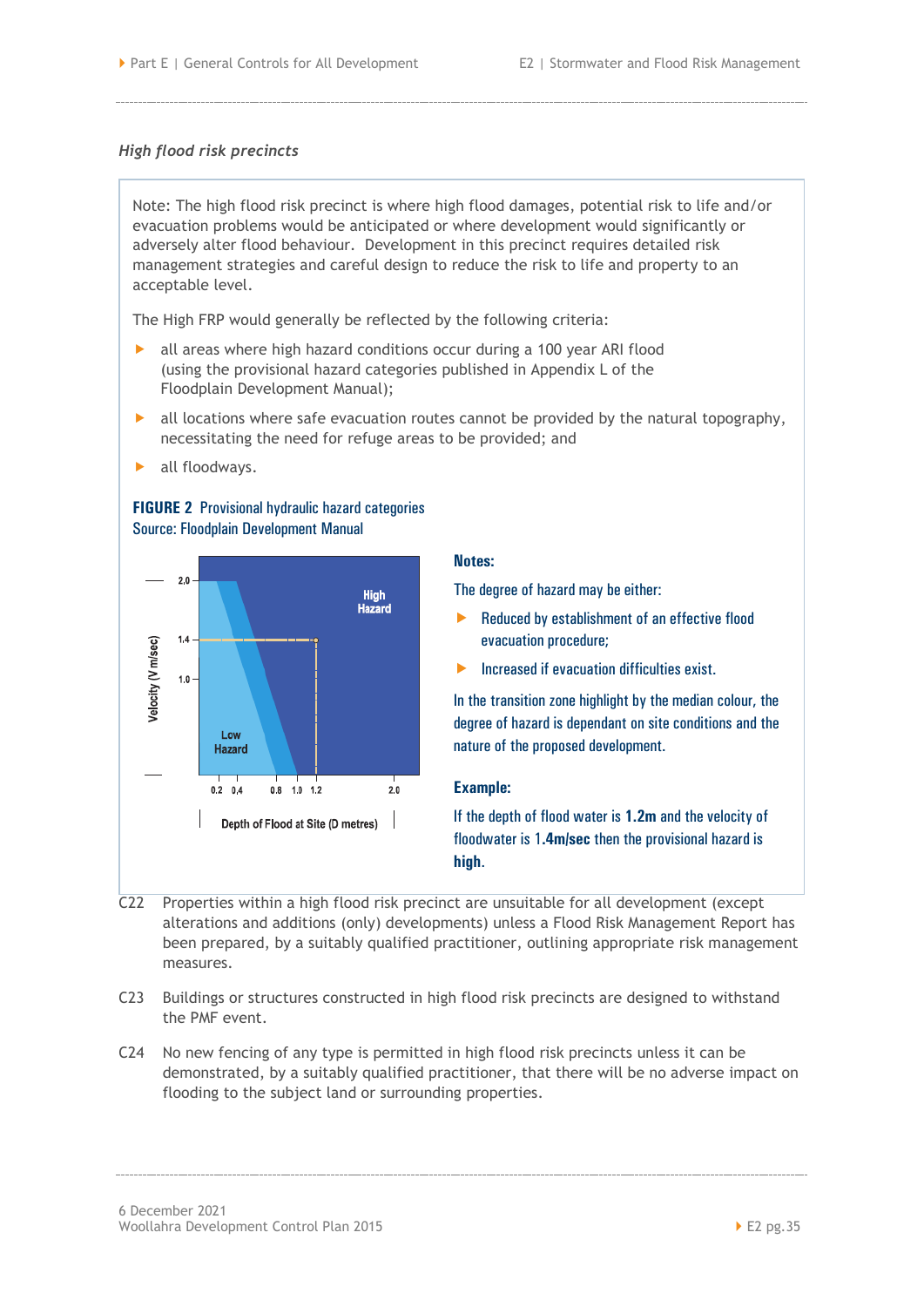#### *Medium flood risk precincts*

Note: The medium risk precinct includes all land that is inundated by the 100 year ARI flood that is not classified as high risk. Areas on the edge of the identified 100 year ARI floodplain where the topography provides low hazard rated excavation routes (using the provisional hazard criteria published in Appendix L of the Floodplain Development Manual) would generally be classified as medium risk.

- C25 Properties within a medium flood risk precinct are generally unsuitable for critical and sensitive use development. Such developments will be considered on their merits, taking into account any proposed risk management measures.
- C26 In medium flood risk precincts, impervious and continuous fencing is not permissible unless it can be demonstrated that there will be no adverse impact on flooding to the subject land or surrounding land.

#### *Low flood risk precincts*

Note: In the low flood risk precinct the likelihood of damages, occurring from flooding, is low. This area can be identified as land within the floodplain that is above the 100 year ARI flood but below the extent of the PMF.

- C27 For critical and sensitive developments in low flood risk precincts, all habitable and nonhabitable floor levels are no lower than the PMF flood level.
- C28 For critical and sensitive developments in low flood risk precincts, all structures have flood compatible building components below the PMF flood level.
- C29 For critical and sensitive developments in low flood risk precincts, the applicant is to demonstrate that any structure can withstand the forces of floodwater, debris and buoyancy up to and including the PMF flood level.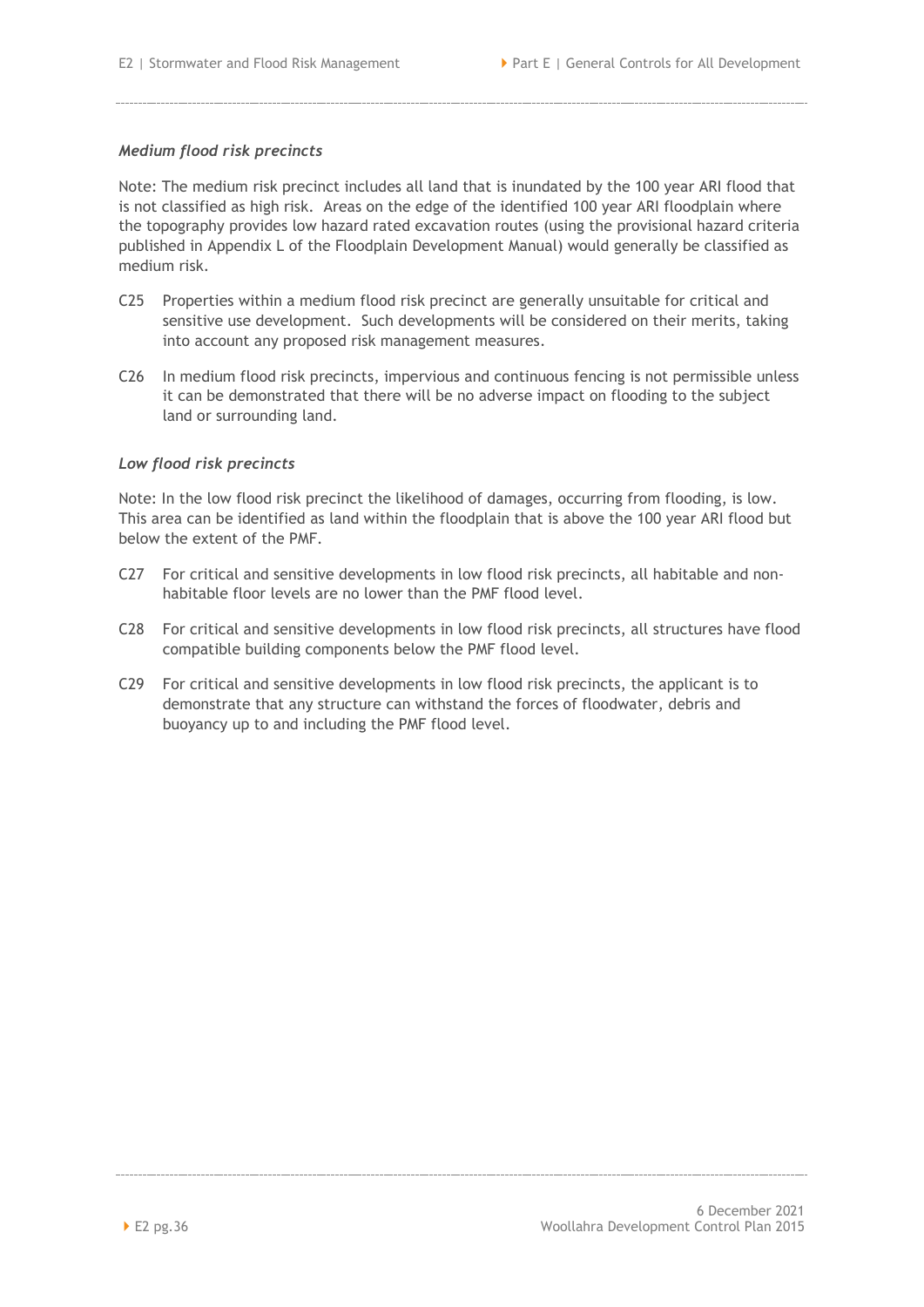#### *Other flood prone properties*

Note: There are four main floodplains within the Woollahra Municipality: Rushcutters Bay, Double Bay, Rose Bay and Watsons Bay. A property may be flood prone if it is outside of the identified four floodplains, but subject to overland flows due to one of the following characteristics:

- ▶ the property is on the low side of the road and/ or the boundary levels are below the level of Council's kerb;
- $\blacktriangleright$  the property is lower than surrounding properties;
- $\blacktriangleright$  the property is in a natural low point, gully or depression; or
- $\blacktriangleright$  the property is adjacent to or contains a flow path, open channel, watercourse or drainage line.

A property may also be flood prone if it is outside of the identified four floodplains, but subject to one of the following characteristics:

- $\blacktriangleright$  the property fronts Sydney Harbour with any part of the land below RL 3.35m AHD;
- $\blacktriangleright$  the development includes underground habitable areas; or
- $\blacktriangleright$  the development includes a low level driveway or an underground car park.
- C30 Where a property is outside of the four flood plains, but identified as flood prone, a site specific assessment is required. A flood analysis may be requested to determine the level of flood risk and to allow the setting of FPLs.

Note: A Flood Risk Management Report prepared, by a suitably qualified practitioner, outlining appropriate risk management measures may be required.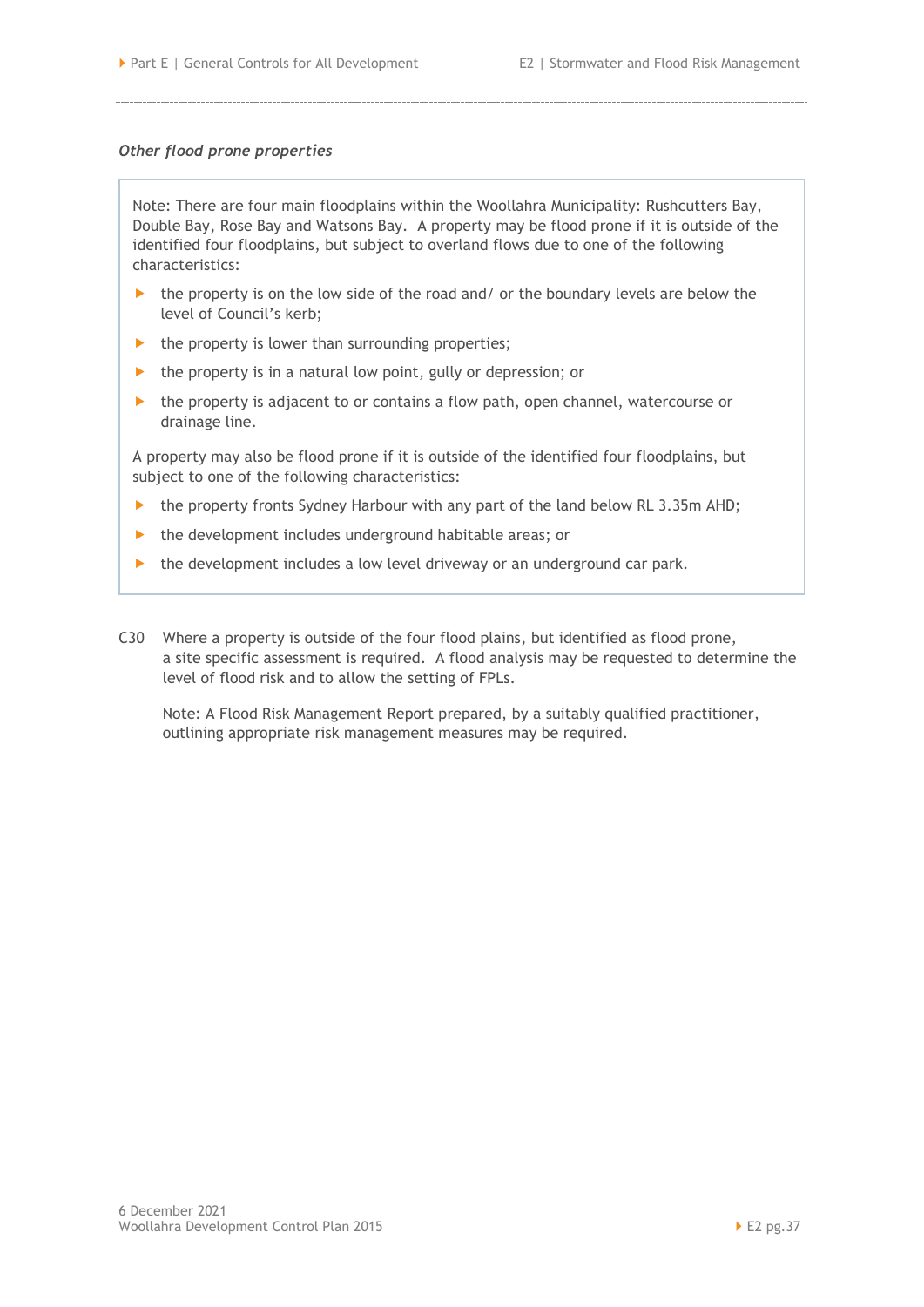## <span id="page-41-0"></span>Appendix 1 – Definitions

The definitions in this appendix define words and expressions for the purpose of this chapter.

Other terms may be defined in other parts of the DCP, the Woollahra LEP 2014, and other publications including the NSW Government's Floodplain Management Manual: The Management of Flood Liable Land.

**absorption system** an excavation that has been filled with material or prefabricated void units that are conducive to the drainage of stormwater and which are designed to drain vertically or side-ways, into adjacent sub-surface insitu void or fill material. **alterations and additions (only) developments** applies to the following developments: **P** residential development where the proposed development is an addition and/or alteration to an existing dwelling of not more than 40m² or 10% (whichever is the lesser) of the habitable floor area which existed at the date of commencement of this DCP; **D** development other than residential where the proposed development is an addition to existing buildings of not more than additional 100m² or 10% (whichever is the lesser) of the floor area which existed at the date of commencement of this DCP (whichever is the lesser). **charged or siphonic systems** use the height of the building to create a pressurised stormwater system. This allows the system to draw water out of the gutters at higher velocities and flow rates. The drainage line permanently holds water. **coastal inundation** is the storm-related flooding of coastal lands by ocean waters due to elevated still water levels (storm surge) and wave run-up. **commercial and mixed-use development** applies to all properties zoned Neighbourhood Centre, Local Centre, Mixed Use in Woollahra LEP 2014.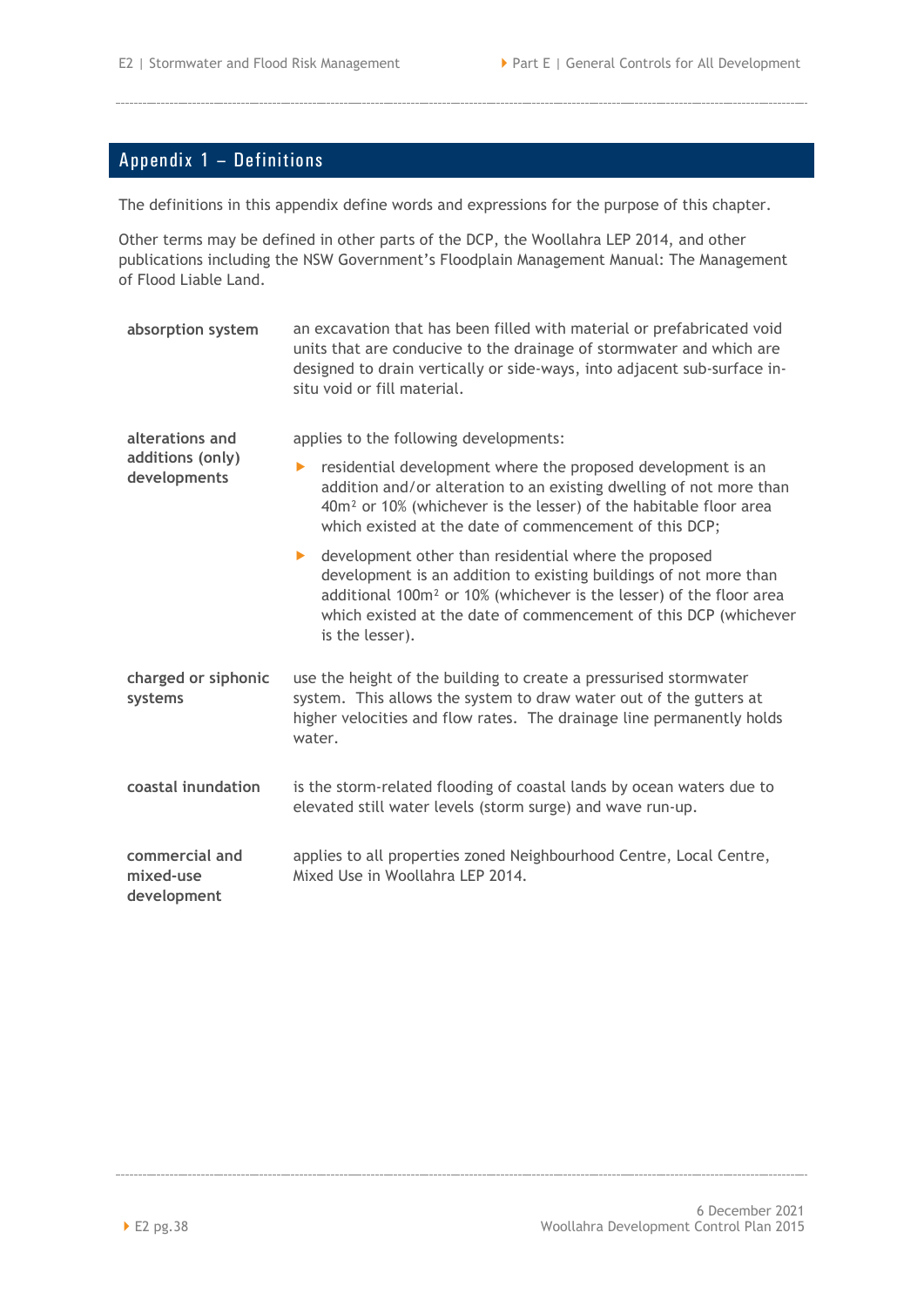| critical and<br>sensitive<br>developments             | applies to the following types of developments: Emergency services<br>facilities; public administration building that may provide an important<br>contribution to the notification or evacuation of the community during<br>flood events (e.g. SES Headquarters and Police Stations); hospitals;<br>community facility; telecommunications facility; institutions;<br>educational establishments; child care facilities; liquid fuel depot;<br>public utility undertaking (including electricity generating works;<br>sewerage treatment plant; sewerage system; telecommunications<br>facility; utility installations and water treatment facility) which are<br>essential to evacuation during periods of flood or if affected would<br>unreasonably affect the ability of the community to return to normal<br>activities after flood events; residential care facility; school and<br>seniors housing. |  |  |  |  |
|-------------------------------------------------------|------------------------------------------------------------------------------------------------------------------------------------------------------------------------------------------------------------------------------------------------------------------------------------------------------------------------------------------------------------------------------------------------------------------------------------------------------------------------------------------------------------------------------------------------------------------------------------------------------------------------------------------------------------------------------------------------------------------------------------------------------------------------------------------------------------------------------------------------------------------------------------------------------------|--|--|--|--|
| developments<br>creating high levels<br>of pollutants | may include, but is not limited to the following: service stations; motor<br>repair shops; panel beaters; miscellaneous automotive; marinas;<br>boatsheds; marine repairs; shipbuilders; commercial slipways;<br>miscellaneous retailers and manufacturers involving chemicals,<br>solvents, hazardous waste and containers; miscellaneous retailers and<br>manufacturers involving garden and building materials; vehicle depots;<br>and car parks.                                                                                                                                                                                                                                                                                                                                                                                                                                                       |  |  |  |  |
| enclosed car<br>parking                               | car parking which is potentially subject to rapid inundation, which<br>consequently increases danger to human life and property damage<br>(such as basement of bunded car parking areas). The following criteria<br>apply for the purposes of determining what is enclosed car parking:                                                                                                                                                                                                                                                                                                                                                                                                                                                                                                                                                                                                                    |  |  |  |  |
|                                                       | flooding of surrounding areas may raise water levels above the<br>▶<br>perimeter which encloses the car park (normally the entrance),<br>resulting in rapid inundation of the car park to depths greater than<br>$0.8m$ , and                                                                                                                                                                                                                                                                                                                                                                                                                                                                                                                                                                                                                                                                              |  |  |  |  |
|                                                       | drainage of accumulated water in the car park has an outflow<br>▶<br>discharge capacity significantly less than the potential inflow<br>capacity.                                                                                                                                                                                                                                                                                                                                                                                                                                                                                                                                                                                                                                                                                                                                                          |  |  |  |  |
| Epoch                                                 | for determining design flood levels refers to a year in the future for<br>which flood level probabilities are calculated. For example, the<br>notation 100 Year ARI 2050 refers to the 100 year ARI flood level (or 1%<br>AEP flood level) at the Year 2050 Epoch. This is a prediction made now<br>(based on the best available information) of the flood level which has a<br>1% probability of occurring or being exceeded in 2050. Similarly, the<br>Year 2100 Epoch refers to the flood level which has a 1% probability<br>of occurring or being exceeded in 2100.                                                                                                                                                                                                                                                                                                                                   |  |  |  |  |
| flood evacuation<br>strategy                          | the proposed strategy for the evacuation of flood prone areas.                                                                                                                                                                                                                                                                                                                                                                                                                                                                                                                                                                                                                                                                                                                                                                                                                                             |  |  |  |  |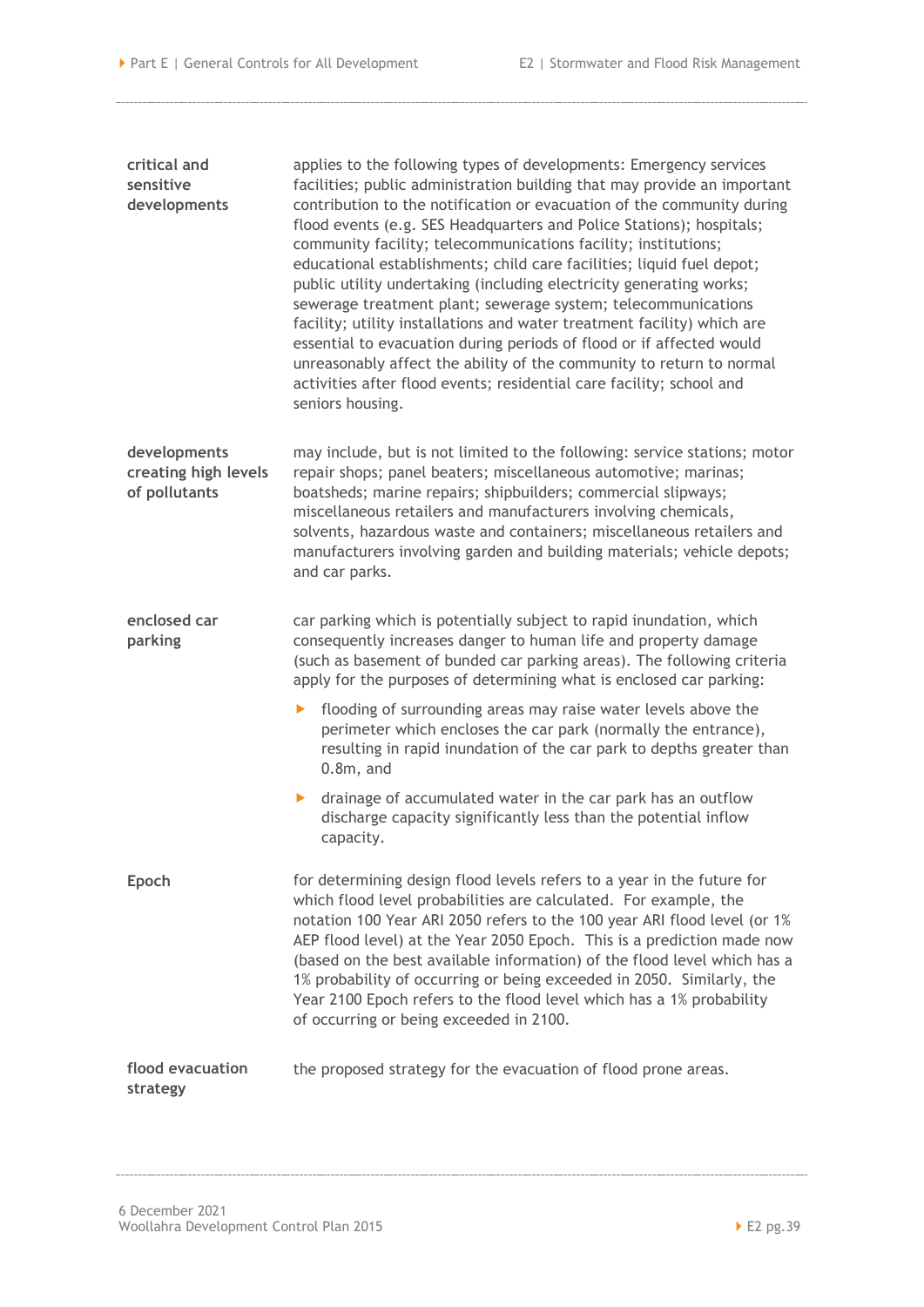| flood risk precincts<br>(FRPs) | are a categorisation of a site's flood risk for land-use planning<br>purposes. All property within a floodplain falls into one of three<br>classifications: low, medium or high.                                                                                                                                                                                                   |  |  |  |
|--------------------------------|------------------------------------------------------------------------------------------------------------------------------------------------------------------------------------------------------------------------------------------------------------------------------------------------------------------------------------------------------------------------------------|--|--|--|
| foreshore<br>developments      | includes all properties with any part of their land below RL 3.35m AHD.                                                                                                                                                                                                                                                                                                            |  |  |  |
| foreshore<br>inundation        | the inundation of land occurring when water from Sydney Harbour<br>overflows the natural or human-made foreshore boundary.<br>All properties with any part of their land below RL 3.35m AHD may be<br>impacted by foreshore inundation.                                                                                                                                            |  |  |  |
| freeboard                      | a factor of safety typically used in relation to the setting of flood<br>planning levels. It compensates for uncertainties in the estimation of<br>flood levels across the floodplain, such as wave action, localised<br>hydraulic behaviour and impacts that are specific event related,<br>such as levee and embankment settlement, and other effects such as<br>sea level rise. |  |  |  |
| green roofs                    | a roof system, with a dual function. It designed to promote the growth<br>of various forms of vegetation on the top of buildings. It is also<br>designed to support various forms of renewable energy and water<br>collection technology to assist in supplying power and water to the<br>occupants of the building.                                                               |  |  |  |
| habitable floor area           | as defined in the Floodplain Development Manual: The Management of<br>Flood Liable Land.                                                                                                                                                                                                                                                                                           |  |  |  |
| local overland<br>flooding     | as defined in the Floodplain Development Manual: The Management of<br>Flood Liable Land.                                                                                                                                                                                                                                                                                           |  |  |  |
|                                | Note: All properties containing a Council owned pipe and/ or a<br>drainage easement are subject to local overland flooding. All<br>properties with low level driveways, footpaths or where their boundary<br>levels are below the level of Council's kerb are subject to local<br>overland flooding.                                                                               |  |  |  |
| low level property             | any property where the property falls away from the road reserve.<br>That is, the grade or level of the land generally falls from the front to<br>rear boundary. Stormwater from the property generally falls towards a<br>neighbour's property at the side or rear (rather than to Council's road).                                                                               |  |  |  |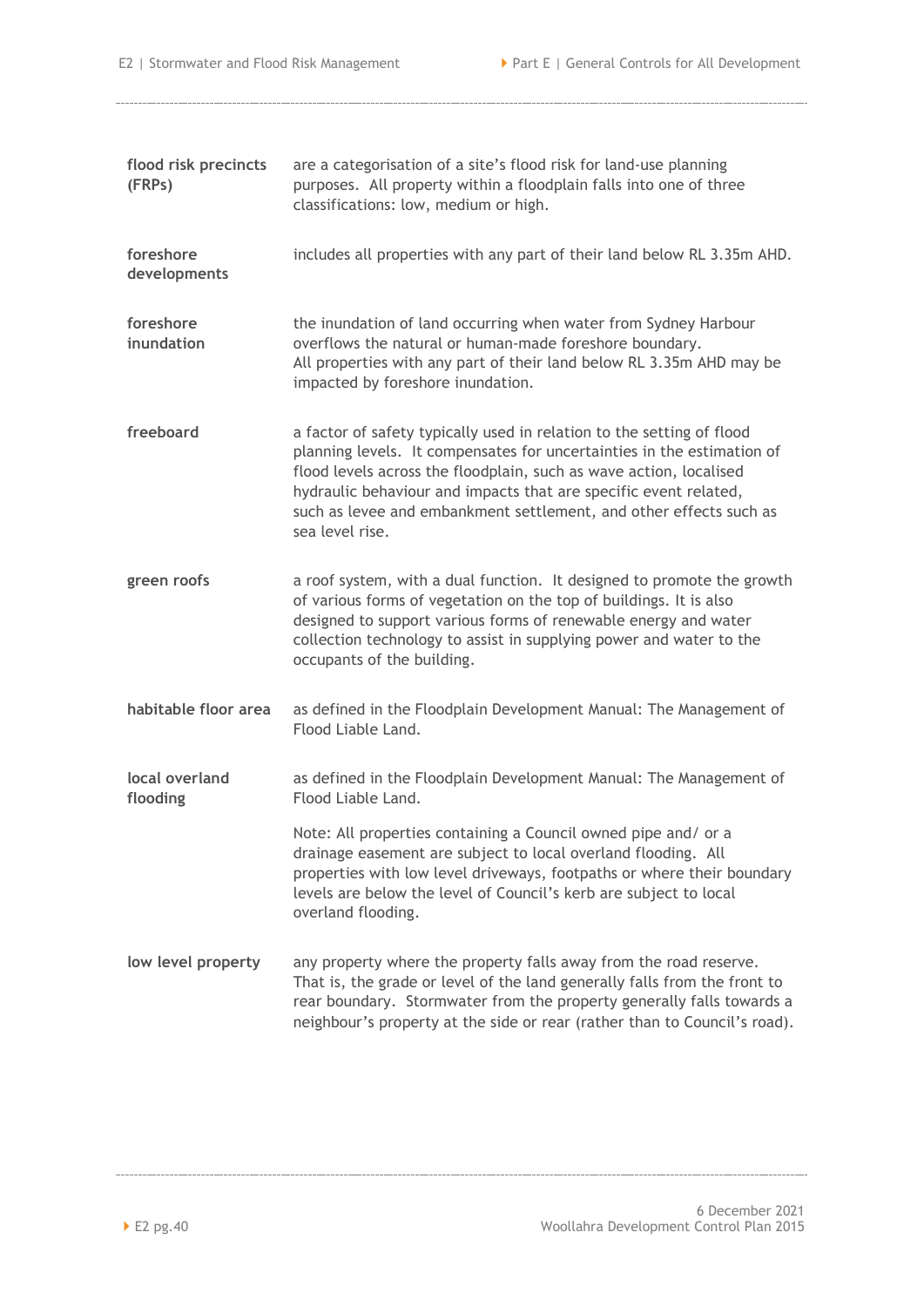| mainstream flooding          | as defined in the Floodplain Development Manual: The Management of<br>Flood Liable Land.                                                                                                                                                                                                                                                                                                                       |  |  |  |  |
|------------------------------|----------------------------------------------------------------------------------------------------------------------------------------------------------------------------------------------------------------------------------------------------------------------------------------------------------------------------------------------------------------------------------------------------------------|--|--|--|--|
|                              | Note: Properties that are situated adjacent to an open or covered<br>channel or watercourse may be impacted by mainstream flooding.                                                                                                                                                                                                                                                                            |  |  |  |  |
| major alterations            | applies to the following developments:                                                                                                                                                                                                                                                                                                                                                                         |  |  |  |  |
| and additions                | residential development where the proposed development is an<br>▶<br>addition and/or alteration to an existing dwelling of more than an<br>additional 40m <sup>2</sup> or 10% (whichever is the lesser) of the habitable<br>floor area which existed at the date of commencement of this DCP;                                                                                                                  |  |  |  |  |
|                              | • development other than residential where the proposed<br>development is an addition to existing buildings of more than an<br>additional 100m <sup>2</sup> or 10% (whichever is the lesser) of the floor area<br>which existed at the date of commencement of this DCP (whichever<br>is the lesser).                                                                                                          |  |  |  |  |
| on-site detention<br>systems | holding ponds that temporarily store stormwater to control and reduce<br>downstream flow rates. They are designed to retard stormwater during<br>intense rainfall and to empty once the peak of the storm has passed.                                                                                                                                                                                          |  |  |  |  |
| overland flow paths          | above ground drainage paths that form a critical part of the drainage<br>system. They convey stormwater when the stormwater volume is<br>greater than the designed pipe systems capacity.                                                                                                                                                                                                                      |  |  |  |  |
| pervious surface             | a paving system that allows water to infiltrate through pores in the<br>pavement and is stored in voids until it can percolate through the<br>natural ground. Pervious surfaces include, but are not limited to,<br>porous asphalt, porous concrete and modular pavers.                                                                                                                                        |  |  |  |  |
| pump and sump<br>systems     | a pump that is used to remove water that has accumulated in a sump<br>basin, often in underground areas such as car parks. The sump pump<br>is used to send water away from the house.                                                                                                                                                                                                                         |  |  |  |  |
| rain garden                  | a planted depression that captures rainwater runoff from impervious<br>urban areas such as car parks. The rain garden serves two main<br>purposes. It reduces stormwater runoff through absorption into the<br>ground and transpiration. Secondly, the plants grown within the rain<br>gardens capture pollutants and reduce the amount of pollution which is<br>then released to Council's stormwater system. |  |  |  |  |
| refuge area                  | an area of land located above the PMF that provides reasonable shelter<br>for the likely occupants of the development commensurate with the<br>period of time that refuge is likely to be required in floods up to<br>the PMF.                                                                                                                                                                                 |  |  |  |  |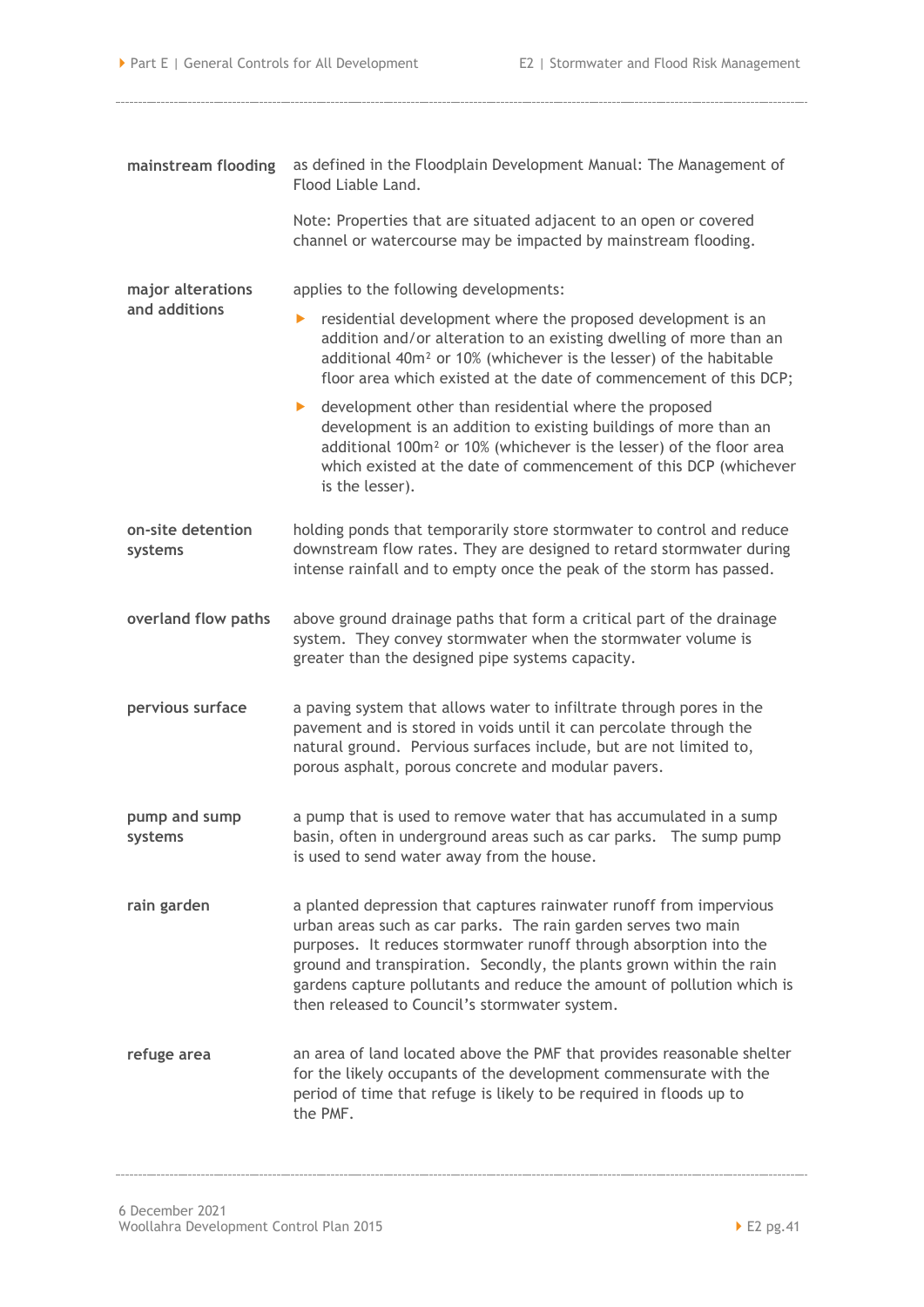| residential<br>development            | applies to all properties zoned Low Density Residential and Medium<br>Density Residential in Woollahra LEP 2014.                                                                                                                                                                                                                                                                                                                                |
|---------------------------------------|-------------------------------------------------------------------------------------------------------------------------------------------------------------------------------------------------------------------------------------------------------------------------------------------------------------------------------------------------------------------------------------------------------------------------------------------------|
| site emergency<br>response flood plan | a management plan that demonstrates the ability to safely evacuate<br>persons and includes a strategy to move goods above the flood level<br>within the available warning time. This Plan must be consistent with<br>any relevant flood evacuation strategy, flood plan or similar plan.                                                                                                                                                        |
| stormwater                            | untreated rain water that runs off the land onto which it falls.                                                                                                                                                                                                                                                                                                                                                                                |
| suitably qualified<br>practitioner    | a professional with the appropriate qualifications, experience and skills<br>to undertake the task. All suitably qualified practitioners should have<br>appropriate professional indemnity insurance.                                                                                                                                                                                                                                           |
| wave run-up and<br>overtopping        | the process where a wave reaches the foreshore, and an "uprush" of<br>water onto the foreshore will occur. The height of wave run-up is<br>affected by the nature of the foreshore. In some instances a wave may<br>propagate over the foreshore edge and further landward, which is<br>called wave overtopping. Wave run-up cannot occur up a vertical<br>seawall and in these cases the hazard is related exclusively to wave<br>overtopping. |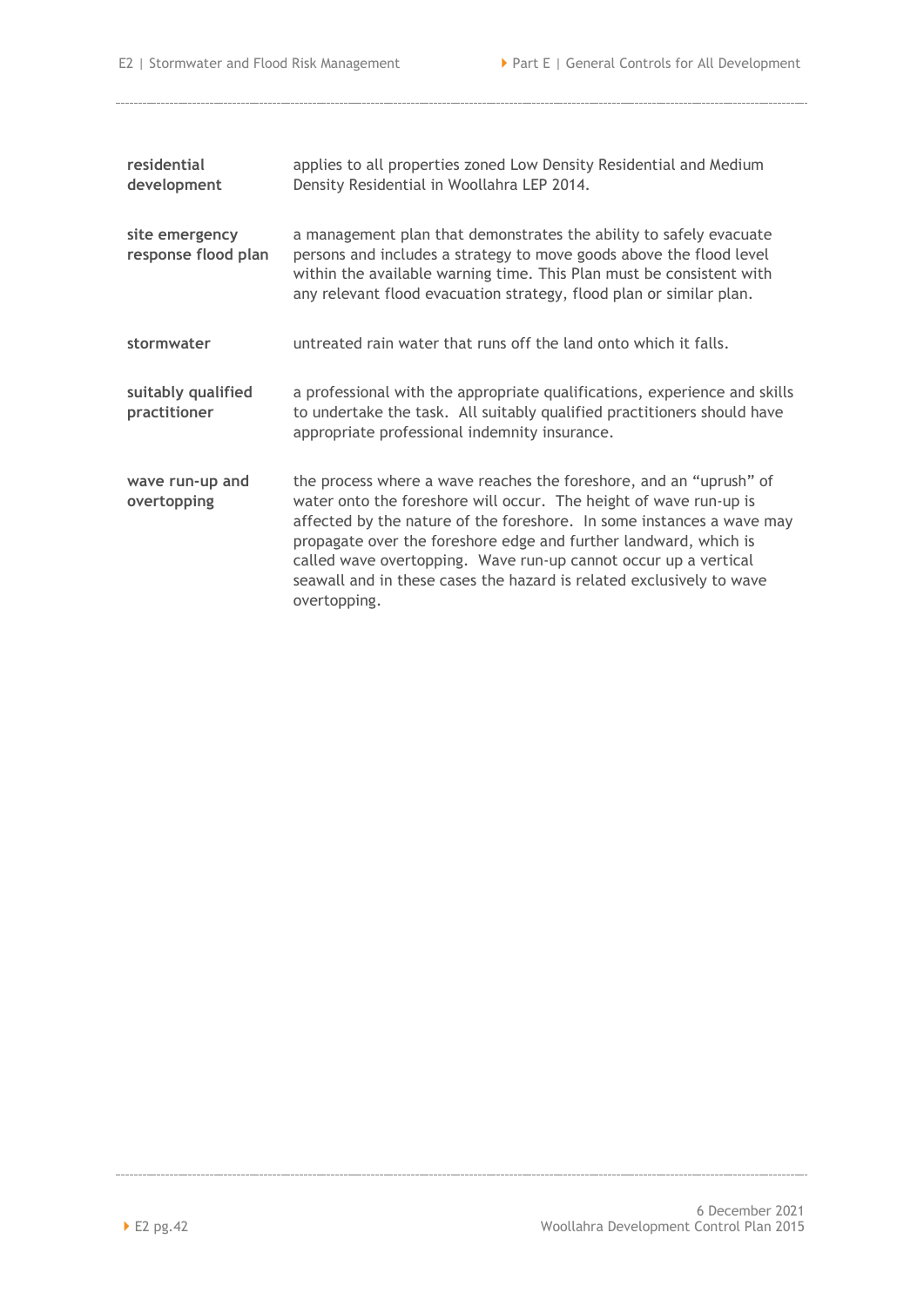## <span id="page-46-0"></span>Appendix 2 – Design rainfall intensities

The following design rainfall intensities are to be used throughout the municipality.

#### **Woollahra Council design rainfall intensities**

| <b>Duration</b> |              |                                 |        |        | Average recurrence interval |                 |           |          |
|-----------------|--------------|---------------------------------|--------|--------|-----------------------------|-----------------|-----------|----------|
|                 |              | $1$ in $1$                      | 1 in 2 | 1 in 5 |                             | 1 in 10 1 in 20 | $1$ in 50 | 1 in 100 |
| <b>Minutes</b>  | <b>Hours</b> | Rainfall intensities in mm/hour |        |        |                             |                 |           |          |
| 5               | 0.083        | 104                             | 133    | 167    | 187                         | 213             | 246       | 271      |
| 6               | 0.100        | 98                              | 125    | 157    | 175                         | 199             | 231       | 254      |
| $\overline{7}$  | 0.117        | 92                              | 118    | 148    | 166                         | 189             | 219       | 241      |
| 8               | 0.133        | 88                              | 112    | 141    | 158                         | 180             | 209       | 231      |
| 9               | 0.150        | 84                              | 107    | 135    | 151                         | 173             | 201       | 222      |
| 10              | 0.167        | 80                              | 102    | 130    | 146                         | 166             | 193       | 214      |
| 11              | 0.183        | 77                              | 99     | 125    | 140                         | 161             | 187       | 207      |
| 12              | 0.200        | 74                              | 95     | 121    | 136                         | 156             | 181       | 201      |
| 13              | 0.217        | 72                              | 92     | 117    | 132                         | 151             | 176       | 195      |
| 14              | 0.233        | 69                              | 89     | 114    | 128                         | 147             | 171       | 190      |
| 15              | 0.250        | 67                              | 86     | 111    | 124                         | 143             | 167       | 185      |
| 16              | 0.267        | 65                              | 84     | 108    | 121                         | 139             | 162       | 180      |
| 17              | 0.283        | 64                              | 82     | 105    | 118                         | 136             | 159       | 176      |
| 18              | 0.300        | 62                              | 80     | 102    | 115                         | 133             | 155       | 172      |
| 19              | 0.317        | 60                              | 78     | 100    | 113                         | 130             | 152       | 168      |
| 20              | 0.333        | 59                              | 76     | 98     | 110                         | 127             | 148       | 165      |
| 21              | 0.350        | 57                              | 74     | 95     | 108                         | 124             | 145       | 162      |
| 22              | 0.367        | 56                              | 72     | 93     | 106                         | 122             | 143       | 159      |
| 23              | 0.383        | 55                              | 71     | 91     | 104                         | 119             | 140       | 156      |
| 24              | 0.400        | 54                              | 69     | 90     | 101                         | 117             | 137       | 153      |
| 25              | 0.417        | 53                              | 68     | 88     | 100                         | 115             | 135       | 150      |
| 26              | 0.433        | 52                              | 67     | 86     | 98                          | 113             | 132       | 147      |
| 27              | 0.450        | 51                              | 65     | 85     | 96                          | 111             | 130       | 145      |
| 28              | 0.467        | 50                              | 64     | 83     | 94                          | 109             | 128       | 143      |
| 29              | 0.483        | 49                              | 63     | 82     | 93                          | 107             | 126       | 140      |
| 30              | 0.500        | 48                              | 62     | 80     | 91                          | 105             | 124       | 138      |
| 31              | 0.517        | 47                              | 61     | 79     | 90                          | 104             | 122       | 136      |
| 32              | 0.533        | 46                              | 60     | 78     | 88                          | 102             | 120       | 134      |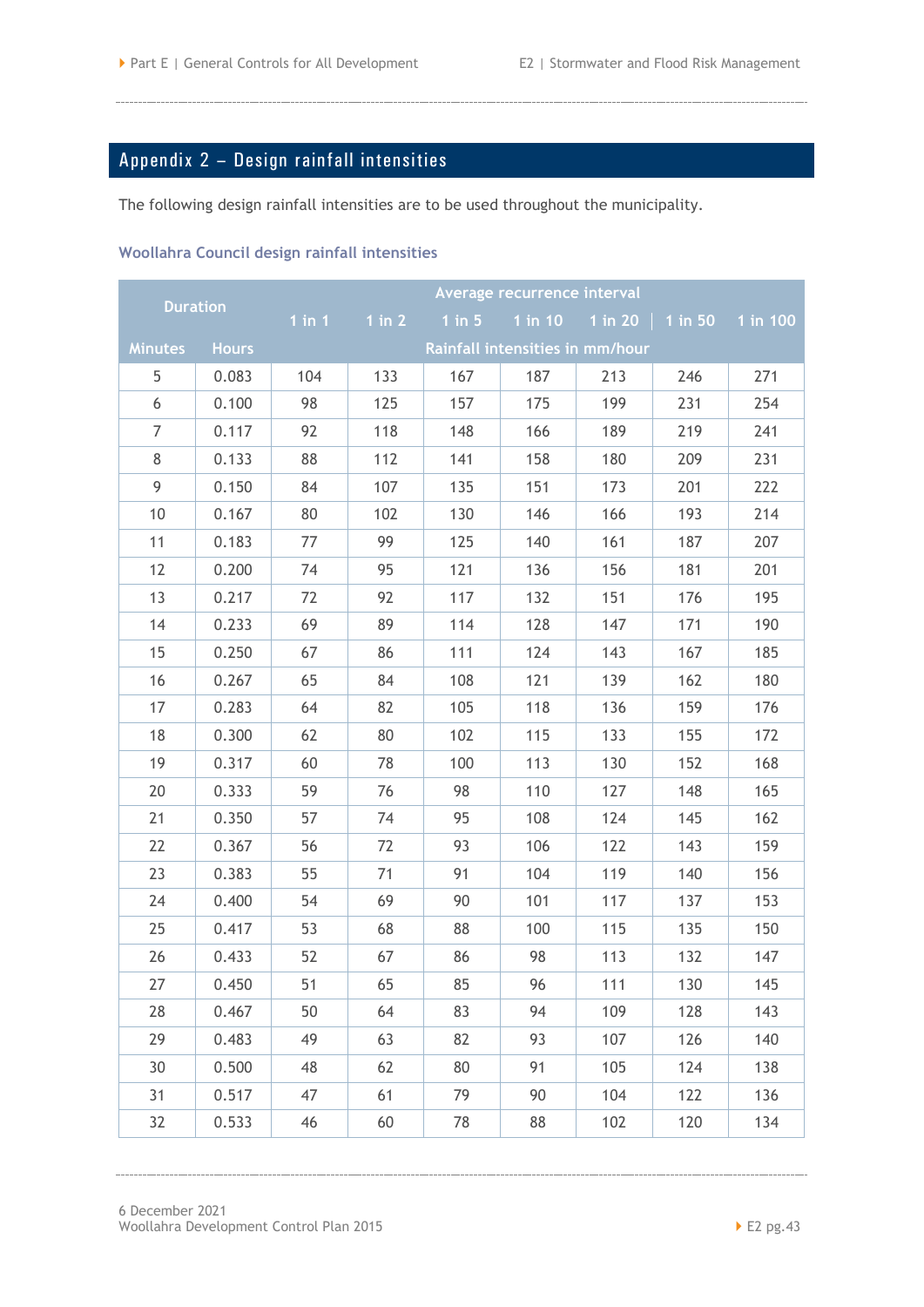| <b>Duration</b>                                                   |                |            |        |            | Average recurrence interval |           |           |          |
|-------------------------------------------------------------------|----------------|------------|--------|------------|-----------------------------|-----------|-----------|----------|
|                                                                   |                | $1$ in $1$ | 1 in 2 | $1$ in $5$ | 1 in 10                     | $1$ in 20 | $1$ in 50 | 1 in 100 |
| <b>Minutes</b><br><b>Hours</b><br>Rainfall intensities in mm/hour |                |            |        |            |                             |           |           |          |
| 33                                                                | 0.550          | 46         | 59     | 77         | 87                          | 101       | 118       | 132      |
| 34                                                                | 0.567          | 45         | 58     | 75         | 86                          | 99        | 117       | 130      |
| 35                                                                | 0.583          | 44         | 57     | 74         | 84                          | 98        | 115       | 128      |
| 36                                                                | 0.600          | 43         | 56     | 73         | 83                          | 96        | 113       | 126      |
| 37                                                                | 0.617          | 43         | 55     | 72         | 82                          | 95        | 112       | 125      |
| 38                                                                | 0.633          | 42         | 55     | 71         | 81                          | 94        | 110       | 123      |
| 39                                                                | 0.650          | 42         | 54     | 70         | 80                          | 92        | 109       | 121      |
| 40                                                                | 0.667          | 41         | 53     | 69         | 79                          | 91        | 107       | 120      |
| 41                                                                | 0.683          | 40         | 52     | 68         | 78                          | 90        | 106       | 118      |
| 42                                                                | 0.700          | 40         | 52     | 67         | 77                          | 89        | 105       | 117      |
| 43                                                                | 0.717          | 39         | 51     | 67         | 76                          | 88        | 103       | 115      |
| 44                                                                | 0.733          | 39         | 50     | 66         | 75                          | 87        | 102       | 114      |
| 45                                                                | 0.750          | 38         | 50     | 65         | 74                          | 86        | 101       | 113      |
| 46                                                                | 0.767          | 38         | 49     | 64         | 73                          | 85        | 100       | 111      |
| 47                                                                | 0.783          | 37         | 48     | 63         | 72                          | 84        | 99        | 110      |
| 48                                                                | 0.800          | 37         | 48     | 63         | 71                          | 83        | 97        | 109      |
| 49                                                                | 0.817          | 37         | 47     | 62         | 70                          | 82        | 96        | 108      |
| 50                                                                | 0.833          | 36         | 47     | 61         | 70                          | 81        | 95        | 106      |
| 51                                                                | 0.850          | 36         | 46     | 60         | 69                          | 80        | 94        | 105      |
| 52                                                                | 0.867          | 35         | 46     | 60         | 68                          | 79        | 93        | 104      |
| 53                                                                | 0.883          | 35         | 45     | 59         | 67                          | 78        | 92        | 103      |
| 54                                                                | 0.900          | 35         | 45     | 59         | 67                          | 77        | 91        | 102      |
| 55                                                                | 0.917          | 34         | 44     | 58         | 66                          | 77        | 90        | 101      |
| 56                                                                | 0.933          | 34         | 44     | 57         | 65                          | 76        | 89        | 100      |
| 57                                                                | 0.950          | 33         | 43     | 57         | 65                          | 75        | 89        | 99       |
| 58                                                                | 0.967          | 33         | 43     | 56         | 64                          | 74        | 88        | 98       |
| 59                                                                | 0.983          | 33         | 42     | 56         | 63                          | 74        | 87        | 97       |
| 60                                                                | $\mathbf{1}$   | 32         | 42     | 55         | 63                          | 73        | 86        | 96       |
| 90                                                                | 1.5            | 25         | 33     | 43         | 49                          | 57        | 67        | 75       |
| 120                                                               | $\overline{2}$ | 21         | 27     | 36         | 41                          | 47        | 56        | 63       |
| 180                                                               | 3              | 16         | 21     | 27         | 31                          | 36        | 43        | 48       |
| 240                                                               | $\overline{4}$ | 13         | 17     | 22         | 26                          | 30        | 35        | 39       |
| 300                                                               | 5              | 11         | 15     | 19         | 22                          | 26        | 30        | 34       |